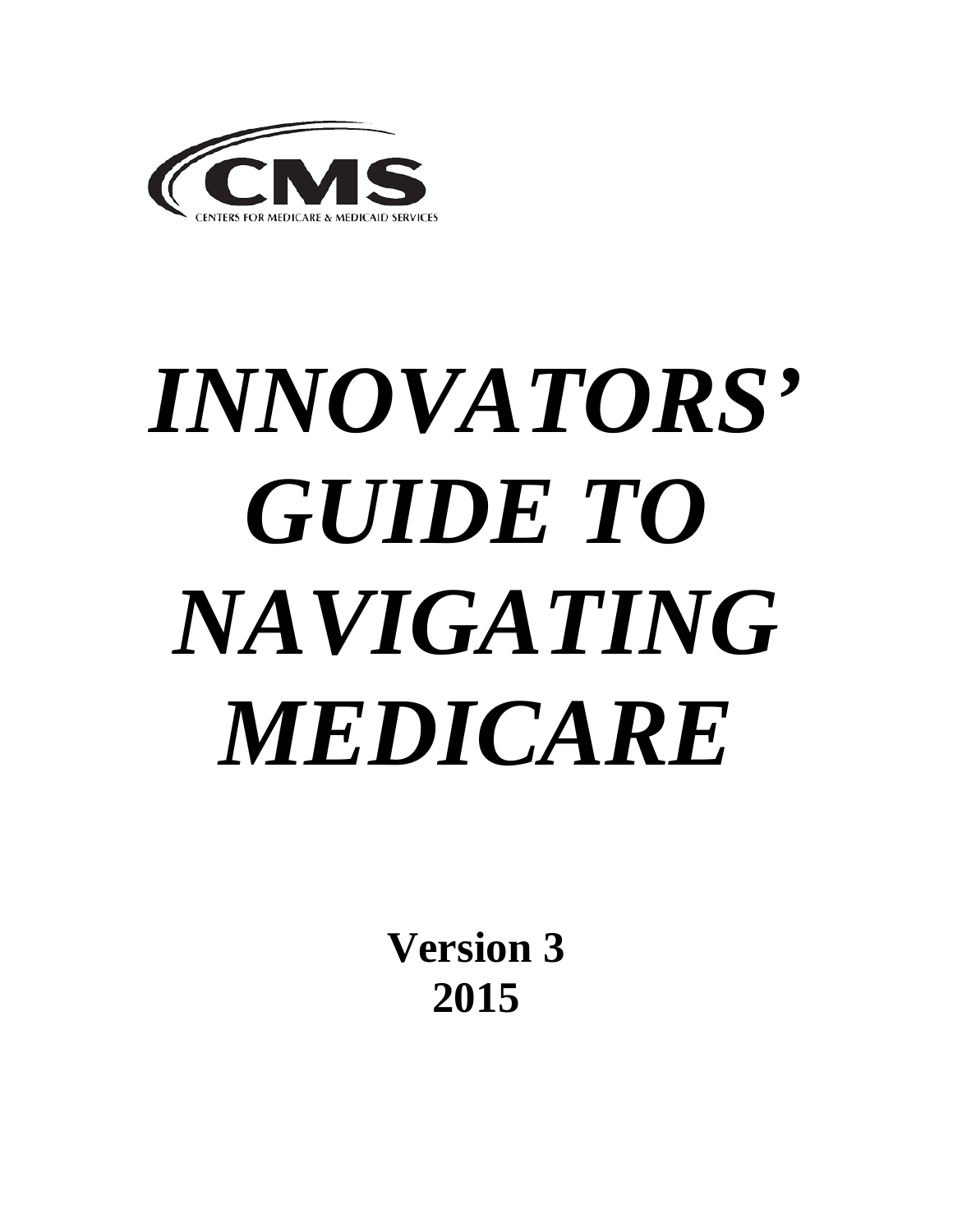# **TABLE of CONTENTS**

| Durable Medical Equipment, Prosthetics, Orthotics, and Supplies 49       |
|--------------------------------------------------------------------------|
|                                                                          |
|                                                                          |
|                                                                          |
|                                                                          |
|                                                                          |
| End Stage Renal Disease Prospective Payment System - Bundled Payment  62 |
|                                                                          |

 $\overline{2}$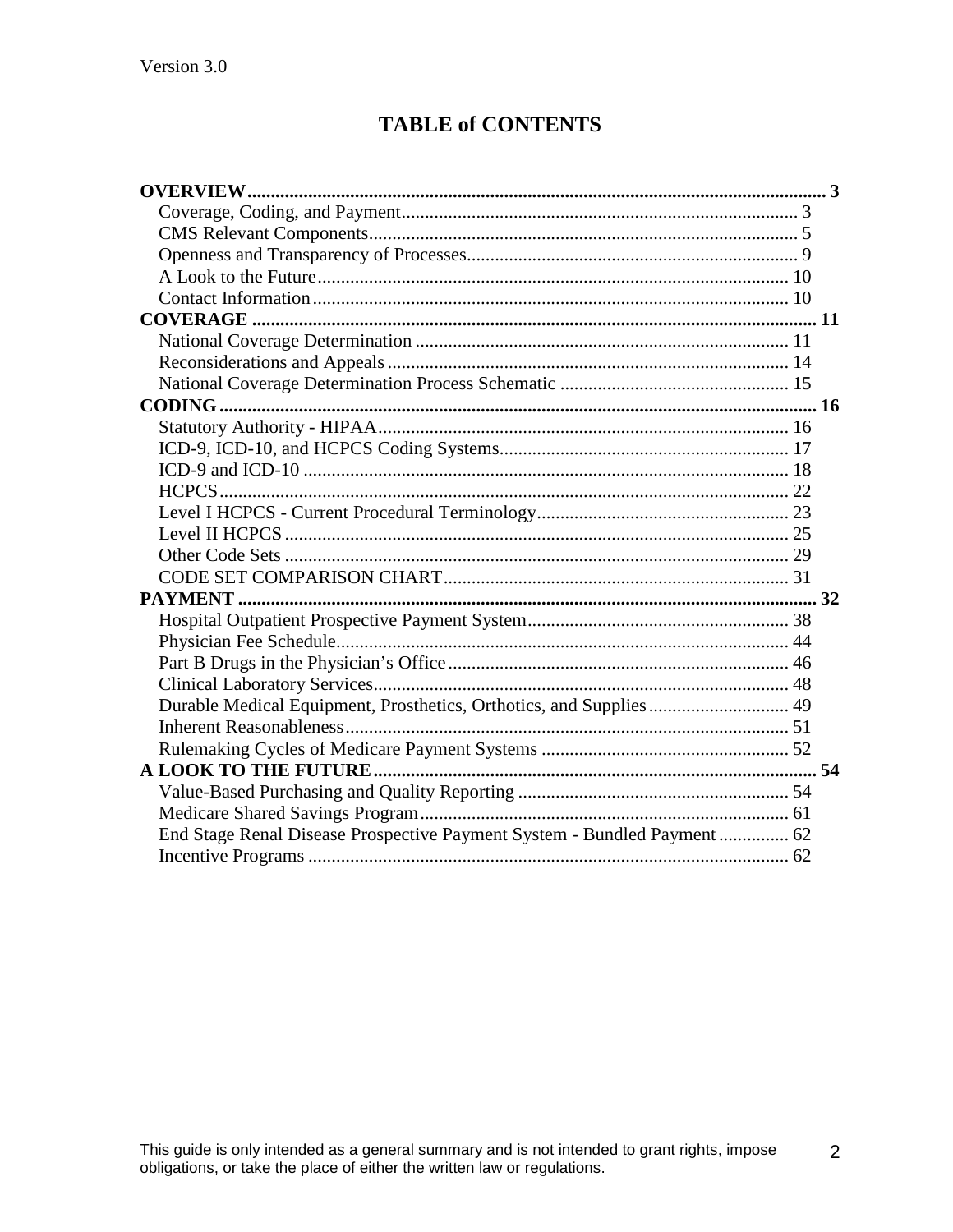# **OVERVIEW**

<span id="page-2-0"></span>With a Medicare budget of approximately \$500 billion and serving 54 million beneficiaries, the Centers for Medicare & Medicaid Services (CMS) plays a key role in the overall direction of the health care system. From the beginning of the Medicare program, one of the most important program goals for CMS has been to make "the best of modern medicine'' available to Medicare beneficiaries. Over the last 50 years, significant advances in medical science have offered improved health for beneficiaries and others. Many of these advances have involved the use of new technologies, such as prescription drugs and medical devices.

CMS, through its Council for Technology and Innovation (CTI), has developed the Innovators' Guide to Navigating Medicare to assist stakeholders in understanding the processes used to determine coverage, coding, and payment for new technologies under the Medicare fee-for-service program. This guide is only intended as a general summary. The information provided is not intended to grant rights or impose obligations. While a chapter may contain references or links to statutes, regulations, or other policy materials, it is not intended to take the place of applicable statutory law or regulations. We encourage readers to review the specific statutes, regulations, and other interpretive materials for a full and accurate statement of their contents.

## <span id="page-2-1"></span>**Coverage, Coding, and Payment**

In recent years, CMS has made substantial progress in defining the coverage, coding, and payment processes and how they relate to each other. In order to improve stakeholder understanding and consider how these processes might be further improved, CMS has made the requirements of these processes, including how decisions are made, more transparent and provided opportunities for public input to facilitate dialogue between CMS and interested stakeholders. This better enables stakeholders to develop a strategy for working with CMS to support timely introduction of innovative technology to the Medicare marketplace, allowing Medicare beneficiaries timely access to advances in health care.

Payment for many technological advances can be made under one of Medicare's payment methodologies without being preceded by an explicit coverage determination, coding change, and/or payment decision by CMS. However, the Agency will specifically evaluate issues involving coverage, coding, and/or payment with respect to certain technological advances. The basic analytical framework that CMS uses for each of these issues is as follows:

## 1) **Coverage**

Medicare's authority to cover or exclude certain items or services is governed by the Social Security Act (the Act) and implementing regulations.

- *Benefit Category* Does the new technology fall into at least one defined benefit category or categories under the Act?
- *Statutory Exclusion* Does the new technology involve an item or service that is specifically excluded by the Act?
- *Reasonable and Necessary* Is the new technology "reasonable and necessary"

This guide is only intended as a general summary and is not intended to grant rights, impose This guide is only intended as a general summary and is not intended to grant rights, impose  $\overline{3}$ <br>obligations, or take the place of either the written law or regulations.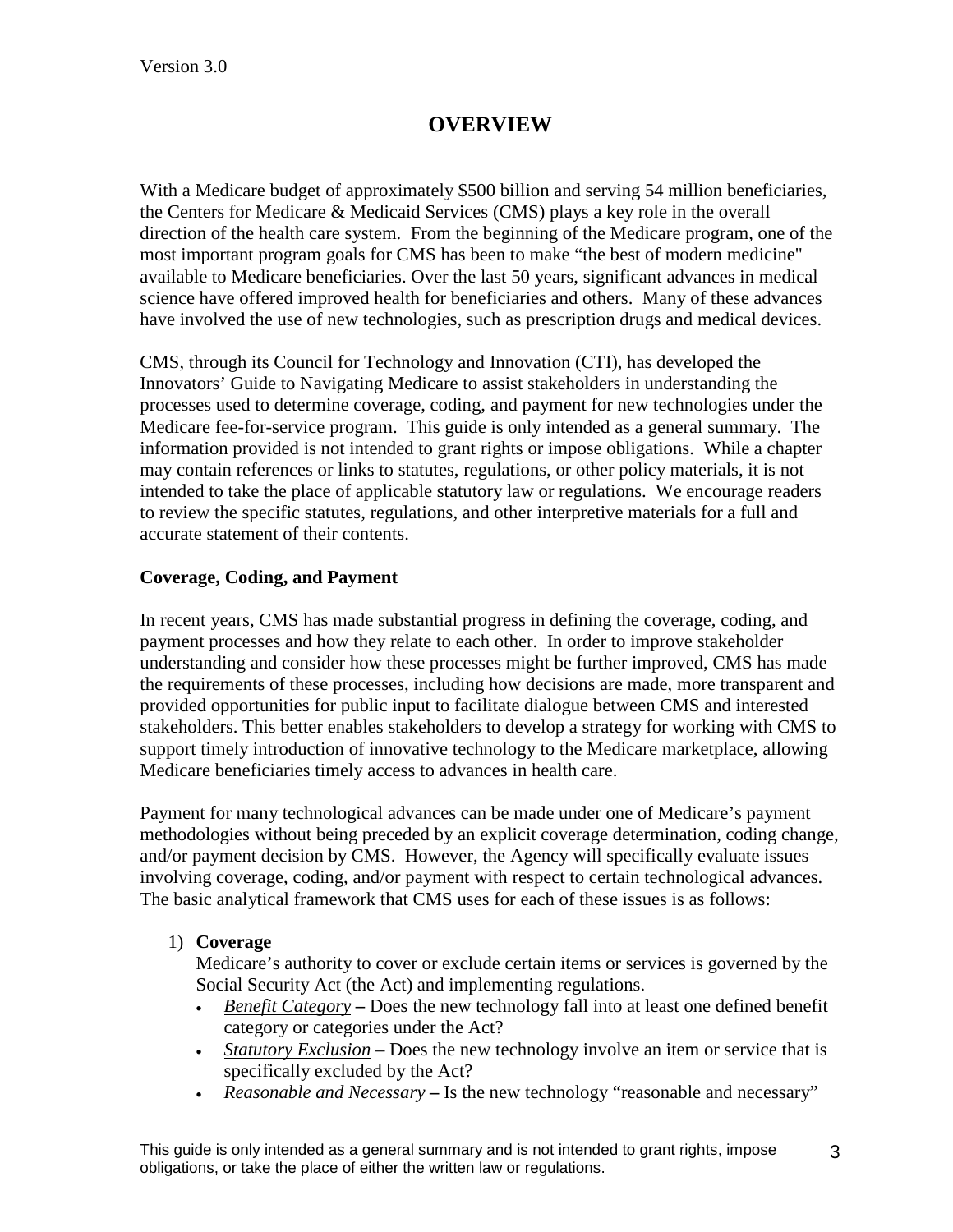for the diagnosis or treatment of illness or injury, or to improve the functioning of a malformed body member?

- 2) **Coding**
	- *Clinically Different*Are changes in coding needed to accommodate the new technology? In most cases, new items and services are adequately described in existing codes. However, some new technologies may warrant differentiation through the creation of new codes.
- 3) **Payment**
	- *Payment System*Which fee-for-service payment system(s) does the new technology fit into (e.g., hospital inpatient prospective payment system, physician fee schedule)?
	- *Payment Amount* If the new technology warrants a new code, how will the payment amount be determined?

#### *Coverage*

CMS and its claims administration contractors, (i.e., Medicare Administrative Contractors (MACs)), have the authority to determine coverage for items or services. The Agency may choose to develop a national coverage policy to ensure that similar claims will be adjudicated under uniform criteria. Coverage policies are more likely to be developed when the item or service produces significant clinical consequences for beneficiaries, when the medical community is divided about the merits of an item or service for a particular population, or when the item or service has a significant impact on the Medicare program.

The MACs develop Local Coverage Determinations (LCDs) that apply only within the jurisdiction served by the individual contractor. CMS makes National Coverage Determinations (NCDs) that are binding policies for Federal government contractors that review and/or adjudicate claims, determinations, and /or decisions, including MACs, Quality Improvement Organizations (QIOs), Qualified Independent Contractors (QICs), the Medicare Appeals Council, and Administrative Law Judges (ALJs). An NCD that expands coverage is also binding on Medicare Advantage organizations.

#### *Coding*

Currently, CMS uses the International Classification of Diseases,  $9<sup>th</sup>$  Edition, Clinical Modification (ICD-9-CM) and the Healthcare Common Procedure Coding System (HCPCS) for processing Medicare claims. The updated International Classification of Diseases,  $10<sup>th</sup>$ Edition (ICD-10) is scheduled for implementation on October 1, 2015. In contrast to coverage decisions, changes to coding systems are made strictly at the national level. In many instances new technologies are adequately described by existing codes. Under the Health Insurance Portability and Accountability Act of 1996 (HIPAA), contractors can no longer establish local codes, although new technologies are sometimes accommodated by 'not otherwise classified' codes pending determination of a new code assignment.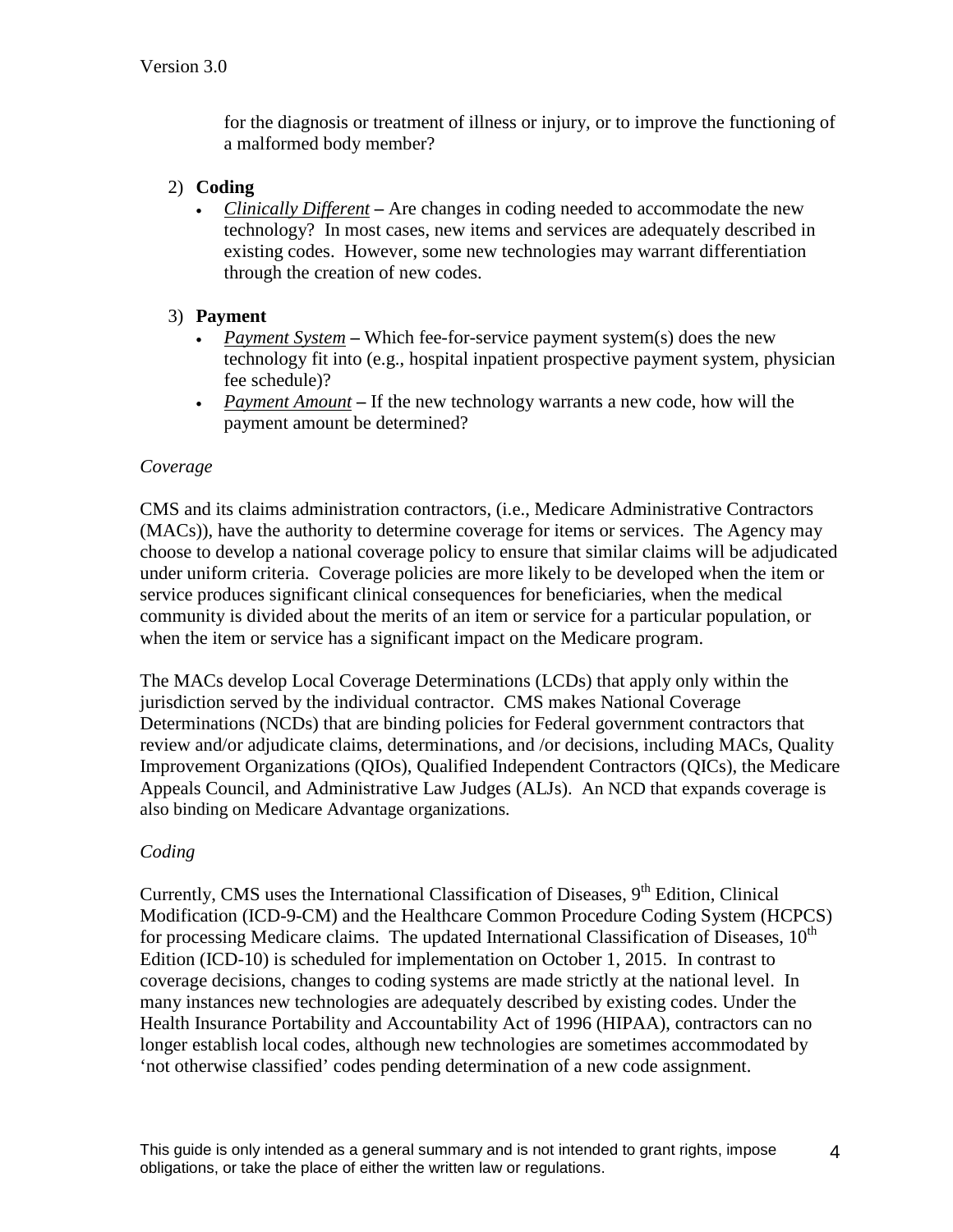#### Version 3.0

#### *Payment*

Payment levels for most of Medicare's fee-for-service payment systems are structured to gradually adjust to the use of a new technology, and in general do not require major modifications. For example, many institutional payment systems calculate payments based on claims and other data. As a new technology is used to treat Medicare beneficiaries, its relative use will be reflected in payment for the service using the technology.

In certain cases, payment adjustments for new technologies are appropriate. Medicare's inpatient and outpatient prospective payment systems (OPPS) include provisions designed to provide an extra payment amount for certain new technologies. To merit such additional payment, the new technology generally must represent a substantial clinical improvement relative to existing technologies and meet specific cost thresholds. However, for payment under the outpatient prospective payment system, a new service may be assigned to a New Technology Ambulatory Payment Classification (APC) group if the new service cannot appropriately be assigned to a clinical APC and a new drug may receive pass-through payment without demonstrating substantial clinical improvement.

#### *Timing of Policy Decisions*

Coverage, coding, and payment decisions are not necessarily made in any particular order. For example, a manufacturer may have secured a new code before seeking Medicare coverage. In addition, while CMS will not generally accept a coverage determination request for a device or pharmaceutical that is not approved or cleared for marketing by the Food and Drug Administration (FDA), applicants may apply for a new technology hospital inpatient add-on payment several months prior to the technology's receipt of FDA approval, as long as FDA approval is granted before CMS makes its decisions for the inpatient prospective payment system (IPPS) final rule. However, because CMS may add new services or passthrough items for payment on a quarterly (rather than annual) basis under the OPPS, OPPS applications for New Technology APCs or pass-through drugs, biologicals, or devices are not considered complete and may not be evaluated until the new technology is approved by the FDA.

Timelines for Medicare coding, coverage, and payment decisions may often span a 12 month period. A manufacturer should be cognizant of these different timeframes in order to navigate a technology's adoption through the Medicare program. Local and national coverage decisions are made under specific timeframes to accommodate public notice and comment requirements. Coding changes are commonly made on an annual basis, while some payment changes may occur quarterly. For planning purposes, this guide contains a set of charts that provide key milestones for coverage, coding, and payment decision-making processes including the many opportunities for public input.

## <span id="page-4-0"></span>**CMS Relevant Components**

In addition to understanding the various milestones, it is helpful to know which CMS components to contact regarding Medicare decisions for new technologies under the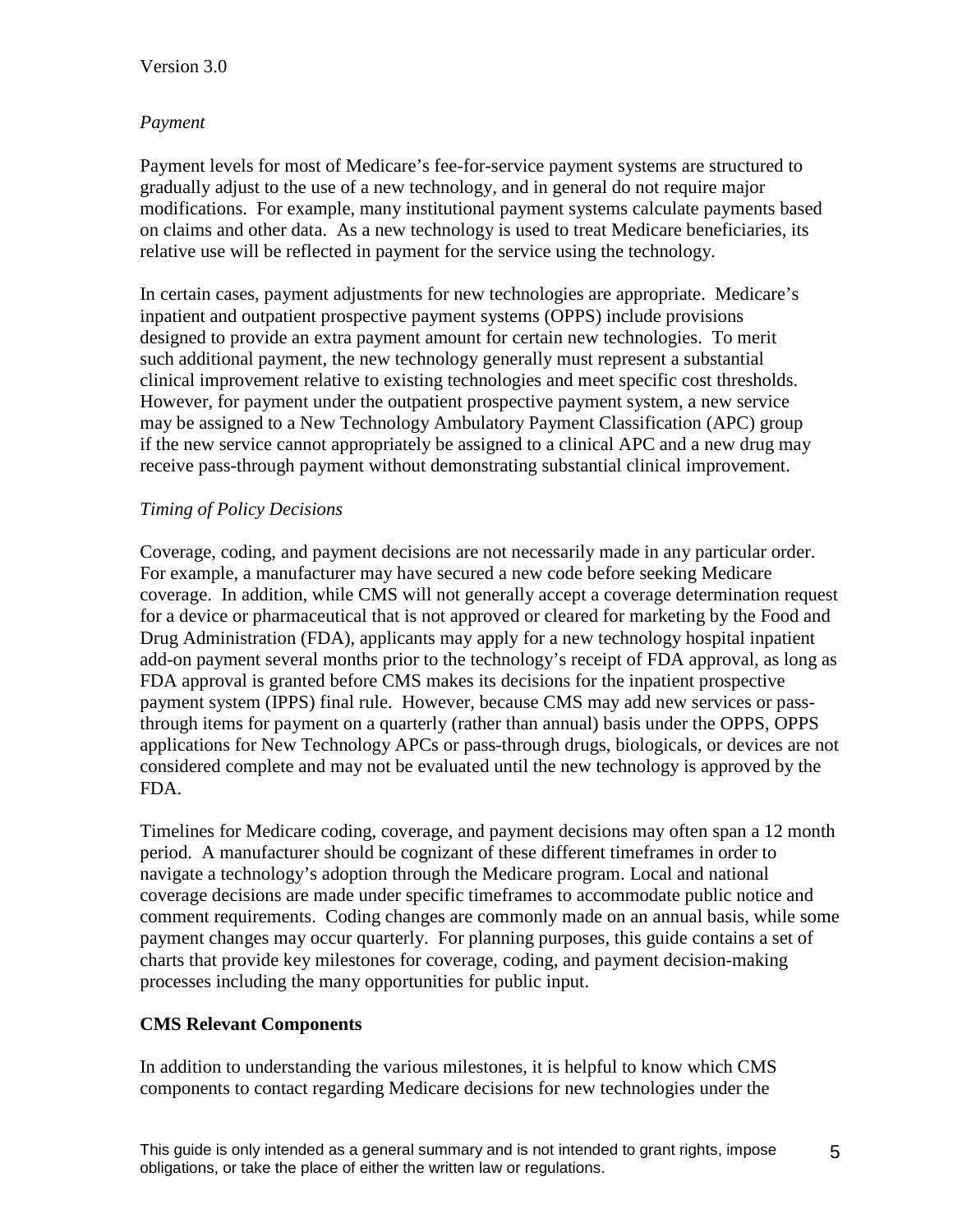coverage, coding and payment processes. Each component's responsibilities are described below.

## *Center for Clinical Standards and Quality*

The Center for Clinical Standards and Quality (CCSQ) oversees national quality initiatives, develops and supports performance measurement systems that promote efficiency of care, and also includes the Coverage and Analysis Group (CAG), which is responsible for developing national coverage policy. CAG also provides oversight of Medicare contractors to ensure that the local coverage determination process is properly followed. Within CAG, coverage determinations about drugs, non-implantable devices, and laboratory and diagnostic tests are referred to the Division of Items and Devices. Other coverage topics, including surgical procedures and implantable devices, are referred to the Division of Medical and Surgical Services. The Division of Operations and Information Management provides ongoing scanning of industry developments to keep CAG staff abreast of new and developing treatments and technologies that may result in national coverage issues and maintains liaisons with other Department components, such as the FDA. This Division is also responsible for oversight of the Medicare Evidence Development & Coverage Advisory Committee (MEDCAC) and public notice and comment processes.

## *Center for Medicare*

The Center for Medicare (CM) develops payment rules, undertakes benefit category determinations, and formulates Medicare policy for the development and maintenance of new and revised codes. Within CM, the Hospital and Ambulatory Policy Group (HAPG) is responsible for refining hospital and most outpatient payment systems. This group contains four Divisions:

- The Division of Acute Care defines the scope of Medicare benefits for services provided by hospitals to inpatients, and develops, updates, and evaluates the IPPS for payments to hospitals for inpatient services and associated capital costs. This Division considers applications for temporary supplemental payments for new technologies under the IPPS. It also develops and maintains new and revised procedure codes for the ICD-9-Clinical Modification (ICD-9-CM) and ICD-10 Procedure Coding System (ICD-10-PCS) used for inpatient hospital services. The Centers for Disease Control and Prevention (CDC) develops and maintains diagnosis codes for ICD-9-CM and ICD-10-CM.
- The Division of Ambulatory Services formulates payment policies for ambulance transports, rural health clinics, federally qualified health centers, clinical laboratory services, certain blood products, and hemophilia clotting factors. This Division also develops payment policies for drugs provided under Medicare Part B including those drugs provided by physicians (e.g., injectable drugs, vaccines, chemotherapy agents), and drugs used in connection with durable medical equipment.
- The Division of Outpatient Care develops and maintains the hospital OPPS and the ambulatory surgical center (ASC) payment system. This Division considers applications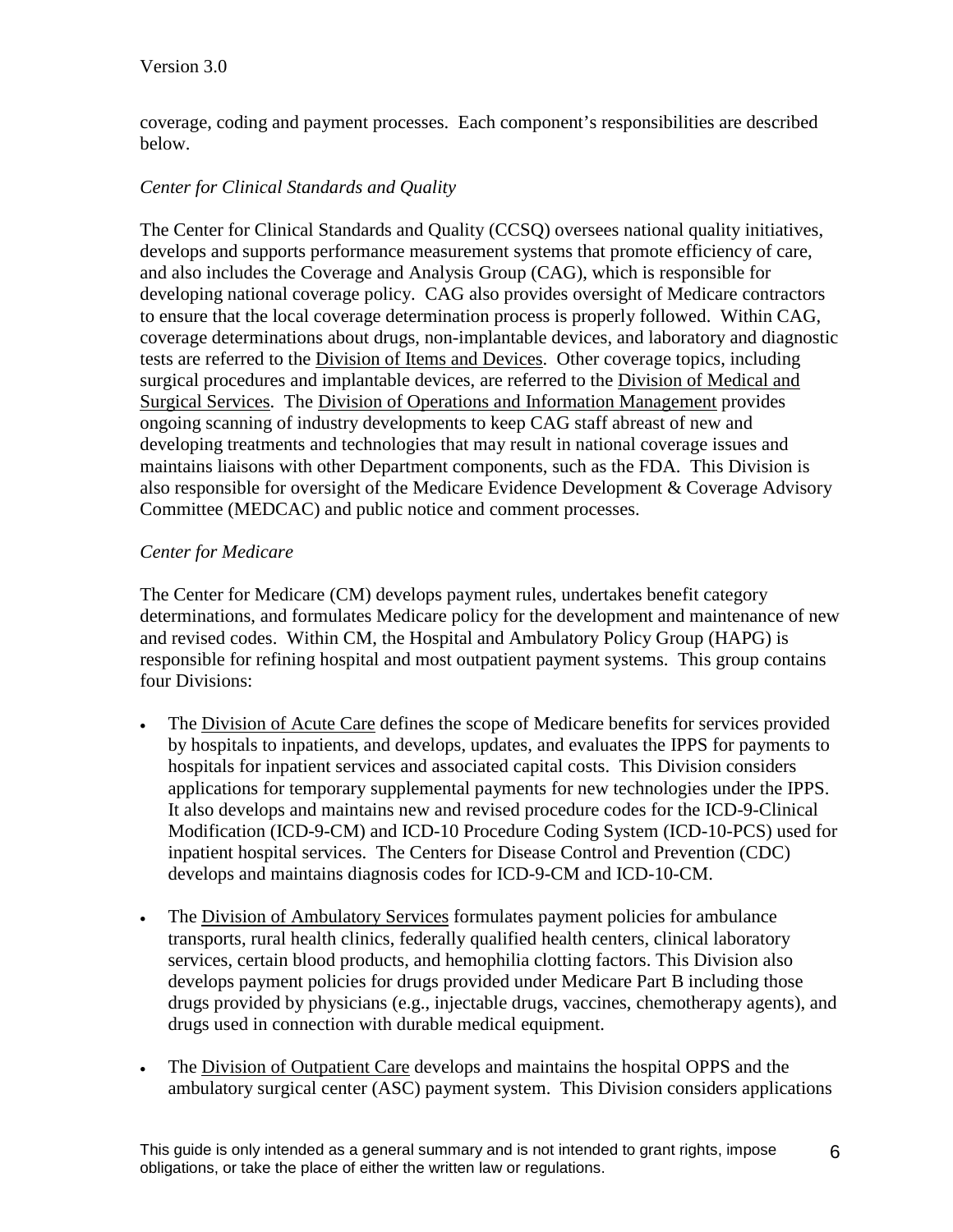for temporary supplemental payments for new technologies and new drugs, biologicals, and radiopharmaceuticals used within a hospital outpatient department that are payable under the OPPS and may be payable under the ASC payment system including payment adjustments for new technology intraocular lenses provided in ASCs. This Division also staffs meetings of the Advisory Panel on Hospital Outpatient Payment whose purpose is to advise the Department of Health and Human Services (DHHS) Secretary and the CMS Administrator about the clinical integrity of the ambulatory payment classification (APC) groups and their associated relative payment weights among select other matters related to the OPPS.

• The Division of Practitioner Services develops, updates, and evaluates payment policies and systems for physicians and non-physician practitioners. As part of these responsibilities, the Division develops payment amounts for all services paid under the Medicare physician fee schedule. This fee schedule is used to pay physicians and many other non-physician practitioners (i.e., nurse practitioners, physician assistants, psychologists, social workers, physical and occupational therapists, audiologists, and others) for their services to Medicare beneficiaries. This fee schedule is based on the establishment of relative values for physician work, practice expense, and professional liability for each service. This Division also maintains the relative value units (that form the basis of Medicare payment for physician services), which includes reviewing the American Medical Association (AMA) recommendations through the Relative Value Update Committee (RUC).

Another group within CM, the Chronic Care Policy Group (CCPG), develops and maintains payment systems for post-acute care services (e.g., inpatient rehabilitation facilities, inpatient psychiatric facilities, skilled nursing facilities, home health agencies, and hospice care), renal dialysis, and durable medical equipment used outside of hospital outpatient departments and ambulatory surgical centers. This group contains six Divisions:

- The Division of Home Health, and Hospice, develops and evaluates Medicare policies and standards on payment for the home health and hospice programs.
- The Division of Durable Medical Equipment, Prosthetics, Orthotics, and Supplies (DMEPOS) Policy maintains and updates level II of the HCPCS code set. The Level II HCPCS is a national standard code set adopted under HIPAA for use by all payers (Medicare, Medicaid, and private insurers) and used primarily to identify products, supplies, and services not included in the Current Procedural Terminology, 4th Edition (CPT-4) codes. This Division also develops and evaluates Medicare policies and standards on payment methods for items and services furnished by DMEPOS suppliers and the scope of benefits for DMEPOS.
- The Division of DMEPOS Competitive Bidding is responsible for developing, implementing, and maintaining national payment and operational policies for the Medicare DMEPOS competitive bidding program.
- The Division of Institutional Post-Acute Care develops and evaluates Medicare policies,

This guide is only intended as a general summary and is not intended to grant rights, impose This guide is only intended as a general summary and is not intended to grant rights, impose 7<br>obligations, or take the place of either the written law or regulations.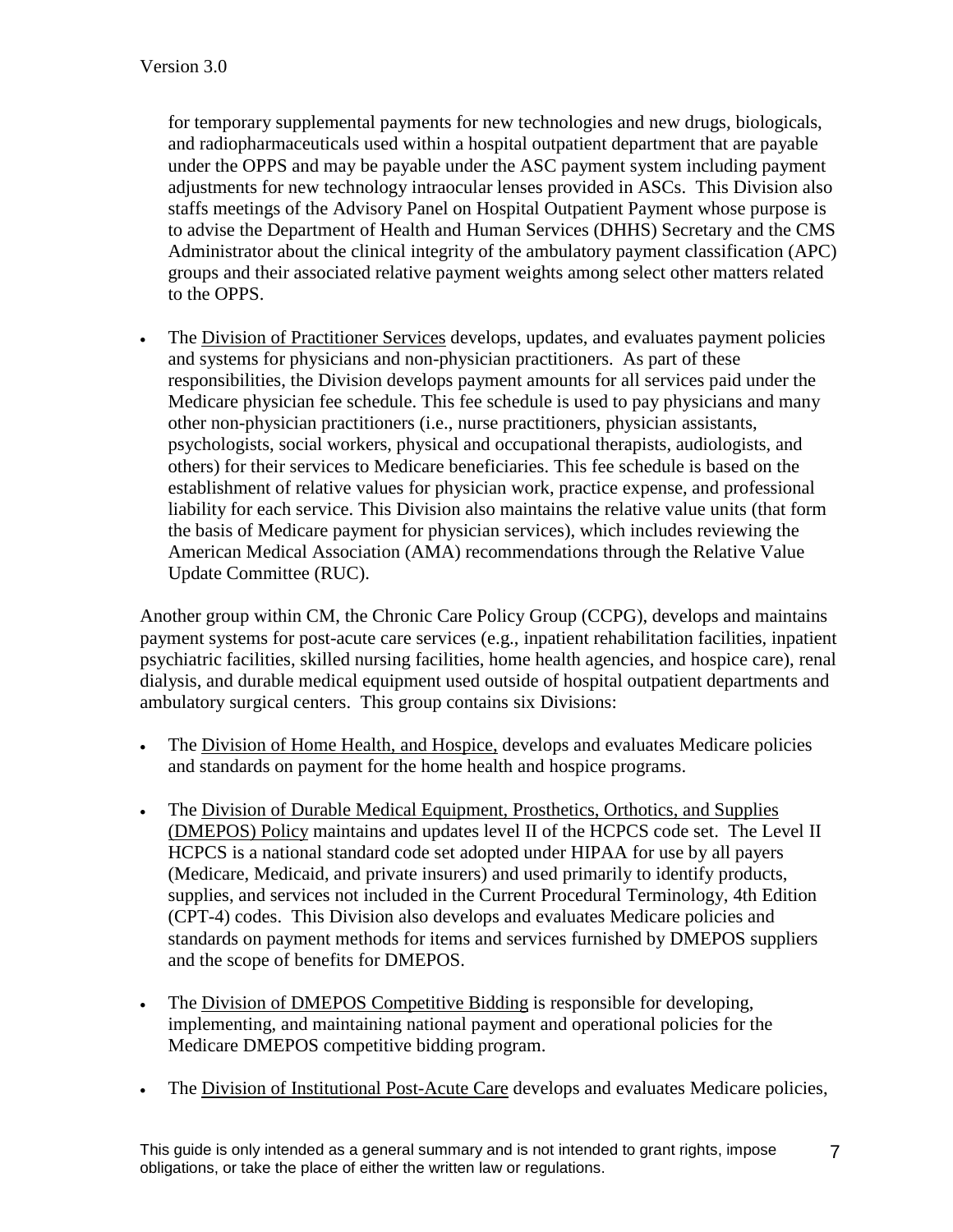standards on payment methods, and the scope of benefits for services provided by both skilled nursing facilities and inpatient rehabilitation facilities.

- The Division of Chronic Care Management develops, evaluates, and reviews payment policies, regulations, and instructions concerning services for renal dialysis, partial hospitalization at community mental health centers and hospitals, and religious nonmedical healthcare institutions. In addition, this Division develops and evaluates Medicare policies and standards on payment methods for services provided by inpatient psychiatric facilities.
- The Division of Technical Payment Policy develops, updates, and evaluates policies designed to improve the functioning of the Medicare program, engages in activities that promote the efficiency and quality of services delivered by providers, and works on initiatives to facilitate beneficiary access to care. This Division develops policies concerning assignment and reassignment of benefits, mandatory claims submission, limiting charge, beneficiary signatures on claims, timely filing, physician self-referral law, and appeals before the Provider Reimbursement Review Board.
- The Division of Cost Reporting develops and evaluates national policies, regulations, and instructions for payment/reimbursement of the costs incurred by providers of services and other classes of facilities under the Medicare program. This Division develops policies pertaining to the use of all cost reporting forms, schedules, and related instructions necessary for paying health care institutions. This Division also is responsible for certain policies concerning reimbursement for costs claimed by organ procurement organizations (OPOs) and hospital-based OPOs.

# *Center for Program Integrity*

The Center for Program Integrity (CPI) is responsible for the prevention and detection of fraud, waste, and abuse in Medicare, Medicaid, and the Children's Health Insurance Program (CHIP). Program integrity activities target the range of causes of improper payments, from mistakes such as incorrect coding or erroneous billing practices, to providing medically unnecessary services or intentional deception by billing for services that were never provided. CPI provides instructions to contractors carrying out these activities including; Medicare Administrative Contractors (MACs), Program Safeguard Contractors (PSCs), Zone Program Integrity Contractors (ZPICs), Medicaid Integrity Contractors (MICs), and Recovery Audit Contractors (RACs).

## *Center for Medicare and Medicaid Innovation (Innovation Center)*

The Innovation Center was established by section 1115A of the Social Security Act (as added by Section 3021 of the Affordable Care Act). Congress created the Innovation Center for the purpose of testing "innovative payment and service delivery models to reduce program expenditures …while preserving or enhancing the quality of care" for those individuals who receive Medicare, Medicaid, or CHIP benefits. Congress provided the Secretary of DHHS with the authority to expand the scope and duration of a model being tested through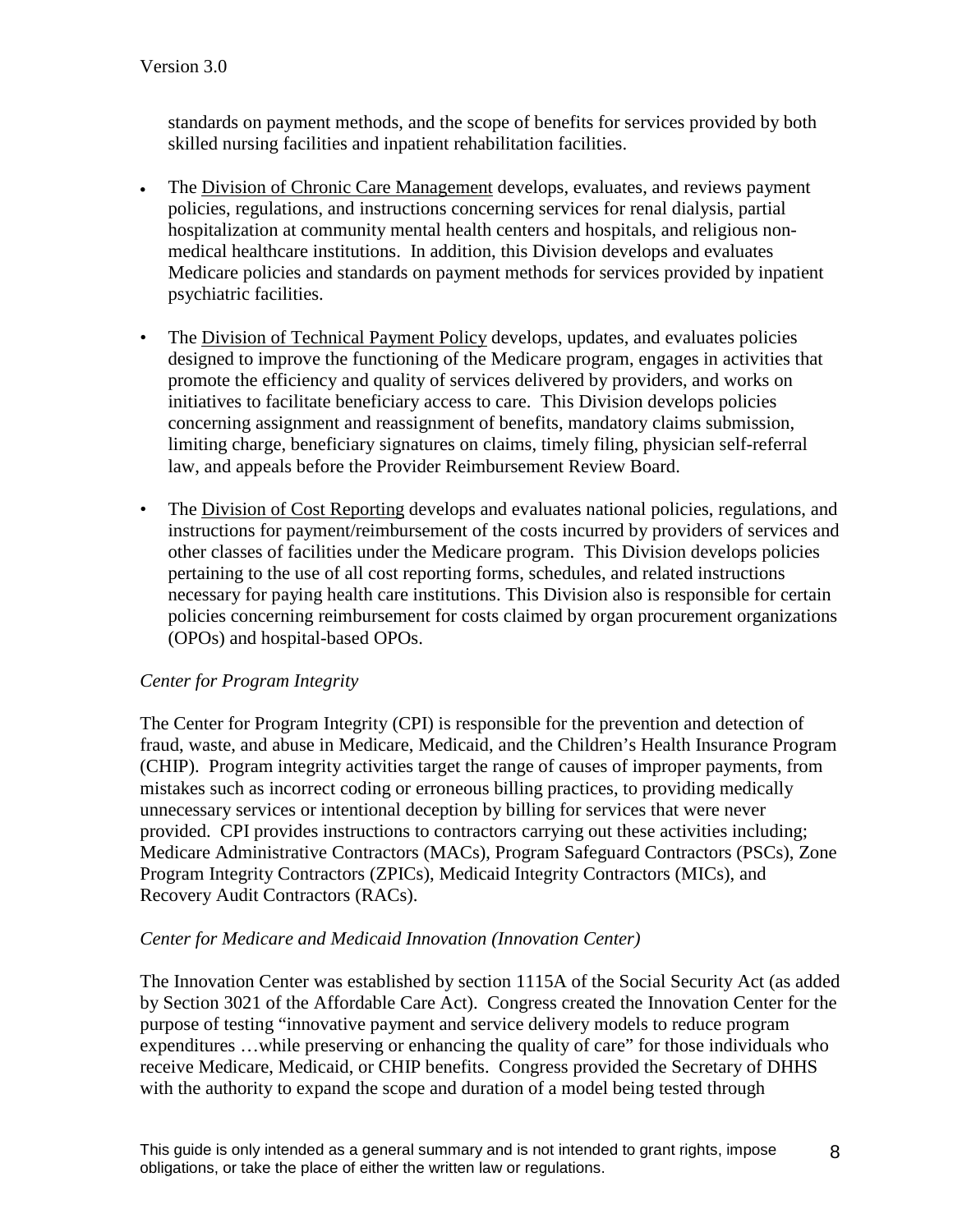rulemaking, including the option of testing on a nationwide basis. In order for the Secretary to exercise this authority, a model must either reduce spending without reducing the quality of care, or improve the quality of care without increasing spending, and must not deny or limit the coverage or provision of any benefits. These determinations are made based on evaluations performed by CMS and the certification of CMS's Chief Actuary with respect to spending.

The Innovation Center is currently focused on the following priorities:

- Testing new payment and service delivery models
- Evaluating results and advancing best practices
- Engaging a broad range of stakeholders to develop additional models for testing

## *Council for Technology and Innovation*

The CTI was established in 2004 under Section 942(b) of the Medicare Prescription Drug Improvement and Modernization Act of 2003 (MMA) to serve as a coordination point for those components of CMS that are responsible for policy development and implementation affecting new and emerging medical technology, and to coordinate the exchange of information on new technology between CMS and other entities that make similar decisions. The CTI is composed of senior CMS staff and clinicians and is chaired by an Executive Coordinator appointed by the Secretary of DHHS. CTI facilitates discussions on coverage, coding, and payment issues of unusual complexity or controversy; accelerates and improves coordination of these processes; improves supply of evidence for new medical technologies; and facilitates the exchange of information with other federal agencies to devise clinical trials or registries that better meet the evidence needs to support coverage, coding, and payment decisions.

## <span id="page-8-0"></span>**Openness and Transparency of Processes**

CMS maintains open channels of communication between outside entities and CMS components charged with making coverage, coding, and payment decisions. CMS continues to preserve liaisons with beneficiaries, provider groups, industry associations, patient organizations, medical associations, investors, and other parties that relate to their assigned subject areas.

CMS periodically hosts Open Door Forums or Town Hall Meetings in order to better hear from and interact with those providers, beneficiaries, manufacturers, and other stakeholders interested in coverage, coding, payment, and other issues. These forums encourage dialogue between CMS officials and stakeholders about policies under development or issues that arise with existing procedures. Notice of Town Hall Meetings is published in the *Federal Register* and specific information about Open Door Forums can be found on the CMS website at: [http://www.cms.hhs.gov/opendoorforums/.](http://www.cms.hhs.gov/opendoorforums/)

Many CMS policies are developed with the assistance of advisory committees or in collaboration with outside groups. Meetings of these groups are usually held in a public forum and interested parties may be invited to participate or comment. These groups include,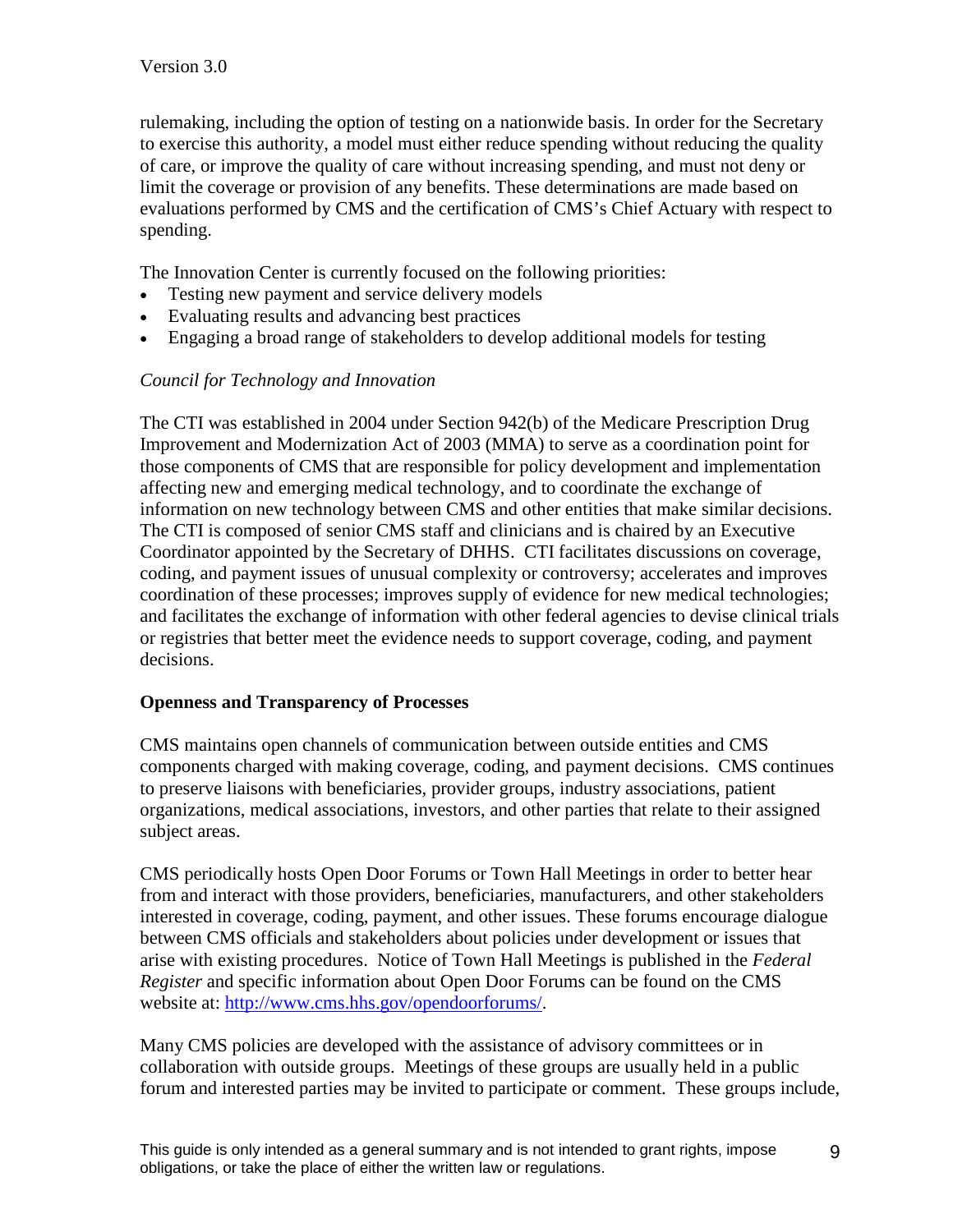but are not limited to, the Medical Evidence Development & Coverage Advisory Committee (MEDCAC), the Advisory Panel on Hospital Outpatient Payment (HOP Panel), the National Committee on Vital and Health Statistics (NCVHS), and the American Hospital Association Editorial Advisory Board for the Coding Clinic. Activities of these and other groups that help CMS develop policies for new health care technologies and ways that interested parties may stay informed of their activities are described in more detail in subsequent chapters of this guide.

#### *Coordination with Outside Entities*

CMS is strengthening its ties to health care technology stakeholders by developing collaborations with organizations that facilitate health care innovation. Collaborations help provide early insights into emerging technologies that may play a major role in reducing disease burden or improving health in the future.

CMS is working to speed Medicare beneficiary access to new and innovative medical products through closer coordination with the U.S. Food and Drug Administration (FDA). The Agencies are also exploring ways to ensure that when CMS needs to make coverage, coding, and/or payment decisions, it has access to timely and accurate FDA information regarding the technology at issue.

#### *Increased Beneficiary Involvement*

CMS has taken steps to encourage communication with beneficiary advocates in order to inform policy decisions. In June 2005, CMS appointed six patient advocates to the MEDCAC as voting members, at least one of whom sits on each MEDCAC panel. Industry representatives maintain their non-voting status and also participate in the MEDCAC reviews.

## <span id="page-9-0"></span>**A Look to the Future**

CMS is committed to strengthening and modernizing the nation's health care system to provide access to high quality care and improved health at lower cost. Our vision of future success in fulfilling this charge is moving from a fee-for-service payment system towards a value-based payment system. The last chapter of this guide provides a brief description of several Medicare programs designed to promote and measurably improve care and population health by transforming Medicare into an integrated and accountable delivery system that continuously improves care, reduces unnecessary costs, and promotes health.

## <span id="page-9-1"></span>**Contact Information**

Information on CTI initiatives and activities is located on the CMS website at [http://www.cms.hhs.gov/CouncilonTechInnov/01\\_overview.asp](http://www.cms.hhs.gov/CouncilonTechInnov/01_overview.asp) . Stakeholders with further questions about Medicare's coverage, coding, and payment processes, or who want guidance about how they can navigate these processes, can contact the Council at CTI@cms.hhs.gov.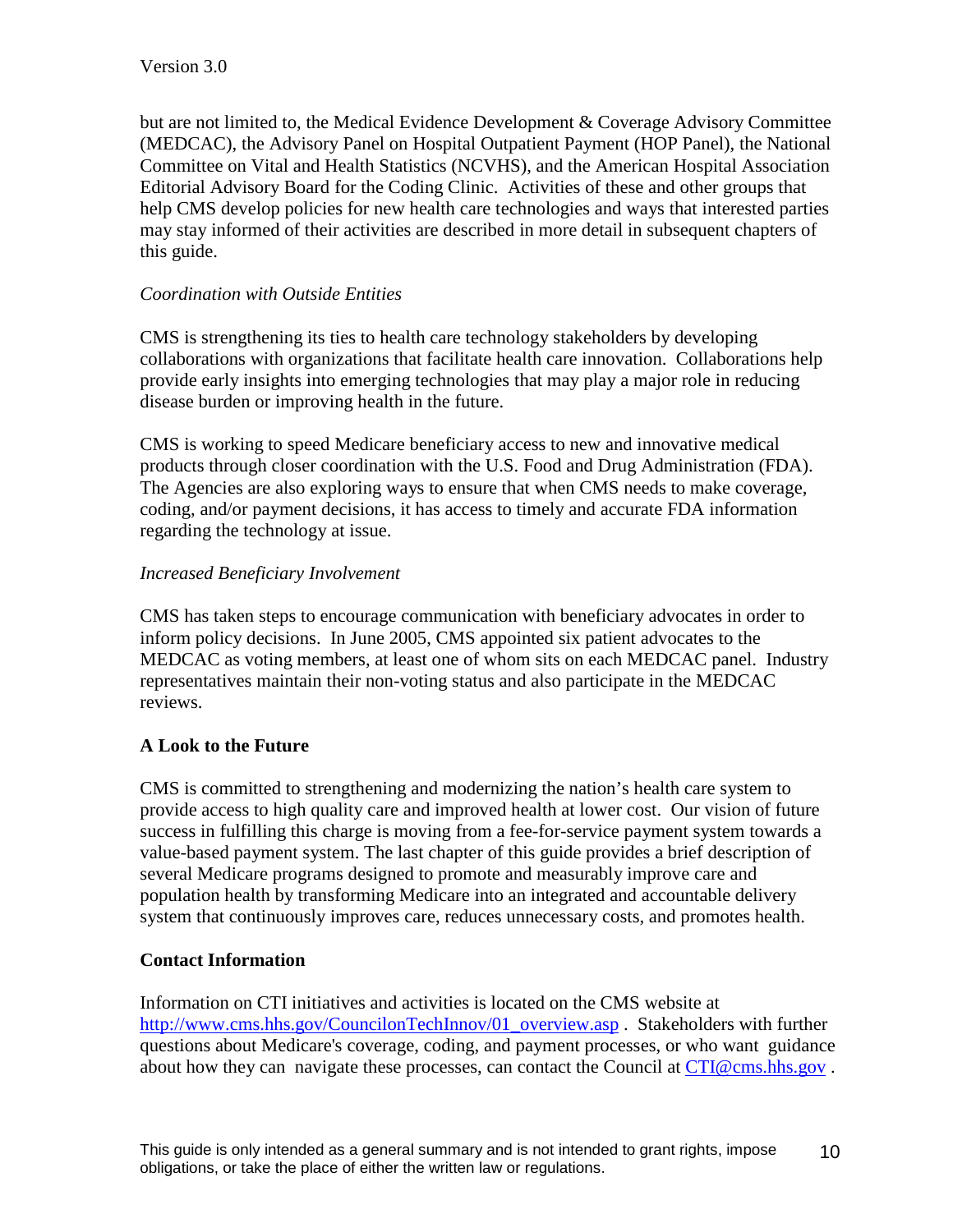# **COVERAGE**

- <span id="page-10-0"></span> *For information on Coverage*:
	- <http://www.cms.gov/CoverageGenInfo/>
	- <http://www.cms.gov/center/coverage.asp>

Medicare covers items and services when specifically required by Congress or by using several policy options that include national coverage determinations (NCDs), local coverage determinations (LCDs), rulemaking, and claim-by-claim adjudication. In general, in order for an item or service to be considered for Medicare coverage, the item or service must fall within at least one benefit category established in the Act, the item or service must not be specifically excluded by the Act, and the item or service must be "reasonable and necessary" (R&N). This chapter provides general and historical information concerning the NCD process, and summarizes the LCD process.

## <span id="page-10-1"></span>**National Coverage Determination**

NCDs are developed by CMS to describe the nationwide conditions for Medicare coverage for a specific item or service. NCDs generally outline the conditions for which an item or service is considered to be covered (or not covered) under  $\S 1862(a)(1)$  of the Act or other applicable provisions of the Act. NCDs are issued as program instructions. Once published in a CMS program instruction, an NCD is binding on all Medicare Administrative Contractors (MACs), Quality Improvement Organizations (QIOs), Qualified Independent Contractors (QICs), Administrative Law Judges (ALJs), and the Medicare Appeals Council.<sup>[1](#page-10-2)</sup> Similarly, an NCD is binding on Program Safeguard Contractors (PSCs).<sup>[2](#page-10-3)</sup>

Medicare Advantage (Part C) health plans are required to cover all items and services that are offered under Part A and Part B. Thus, plans must cover items and services that are covered under an NCD. NCDs do not apply to Part D plans.

## *NCD Process*

 *For information on the NCD process, including information on submitting an NCD request*: <http://www.cms.gov/Medicare/Coverage/DeterminationProcess/index.html>

The NCD process consists of three major steps: 1) initiation, 2) review, and 3) completion. CMS initiates the NCD process by "opening" the NCD. This is announced to the public by posting a "tracking sheet" on the CMS coverage web site. NCD reviews pertain to reviews of particular items and services to determine whether they meet the statutory requirements. Development of a complete, formal request for an NCD can be initiated either by an outside party or internally by CMS staff.

  $^{1}$  See 42 CFR §405.732, 42 CFR §405.860, and 42 CFR §405.1060

<span id="page-10-3"></span><span id="page-10-2"></span> $2^{2}$  See Program Integrity Manual, Chapter 13, §13.1.1

This guide is only intended as a general summary and is not intended to grant rights, impose This guide is only intended as a general summary and is not intended to grant rights, impose 11<br>obligations, or take the place of either the written law or regulations.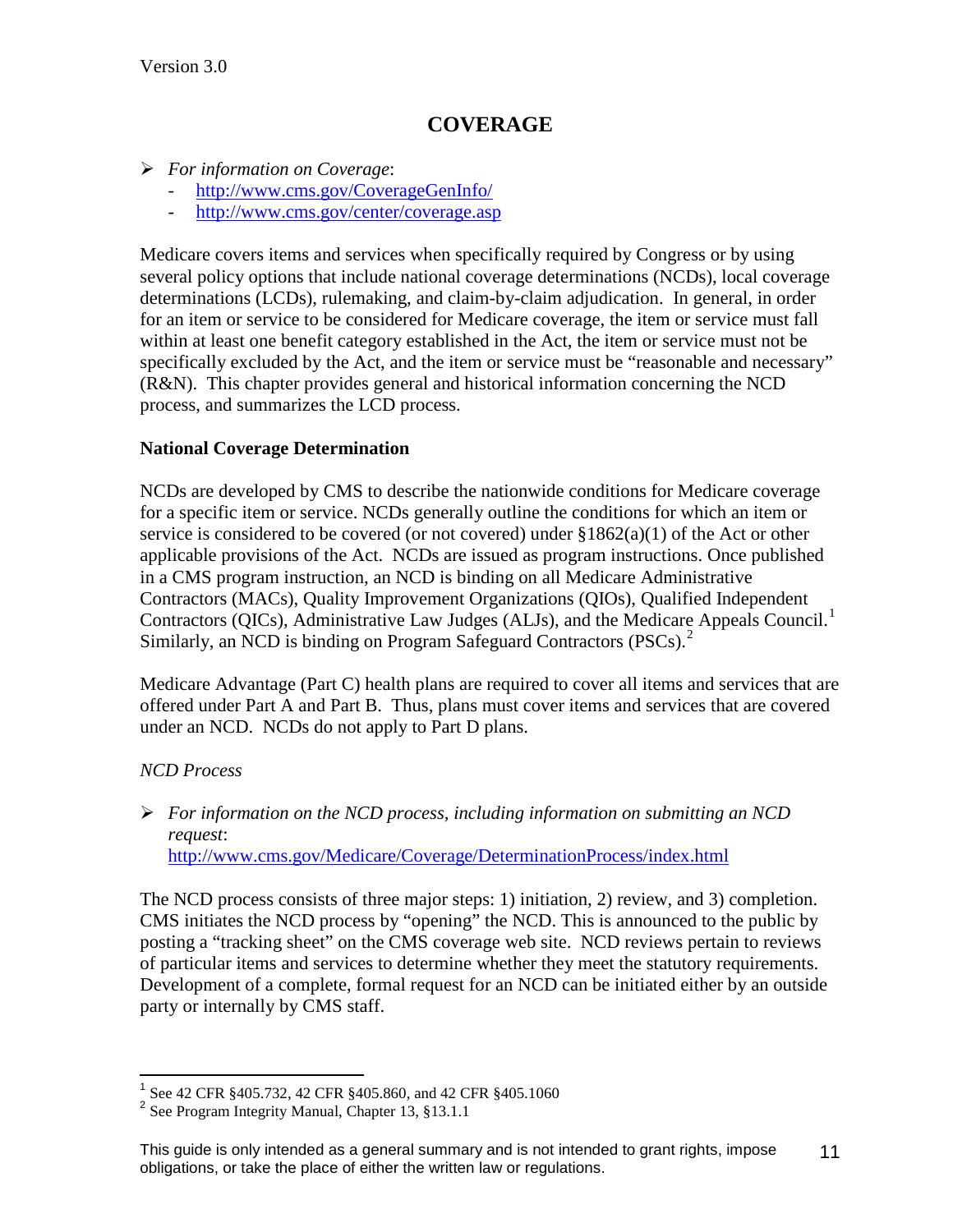## *Time Frames*

Time frames required for the NCD process are statutory, as mandated by the MMA. The time frame does not begin until CMS formally accepts an NCD request. In the event that CMS has a large volume of NCD requests for simultaneous review, we prioritize these requests based on the magnitude of the potential impact on the Medicare program and its beneficiaries and staffing resources. Once a completed request is accepted, CMS notifies the requester and posts a tracking sheet announcing the NCD review on the CMS coverage website.

For NCD requests not requiring an external technology assessment (TA) or Medicare Evidence Development & Coverage Advisory Committee (MEDCAC) review, CMS must post a proposed decision no later than six months after the date CMS accepts the completed formal request. For NCDs that require either a TA or MEDCAC review, or both, the proposed decision must be posted no later than nine months after the date CMS accepts the completed request. The NCD process timeline is illustrated in a schematic located at the end of this chapter and also at [http://www.cms.hhs.gov/DeterminationProcess/Downloads/8a.pdf.](http://www.cms.hhs.gov/DeterminationProcess/Downloads/8a.pdf)

## *Technology Assessments*

Technology Assessments (TAs) are systematic reviews of evidence, conducted and coordinated by CMS staff to review relevant evidence and inform a determination if the item or service is reasonable and necessary. To minimize bias, systematic reviews emphasize a comprehensive search of all potentially relevant medical and scientific articles and use explicit, reproducible criteria in the selection of articles for review. Primary research designs and study characteristics are appraised in accordance with a hierarchy of medical evidence. Data are summarized and the evidence is appraised to assess its validity (how credible it is), clinical relevance (its applicability in real health care settings), and weight (magnitude of effect).

CMS staff generally performs TAs internally but may contract with an external party to perform a TA. A guidance document on the CMS website describes the factors CMS considers in commissioning external TAs, posted at [http://www.cms.gov/medicare-coverage](http://www.cms.gov/medicare-coverage-database/details/medicare-coverage-document-details.aspx?MCDId=7)[database/details/medicare-coverage-document-details.aspx?MCDId=7](http://www.cms.gov/medicare-coverage-database/details/medicare-coverage-document-details.aspx?MCDId=7)

## *Medicare Evidence Development & Coverage Advisory Committee*

## *For information on MEDCAC*: <http://www.cms.gov/Regulations-and-Guidance/Guidance/FACA/MEDCAC.html>

For coverage topics that are highly controversial or have a major potential impact on the Medicare program or its beneficiaries, CMS may draw on the expertise of the MEDCAC. The primary role of the MEDCAC is to provide independent, expert advice to assist CMS in making sound coverage decisions for the topic under review. The MEDCAC reviews and evaluates medical literature and TAs, listens to testimony, deliberates, and provides CMS with recommendations as to the strength of the evidence reviewed.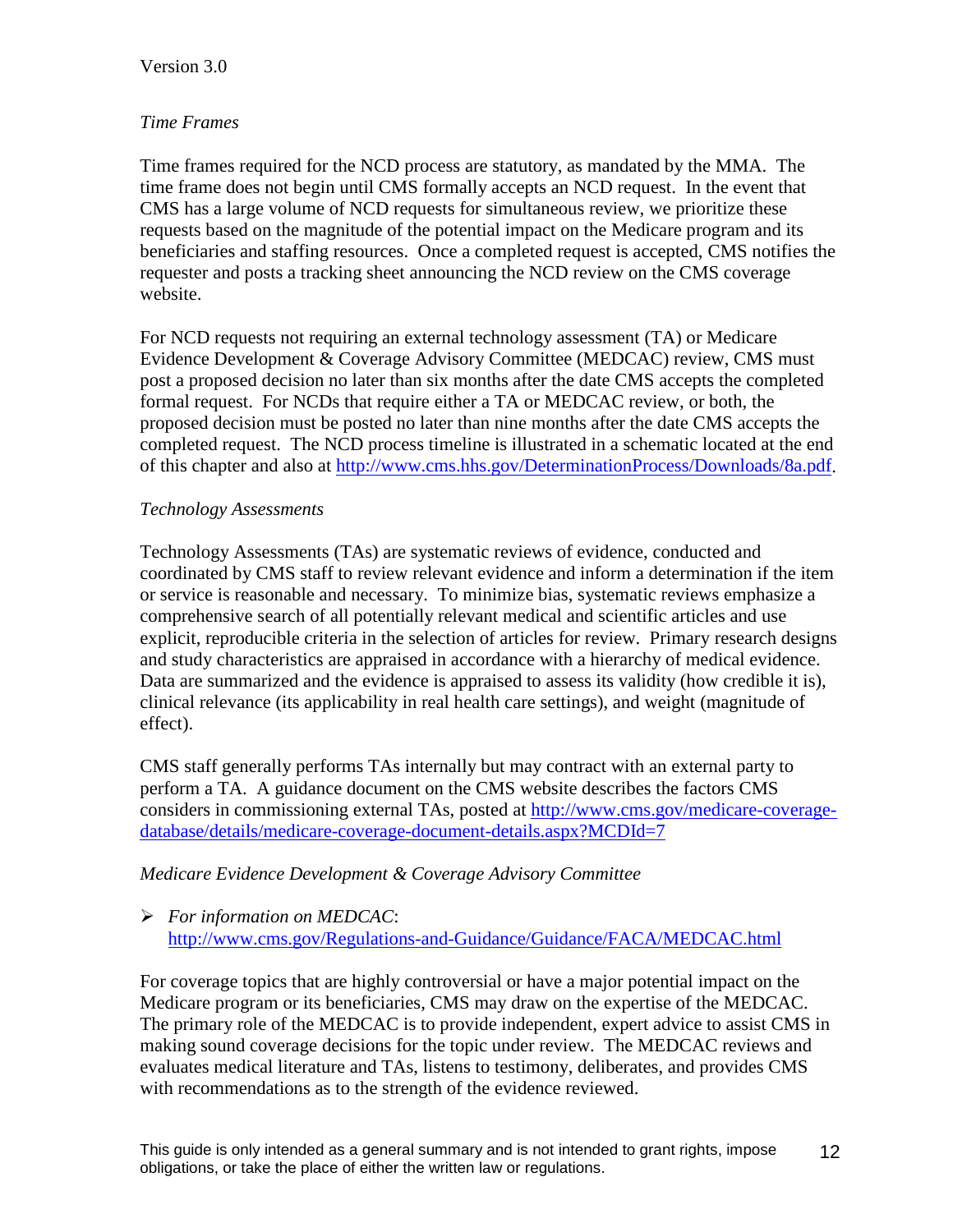The CMS website contains an overview of the MEDCAC; a guidance document entitled *Factors CMS Considers in Referring Topics to the Medicare Evidence Development & Coverage Advisory Committee*; the MEDCAC's charter; the 1998 *Federal Register* notice that established the MEDCAC (formerly known as the MCAC); the current roster of MEDCAC members; and other informational materials.

#### *Decision Memoranda*

CMS posts on its website proposed and final decision memoranda. The decision memoranda inform interested parties of CMS' analysis, describe the clinical position that CMS intends to implement, and provide background on how CMS reached its decision.

#### *NCD Implementation*

The NCD is the formal instruction to the Medicare claims processing contractors regarding how to process claims (e.g., when to pay, when not to pay, pay only when certain clinical conditions are met). Appropriate payment or other changes to accommodate the coverage decision are effective at the time a final decision is posted to the CMS website. In most instances CMS implements an NCD through the change management process and provides detailed coding and billing instructions. The instructions specify appropriate coding and detail how the NCD criteria are to be implemented in the claims processing systems. Those instructions have a specific effective date dictating when claims will be processed according to the new criteria. The contractors implement the NCD within their own jurisdictions and may subsequently develop LCDs or policy articles to supplement the NCD.

#### *Coverage with Evidence Development*

 *For information on Coverage with Evidence Development*: [http://www.cms.gov/Medicare/Coverage/Coverage-with-Evidence-](http://www.cms.gov/Medicare/Coverage/Coverage-with-Evidence-Development/index.html)[Development/index.html](http://www.cms.gov/Medicare/Coverage/Coverage-with-Evidence-Development/index.html)

Coverage with Evidence Development (CED) is a coverage decision made through an NCD. These NCDs require additional data collection, such as data collected in a clinical trial, as a condition of coverage.The purpose of CED is to provide Medicare coverage for a particular item or service and to develop evidence of its impact on the health of Medicare beneficiaries. Examples of NCDs that require CED are Continuous Positive Airway Pressure Therapy for Obstructive Sleep Apnea and NaF-18 Positron Emission Tomography to Identify Bone Metastasis of Cancer.

## **Local Coverage Determination**

The term 'local coverage determination' means a determination by a Medicare Administrative Contractor (MAC) under Part A or Part B, as applicable, regarding whether or not a particular item or service is covered on a contractor-wide basis under such parts, in accordance with  $1862(a)(1)(A)$ . LCDs may be developed in the absence of an NCD or as a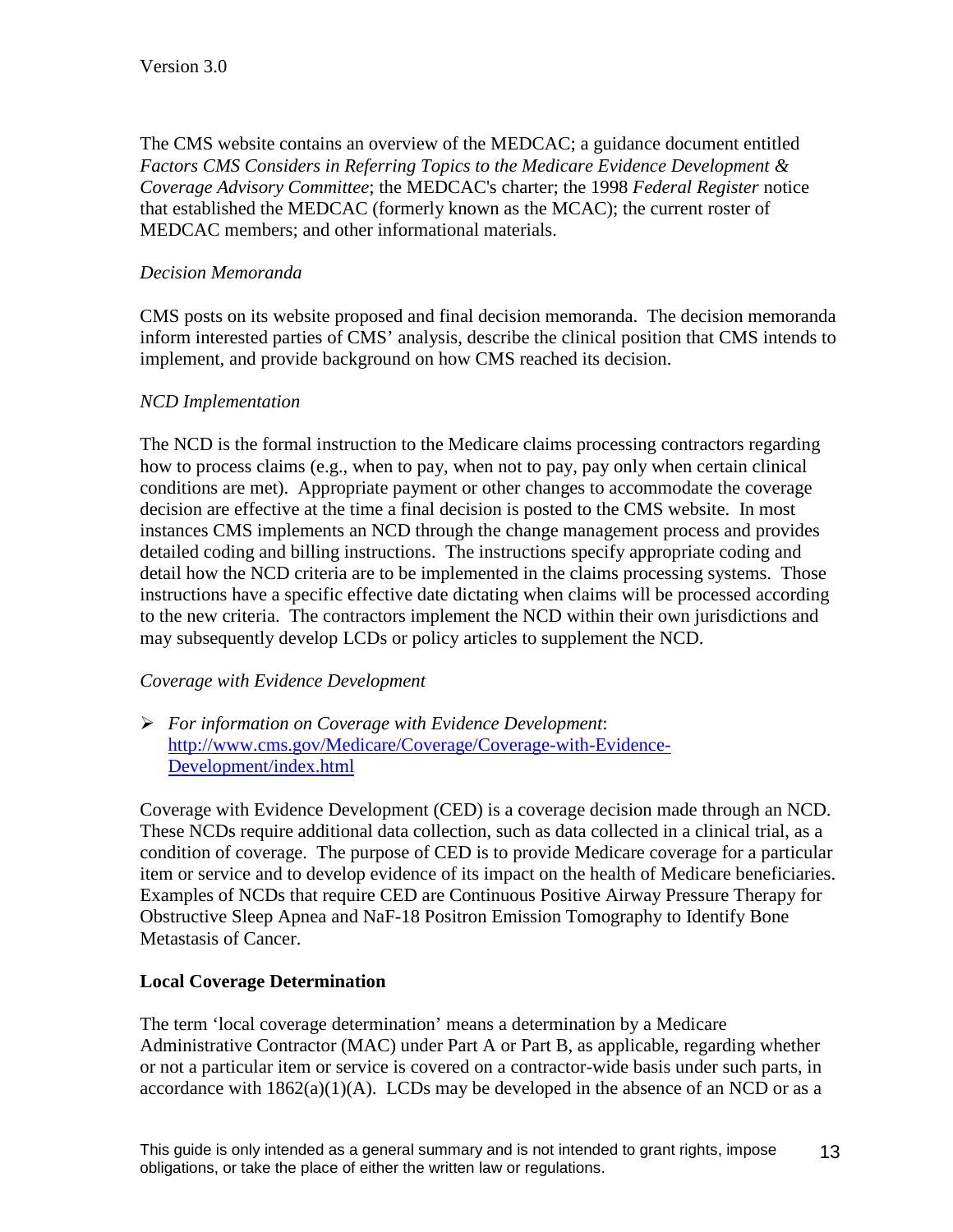supplement to an NCD as long as the LCD policy does not conflict with national policy.

# *Local Coverage Determination Time Frames*

Unlike the NCD time clock that begins with the acceptance of a formal request to open an NCD, the time clock for an LCD begins with the initiation of a minimum 45-day comment period following publication of a new draft LCD or a revision to a LCD that makes a substantial change. During this time, comments on the draft LCD must be solicited from several outside parties, including affected health professionals, other contractors, providers, and QIOs. In addition to the draft LCD comment period, contractors provide open meetings for the purpose of discussing draft LCDs prior to presenting the policy to the Contractor Advisory Committee (CAC). Once the contractor has considered all the comments and developed the final LCD, a minimum notice period of 45 days is required prior to the effective date of implementation.

# <span id="page-13-0"></span>**Reconsiderations and Appeals**

# *Reconsiderations of NCDs and LCDs*

Any interested party may request a reconsideration of the benefit category determination or any provision of an existing NCD or LCD by submitting a formal request in writing to CMS or the local contractor, respectively. A formal request for reconsideration must include either (1) new information that was not considered during the initial determination, or (2) arguments that the NCD or the LCD decision materially misinterpreted the applicable statutory provisions, the applicable regulatory provisions, or the existing evidence at the time the determination was made. Contractors must consider all LCD reconsideration requests from beneficiaries residing or receiving care in the contractor's jurisdiction; providers doing business in the contractor's jurisdiction; and any interested party doing business in the contractor's jurisdiction. A reconsideration request – once accepted– goes through the same process as an initial NCD or LCD. The reconsideration process permits experts to reevaluate the evidentiary basis for a decision.

# *Appeals of NCDs and LCDs*

Distinct from reconsiderations of NCDs and LCDs or appeals of claims denials, section 1869(f) of the Act creates a process of independent review for beneficiaries to challenge NCDs and LCDs. These independent reviews are subject to strict limitations. Only an aggrieved party may seek review of an NCD or LCD. An "aggrieved party" is a beneficiary (or the estate of a beneficiary) who is entitled to Part A benefits, enrolled under Part B, or both, and is in need of coverage for an item or service that is denied based on the applicable NCD or LCD (regardless of whether or not the item or service was received) and has received written documentation from the treating physician of the need for the item or service.<sup>[3](#page-13-1)</sup> Regulations governing the review of NCDs and LCDs are established at 42 CFR Part 426.

<span id="page-13-1"></span> $\overline{a}$ <sup>3</sup> The aggrieved party may also be the estate of such a beneficiary who filed a timely complaint prior to death.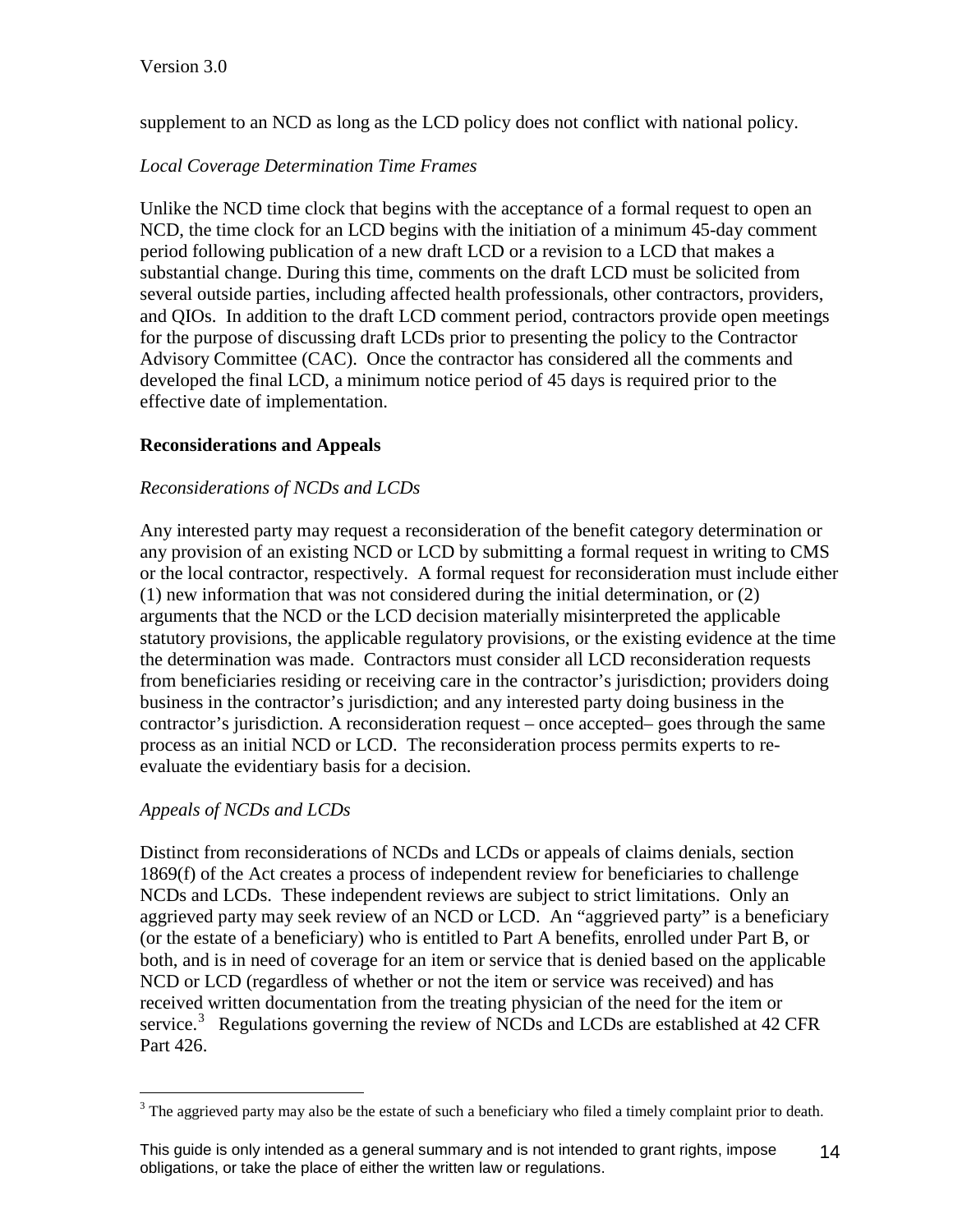## Version 3.0

#### *Appeals of Claim Denials*

Any beneficiary has the right to appeal a claim denial. This process, established at 42 CFR Part 405, Subpart I, results in the review of an individual claim denial, but it does not include a review of the validity or underlying evidentiary basis for an NCD and LCD.

#### <span id="page-14-0"></span>**National Coverage Determination Process Schematic**

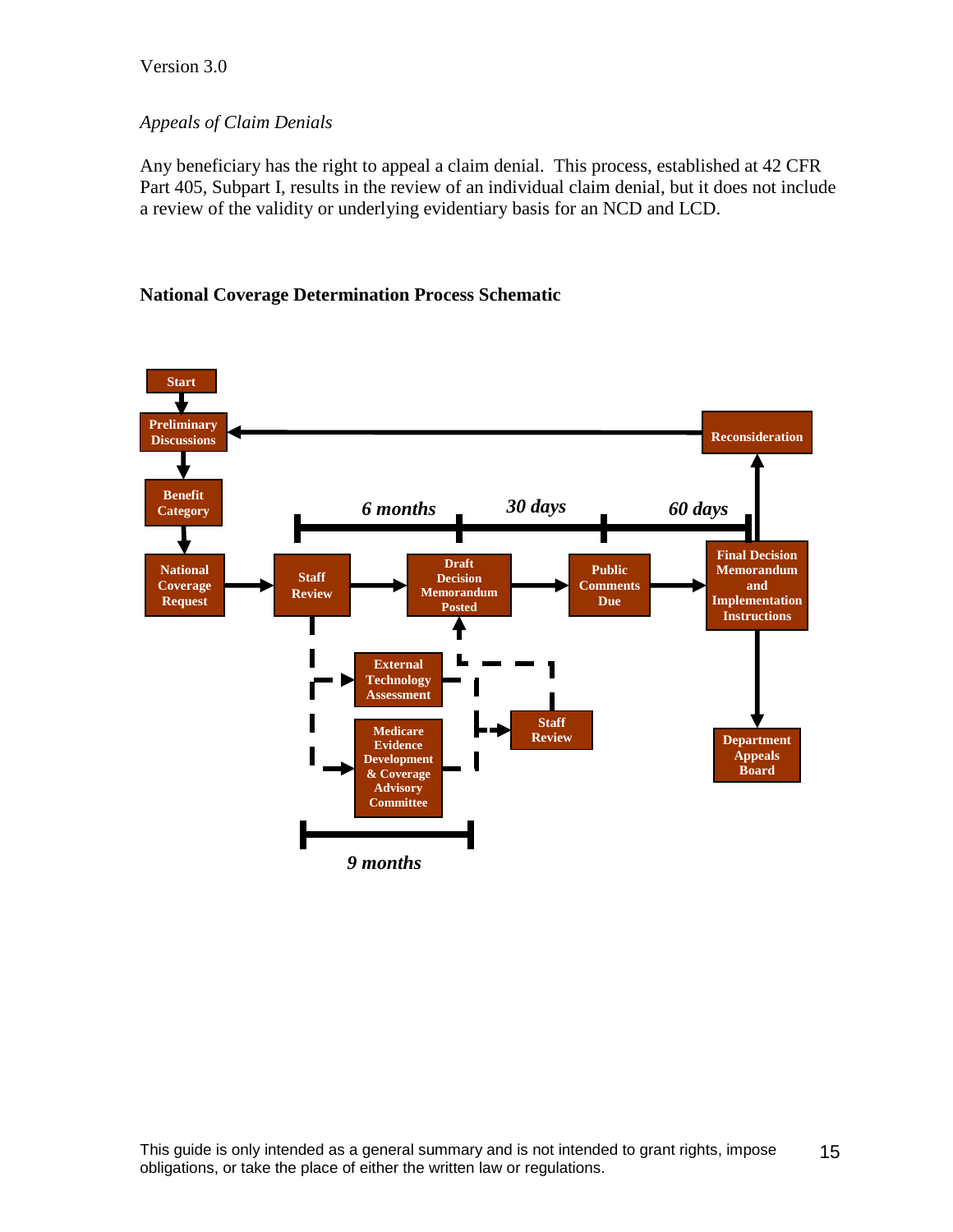# **CODING**

- <span id="page-15-0"></span> *For information on Coding*:
	- <http://www.cms.hhs.gov/ICD9ProviderDiagnosticCodes/>
	- <http://www.cms.hhs.gov/MedHCPCSGenInfo/>
	- <http://www.cms.hhs.gov/ICD10/>

The Medicare program accounts for about 20 percent of all health care spending in the United States. Use of standardized coding systems is essential for Medicare and other health insurance programs to ensure that claims are processed in an orderly and consistent manner. Standardized coding systems provide a uniform language for nationwide communication of medical, surgical, and diagnostic items and services for use in medical education, research, and development of guidelines for medical care review.

A major goal of an effective code set is to strike a balance that sufficiently identifies and differentiates items and services, and also results in a manageable system that health care professionals and administrative staff can efficiently use in submitting claims. Regular and other planned updates that accommodate new technology and changes in medical practice, without the administrative burden to health care providers of sporadic updates, increases confidence that the most current code sets are utilized.

Coding is distinct from coverage of a new technology; assignment of a new code does not automatically imply coverage by any payer. However, for items and services newly covered by Medicare, CMS may assign either an existing code that describes a similar item or service, a miscellaneous code (e.g., a not elsewhere classified code or a not otherwise specified code), or a new code for payment purposes, whichever is appropriate based upon HCPCS coding criteria as applied to the individual technology.

This chapter discusses the coding systems used on Medicare claims; the statutory authority for coding use; general principles for coding updates; and a description of the ICD-9-CM and HCPCS code sets, including how to request a coding change, operational guidance, and a look to the implementation of ICD-10 on October 1, 2015. A chart that compares the application cycles for new and revised code sets is located at the end of this chapter.

## <span id="page-15-1"></span>**Statutory Authority - HIPAA**

Recognizing the increasing role of electronic transactions between providers and insurers and the confusion and inefficiencies resulting from diverse ways of handling these transactions, the Congress required, in the administrative simplification title of the Health Insurance Portability and Accountability Act of 1996 (HIPAA), adoption and use of national standards governing the nature and content of electronic transactions. This guide will focus on the HIPAA requirements related to national code sets, including associated operational guidelines.

To meet the HIPAA requirements for the adoption of transaction and code set standards, the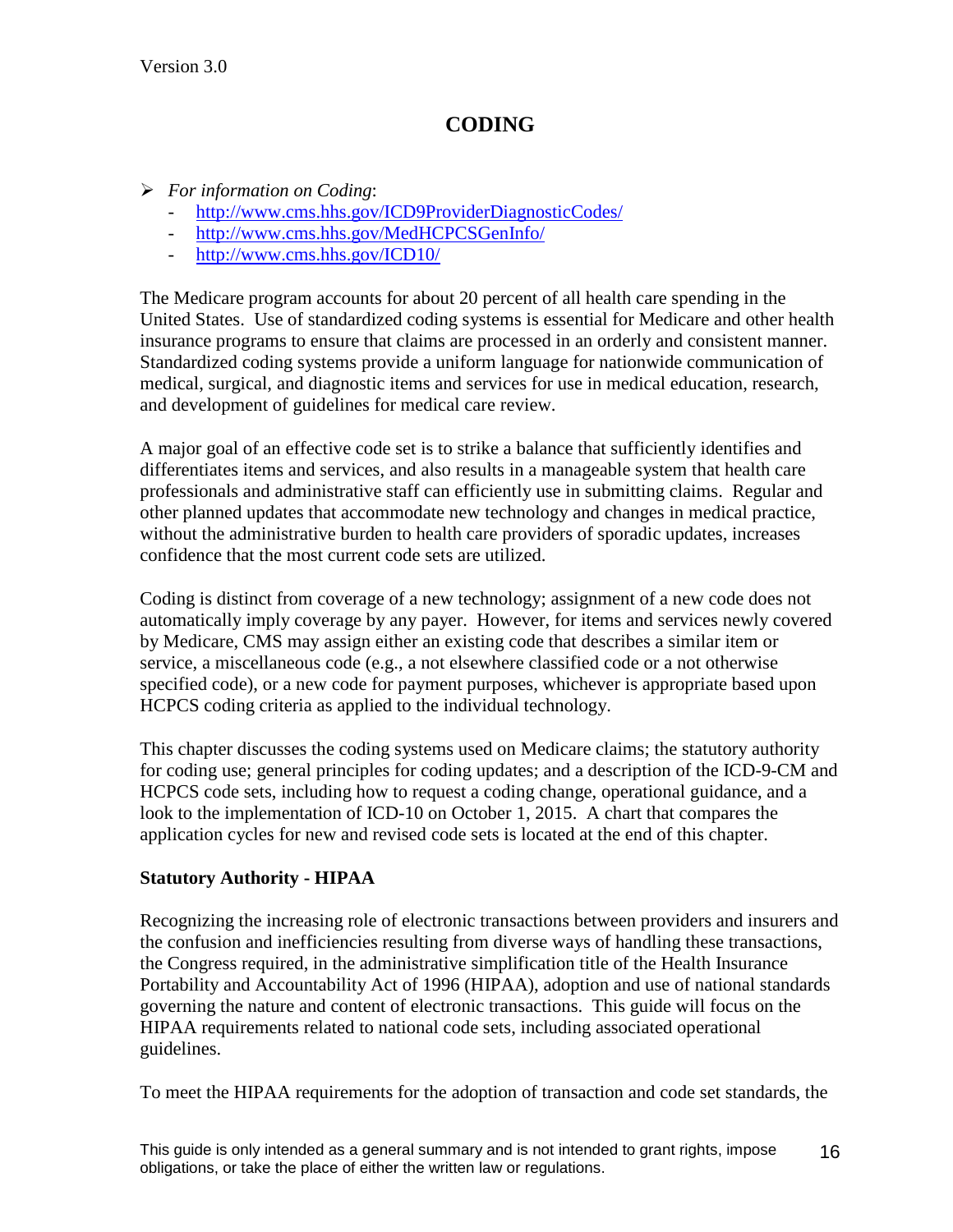Secretary of DHHS, in a final rule issued in the August 17, 2000 *Federal Register*, designated six code sets as national standard code sets for use in standard electronic transactions throughout the United States:

- International Classification of Diseases, 9th Edition, Clinical Modification, (ICD-9-CM) Volumes 1 and 2 (tabular list and alphabetic index, respectively, of diseases);
- ICD-9-CM, Volume 3, (tabular list and alphabetic index of procedures);
- Healthcare Common Procedure Coding System (HCPCS);
- Current Procedural Terminology (CPT), 4th Edition
- National Drug Codes (NDC); and
- Code on Dental Procedures and Nomenclature.

All entities covered by the HIPAA administrative simplification requirements, including health plans and health care providers, were required to be in compliance with the electronic transactions code set standards by October 16, 2003.

The HIPAA requirements were updated to implement ICD-10 as a replacement of ICD-9- CM for services provided on or after October 1, 2014. This issue was described in a final rule in the September 5, 2012 *Federal Register:* [http://www.gpo.gov/fdsys/pkg/FR-2012-09-](http://www.gpo.gov/fdsys/pkg/FR-2012-09-05/pdf/2012-21238.pdf) [05/pdf/2012-21238.pdf.](http://www.gpo.gov/fdsys/pkg/FR-2012-09-05/pdf/2012-21238.pdf)The Protecting Access to Medicare Act of 2014, delayed implementation one year. The HIPAA requirements were updated to implement ICD-10 as a replacement of ICD-9-CM for services provided on or after October 1, 2015 in the August 4, 2014 *Federal Register:* [http://www.gpo.gov/fdsys/pkg/FR-2014-08-04/pdf/2014-](http://www.gpo.gov/fdsys/pkg/FR-2014-08-04/pdf/2014-18347.pdf) [18347.pdf.](http://www.gpo.gov/fdsys/pkg/FR-2014-08-04/pdf/2014-18347.pdf)

# <span id="page-16-0"></span>**ICD-9, ICD-10, and HCPCS Coding Systems**

The following standardized coding systems are used for processing Medicare claims:

- ICD-9-CM (replaced by ICD-10 effective October 1, 2015); and
- HCPCS. HCPCS is divided into two principal subsystems:
	- o Level I, comprised of CPT codes
	- o Level II

ICD-9-CM and ICD-10-CM consist of codes for diagnoses and for hospital inpatient procedures. HCPCS consists of codes for items and services furnished in settings other than hospital inpatient, such as hospital outpatient departments, physicians' offices, and patients' homes.

## *General Principles for Coding Updates*

The ICD and HCPCS code sets are updated at least annually and in some cases more frequently. Each code set has a standardized, open process for developing new, unique codes as necessary. In most instances new technologies can be adequately described by existing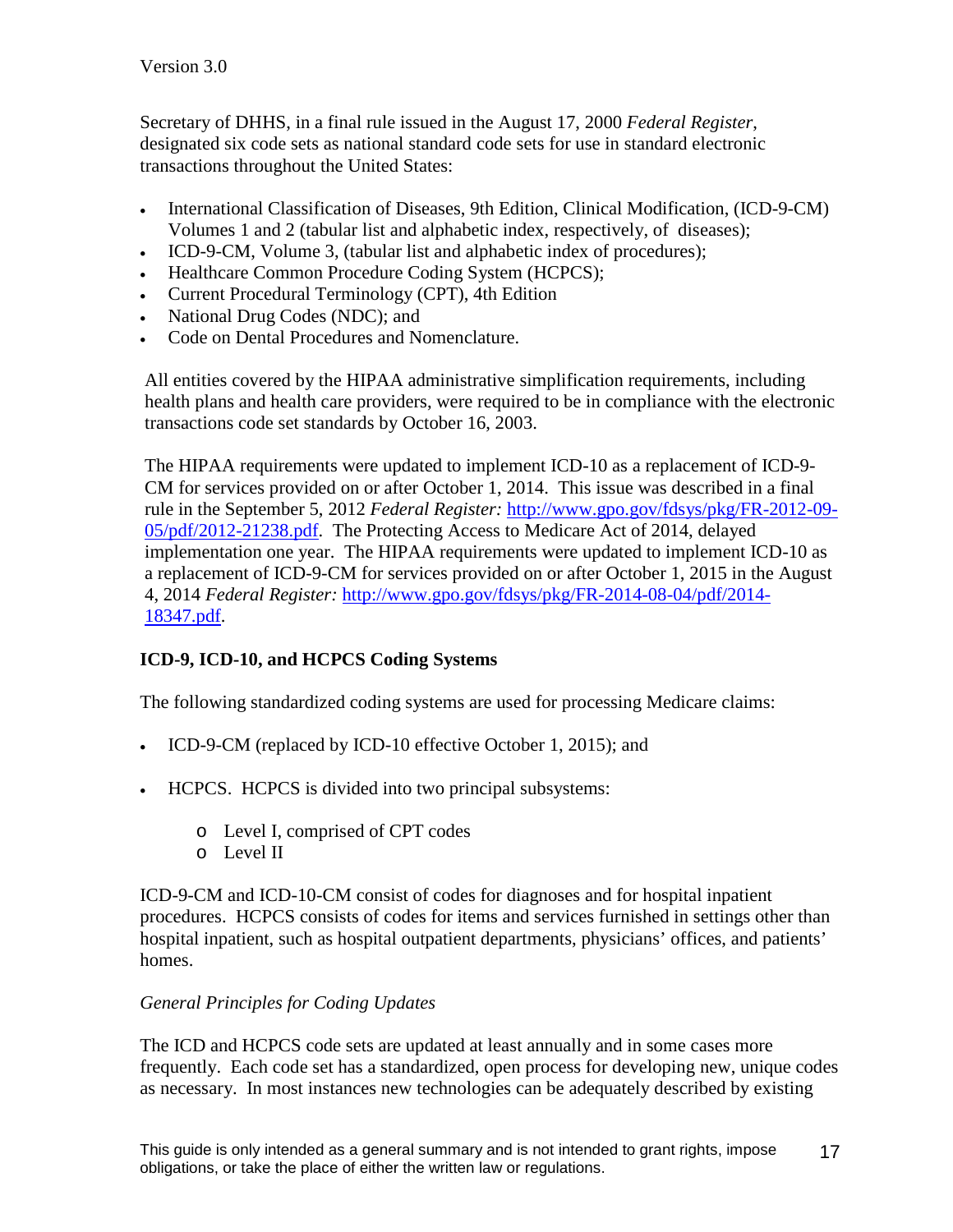codes, but in other cases new or revised codes may be warranted. The frequency of updates reflects a balance between the desire to rapidly recognize new technology within code sets and the need to provide users of the code sets with a stable, predictable update and business cycle. When code sets are updated, the updates must be disseminated, coding manuals revised, and medical records, billing software, and other systems changed to accommodate the new and revised codes. Coders must be educated on and prepared for changes in codes to ensure they are accurately utilizing the codes to best describe the diagnoses identified and the items and services delivered. Planned update cycles allow providers to prepare for and manage the necessary changes in coding practices and systems. The process for requesting updates to each code set is described in greater detail below. Also, refer to the Code Set Comparison Chart at the end of this chapter for a timetable of key milestones for each code set.

# <span id="page-17-0"></span>**ICD-9 and ICD-10**

- *For information on ICD-9-CM*: <http://www.cms.hhs.gov/ICD9ProviderDiagnosticCodes/>
- *For information on ICD-10*:
	- <http://www.cms.hhs.gov/ICD10/> This page provides annual updates to ICD-10-CM and ICD-10-PCS as well as official coding guidelines.
	- [http://www.cms.hhs.gov/Medicare/Coding/ICD9ProviderDiagnosticCodes/index.html](http://www.cms.hhs.gov/Medicare/Coding/ICD9ProviderDiagnosticCodes/index.html?redirect=/ICD9ProviderDiagnosticCodes/03_meetings.asp) [?redirect=/ICD9ProviderDiagnosticCodes/03\\_meetings.asp](http://www.cms.hhs.gov/Medicare/Coding/ICD9ProviderDiagnosticCodes/index.html?redirect=/ICD9ProviderDiagnosticCodes/03_meetings.asp)

The ICD-9-CM is a modified version of the ICD-9 system developed by the World Health Organization. CM refers to a "clinical modification" developed for the United States, where it has been in use since 1979. ICD-9-CM contains three volumes of information. Volume 1 contains the diagnosis codes that every health care provider needs for billing. Volume 2 is an alphabetical index of Volume 1. Volume 3 contains procedure codes, which are used for billing inpatient hospital stays in the Medicare Severity-Diagnosis Related Group (MS- $DRG$ <sup>[4](#page-17-1)</sup> payment system. ICD-9-CM procedure codes describe the procedure performed and may also indicate insertion of a device, such as a pacemaker or hip replacement. Procedure codes do not specifically describe all the devices and products used during a procedure, such as wound closing devices, specific catheters, or surgical tools.

Effective on October 1, 2014 (for FY 2015), the ICD-9-CM code set includes 14,567 diagnosis codes and 3,882 procedure codes, or a total of 18,449 codes. The ICD-9-CM code updates effective on October 1, 2014 were the last updates to ICD-9-CM. As stated earlier, on October 1, 2015, ICD-10 will replace ICD-9-CM.

Responsibility for maintaining the ICD-9-CM and ICD-10 is divided between two agencies in HHS: (1) the National Center for Health Statistics (NCHS) within the Centers for Disease

<span id="page-17-1"></span> $\overline{a}$ <sup>4</sup> MS-DRGs are discussed in greater detail in the Payment chapter and also in the Acute Inpatient Prospective Payment System Fact Sheet located on the CMS website: [http://www.cms.hhs.gov/MLNProducts/downloads/AcutePaymtSysfctsht.pdf.](http://www.cms.hhs.gov/MLNProducts/downloads/AcutePaymtSysfctsht.pdf)

This guide is only intended as a general summary and is not intended to grant rights, impose This guide is only intended as a general summary and is not intended to grant rights, impose  $18$ <br>obligations, or take the place of either the written law or regulations.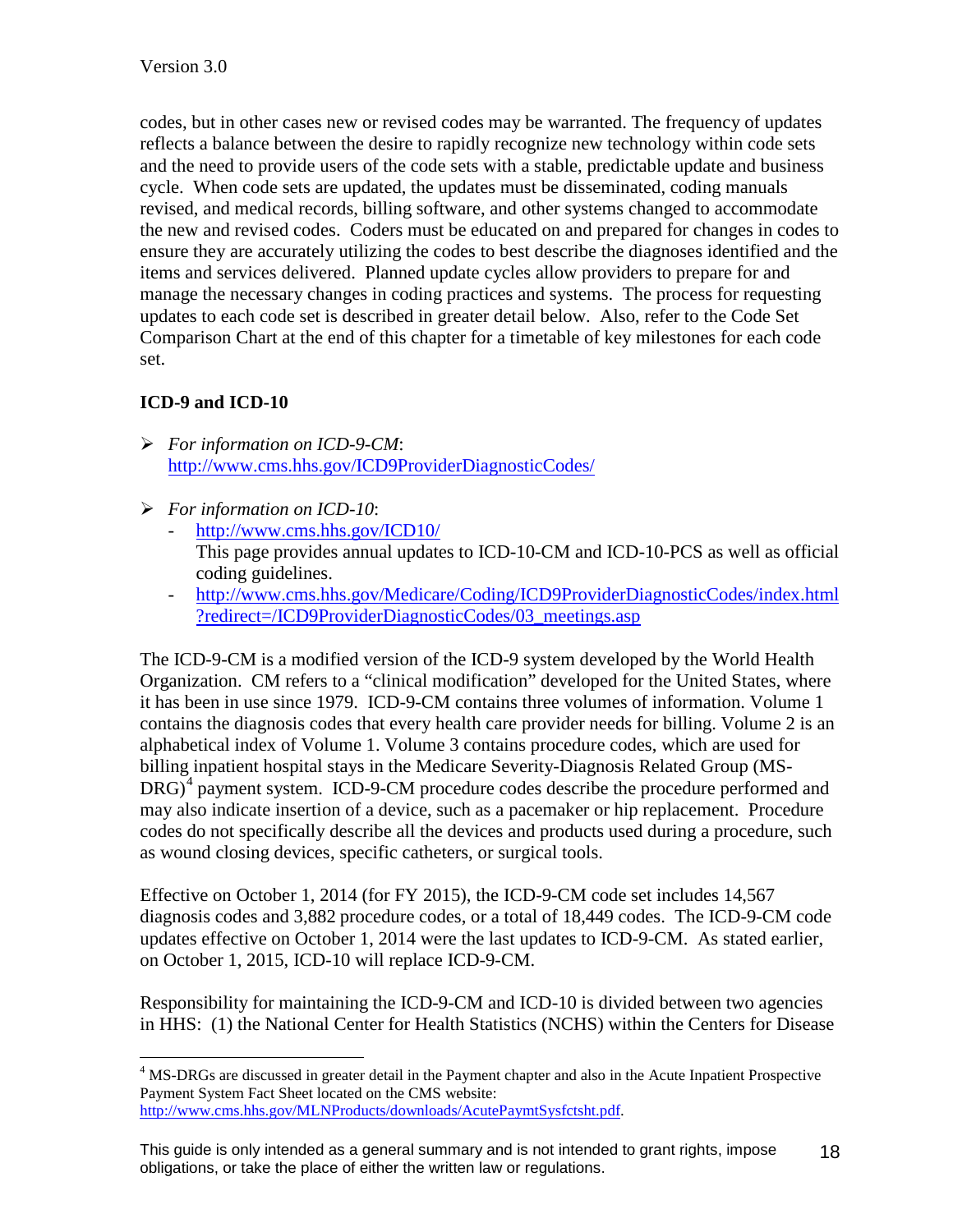Control and Prevention for maintenance of the classification of diagnoses, and (2) the CMS for maintenance of the classification of procedures. Since the federal government maintains the ICD-9-CM and ICD-10 code set, it is in the public domain, and providers, insurers, and others can use the system without paying user fees.

# *The ICD-10 Coordination and Maintenance Committee*

- *For information on the ICD-10 Coordination and Maintenance Committee, addenda, and summary reports*:
	- <http://www.cms.gov/Medicare/Coding/ICD9ProviderDiagnosticCodes/meetings.html>
	- [http://www.cdc.gov/nchs/icd/icd9cm\\_maintenance.htm](http://www.cdc.gov/nchs/icd/icd9cm_maintenance.htm)

The ICD-10 Coordination and Maintenance (C&M) Committee (formerly the ICD-9-CM C&M Committee), co-chaired by representatives from NCHS and CMS, considers requests to create new ICD-10-CM (diagnosis) and ICD-10-PCS (procedures) codes or to revise codes for greater utility. The C&M Committee holds public meetings twice a year, generally in March and September, to discuss proposed revisions. The C&M Committee's role is advisory, and no decisions are made at these meetings. The Director of NCHS and the Administrator of CMS make all final diagnosis and procedure coding decisions, respectively.

Information on the C&M Committee meetings is posted on the CMS and CDC websites. The agenda for upcoming meetings is posted approximately one month prior to the meeting. Official code revision packages, which are referred to as addenda, and summary reports are available on the CMS website for procedure codes and the NCHS website for diagnosis codes. Summary reports from the most recent meeting include the deadline for comments, the scheduled dates for the next meeting, the deadline for receipt of modification proposals, and the mailing address and e-mail address to submit either modification proposals or comments on proposals.

# *Process for Requesting a Revision to ICD-10 Codes*

- *For information on how to request new/revised ICD-10codes:* 
	- [http://www.cms.gov/Medicare/Coding/ICD9ProviderDiagnosticCodes/newrevisedcod](http://www.cms.gov/Medicare/Coding/ICD9ProviderDiagnosticCodes/newrevisedcodes.html) [es.html](http://www.cms.gov/Medicare/Coding/ICD9ProviderDiagnosticCodes/newrevisedcodes.html)
	- [http://www.cdc.gov/nchs/icd/icd9cm\\_maintenance.htm](http://www.cdc.gov/nchs/icd/icd9cm_maintenance.htm)

Interested parties are instructed to submit recommendations for ICD-10 modification to the C&M Committee two months prior to a scheduled meeting. Proposals for new codes should include a description of the requested code and the rationale for why the new code is needed. [See side box.] Supporting references and literature may also be submitted. Proposals should be consistent with the structure and conventions of the classification system.

Upon review of the request, a decision is made on whether to include the topic on the meeting agenda. If included, a lead coding analyst is assigned and will contact the requestor to discuss the submitted proposal. A background paper, including CMS recommendations on proposed coding revisions, is shared with the requestor prior to the meeting. The requestor is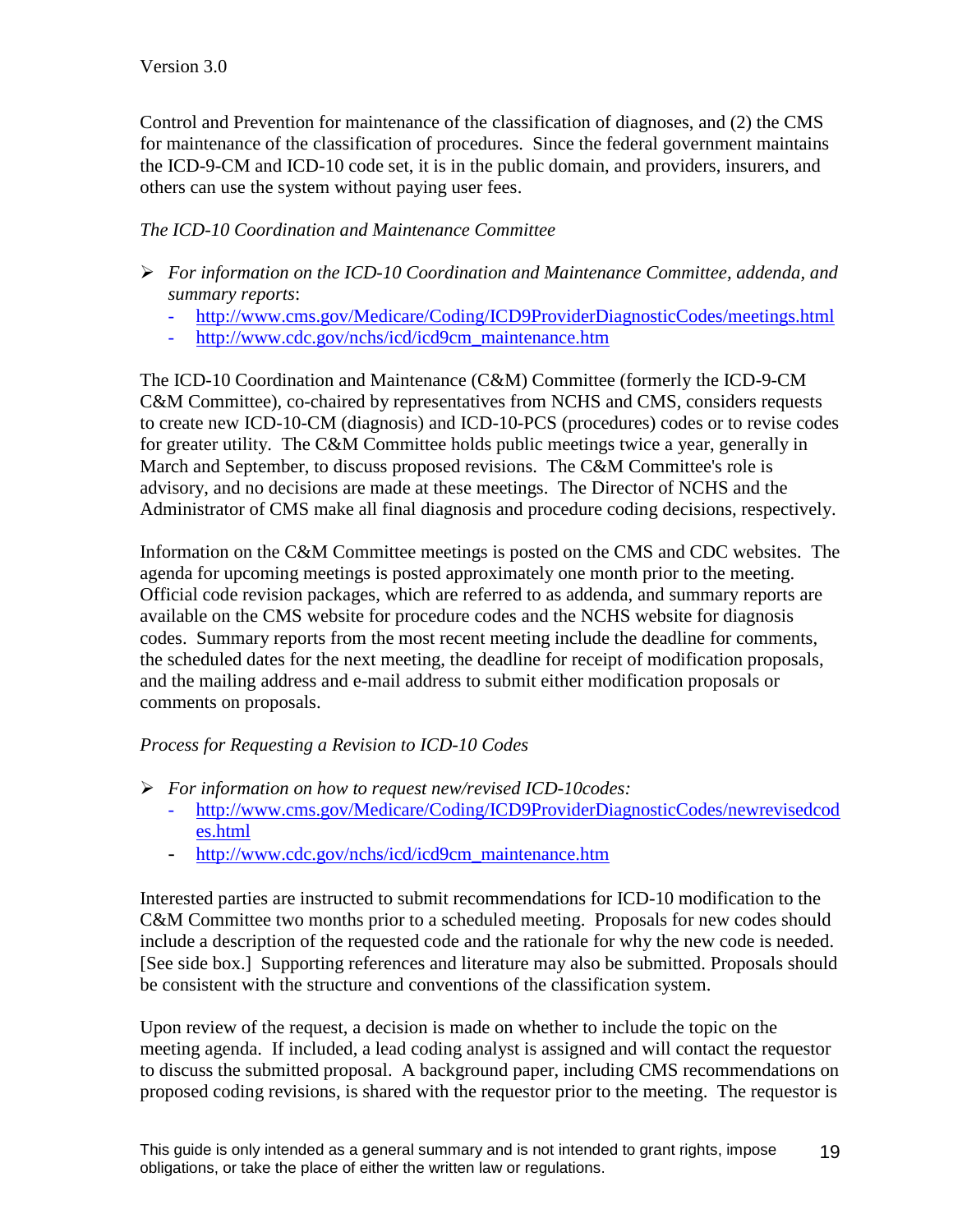given the opportunity (or may select a speaker) to make a presentation on the clinical nature of the procedure at the upcoming C&M meeting. Speakers are allowed approximately 20 minutes to present the topic. The lead coding analyst then leads a discussion of possible code revisions, including alternative suggestions for consideration. No decisions are made at the meeting.

Public comments are encouraged both at the meetings and in writing. The meeting participants are encouraged to ask questions concerning the clinical and coding issues and to offer recommendations. A summary report is posted on the CMS website within approximately one month of the meeting. The public is offered an opportunity to make additional written comments by mail or e-mail before the end of the comment period imposed by the C&M Committee.

Recommendations and comments are carefully reviewed and evaluated before any final decisions are made by NCHS or CMS. Finalized code revisions and proposed MS-DRG assignments are published in the IPPS notice of proposed rulemaking (NPRM) on or around April 1 of each year. The public may not comment on the listed codes because they are final, but may comment on the proposed MS-DRG assignments during the IPPS NPRM comment period. Due to timing constraints, proposals from the Spring C&M meeting may

## **Request for an ICD-10 Procedure Code**

A request should include:

- Background information on the procedure
- Patients on whom the procedure is performed
- Outcomes and any complications
- Manner in which the procedure is currently coded
- Discussion of reasons the existing ICD-10-PCS codes do not adequately capture the procedure
- Recommended options for new or revised code titles

Examples of procedure code papers can be found in C&M meeting materials of previous meetings located on the CMS website at [http://www.cms.hhs.gov/Medicare/Coding/I](http://www.cms.hhs.gov/Medicare/Coding/ICD9ProviderDiagnosticCodes/ICD-9-CM-C-and-M-Meeting-Materials.html?DLSort=0&DLEntries=10&DLPage=1&DLSortDir=descending) [CD9ProviderDiagnosticCodes/ICD-9-CM-](http://www.cms.hhs.gov/Medicare/Coding/ICD9ProviderDiagnosticCodes/ICD-9-CM-C-and-M-Meeting-Materials.html?DLSort=0&DLEntries=10&DLPage=1&DLSortDir=descending)[C-and-M-Meeting-](http://www.cms.hhs.gov/Medicare/Coding/ICD9ProviderDiagnosticCodes/ICD-9-CM-C-and-M-Meeting-Materials.html?DLSort=0&DLEntries=10&DLPage=1&DLSortDir=descending)[Materials.html?DLSort=0&DLEntries=10&D](http://www.cms.hhs.gov/Medicare/Coding/ICD9ProviderDiagnosticCodes/ICD-9-CM-C-and-M-Meeting-Materials.html?DLSort=0&DLEntries=10&DLPage=1&DLSortDir=descending) [LPage=1&DLSortDir=descending](http://www.cms.hhs.gov/Medicare/Coding/ICD9ProviderDiagnosticCodes/ICD-9-CM-C-and-M-Meeting-Materials.html?DLSort=0&DLEntries=10&DLPage=1&DLSortDir=descending)

not be finalized for inclusion in the IPPS proposed rule.

The IPPS final rule, published on or about August 1 of each year, includes the finalized MS-DRG assignments and repeats the finalized codes. The codes that were finalized after the spring publication of the proposed IPPS rule appear in the final rule with an asterisk by the code number. Beginning with the implementation of ICD-10 on October 1, 2015, the FY 2016 IPPS final rule will include finalized MS-DRGs assignments for new and revised ICD-10-CM and ICD-10-PCS codes. Publishers and vendors then prepare ICD-10-CM and ICD-10-PCS coding books, software, and other publications. The revised codes are implemented on October 1 of each year to coincide with the updating of the IPPS.

New technology coding topics presented during the Fall C&M Committee meeting are considered for an April 1 implementation if a strong and convincing case is made by the requester at the Committee's public meeting. The request must identify the reason why a new code is needed in April for purposes of the IPPS new technology process. The participants at the meeting and those reviewing the Committee meeting summary report are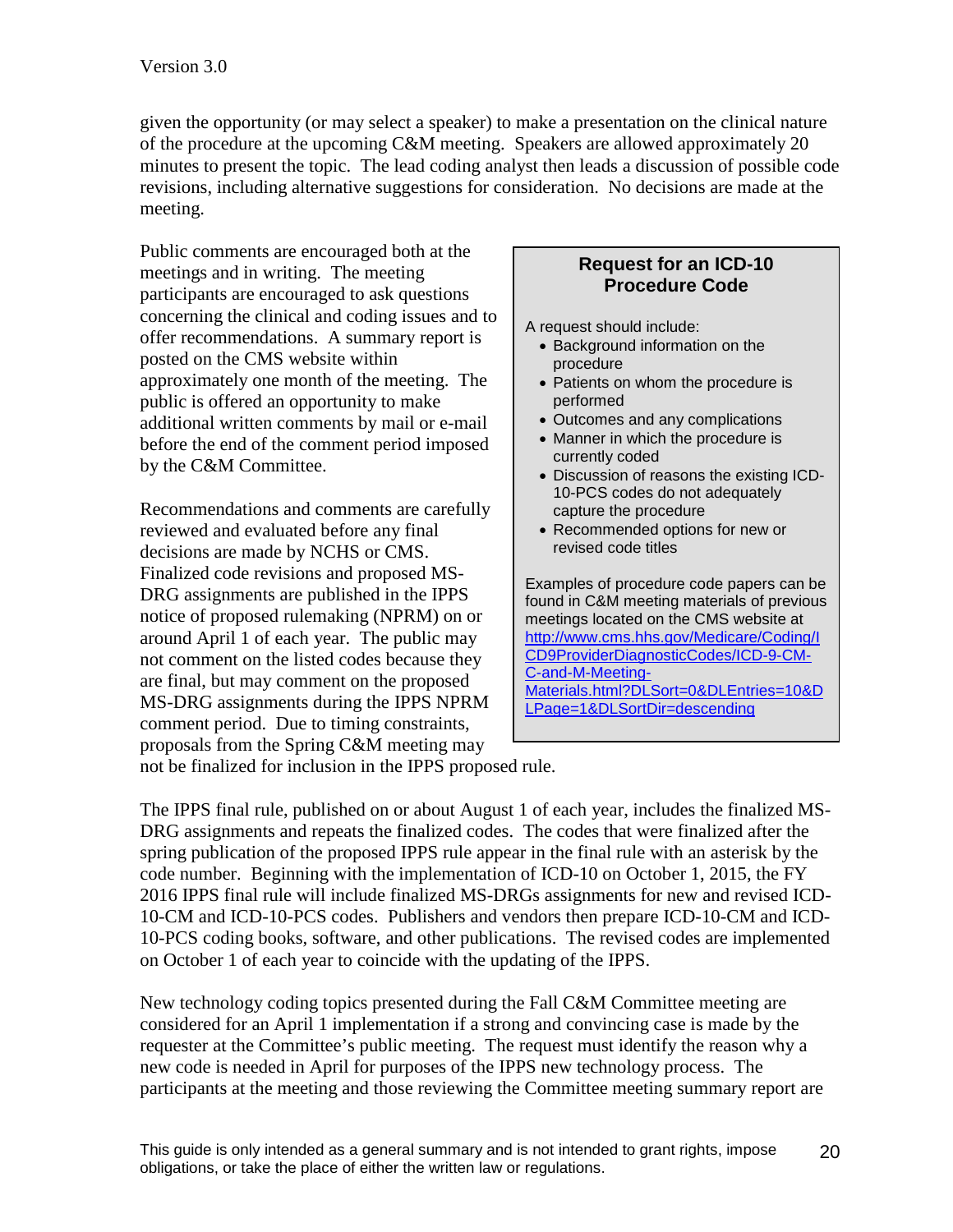provided an opportunity to comment on the expedited request. The April 1 implementation exception for new technology, though available since 2004, has not yet been utilized.

## *ICD-9 and ICD-10 Coding Guidance*

The official ICD-9 and ICD-10 coding guidelines are posted on the National Center for Health Statistics (NCHS) website at: <http://www.cdc.gov/nchs/icd.htm>

Operational coding advice and guidelines for ICD are published quarterly by the American Hospital Association (AHA) in the *Coding Clinic.* The Editorial Advisory Board (EAB) for *Coding Clinic* consists of representatives of AHA, the American Health Information Management Association (AHIMA), NCHS, CMS, the American Medical Association (AMA), the American College of Surgeons, and other hospital coders and physicians. Four of those parties (AHA, AHIMA, NCHS, and CMS) are identified as Cooperating Parties for *Coding Clinic*. The Cooperating Parties must agree on the coding guidance before it can be published in the *Coding Clinic*. Anyone may send issues to AHA for EAB discussion. Information on submitting coding questions can be found at<http://www.ahacentraloffice.org/ahacentraloffice/shtml/RequestCodingAdvice.shtml>

The official ICD-10-CM coding guidelines are posted on CDC's website at [http://www.cdc.gov/nchs/icd/icd10cm.htm.](http://www.cdc.gov/nchs/icd/icd10cm.htm) The ICD-10-PCS coding guidelines are posted with the annual updates to ICD-10-PCS on CMS' website at <http://www.cdc.gov/nchs/icd/icd10cm.htm>

AHA supplies copies of the *Coding Clinic* to the Recovery Audit Contractors (RACs) for use as official coding advice in reviewing the accuracy of coding for Medicare claims submitted by hospitals. Copies for a fee are also available on the AHA website: [www.ahacentraloffice.org.](http://www.ahacentraloffice.org/)

## *Managing the Transition from ICD-9 to ICD-10*

ICD-9-CM, which is over 36 years old, exhibited technical obsolescence. One aspect of this problem was a significant limitation on the availability of new codes to accommodate new technology and changes in medical practice. On January 16, 2009, DHHS issued regulations through notice and comment rule-making to replace ICD-9-CM as a national standard code set with an updated version called ICD-10-CM for identifying diagnoses and the ICD-10- Procedure Coding System (PCS) for identifying procedures. The effective date was March 17, 2009. The compliance date for these provisions was originally October 1, 2013; however, as stated earlier, it was changed to October 1, 2015 through formal rulemaking.

The ICD-10-PCS/CM encompasses an updated hierarchical structure and uses sevencharacter alphanumeric codes permitting a more detailed and flexible inpatient coding system. The following summary describes specific information about the timeline for the partial code freeze for ICD-9-CM and ICD-10 (ICD-10-CM and ICD-10-PCS) as the transition to ICD-10 (ICD-10-CM and ICD-10-PCS) begins. For the FY 2015 draft there were 69,823 ICD-10-CM diagnosis codes and 71,924 ICD-10-PCS codes.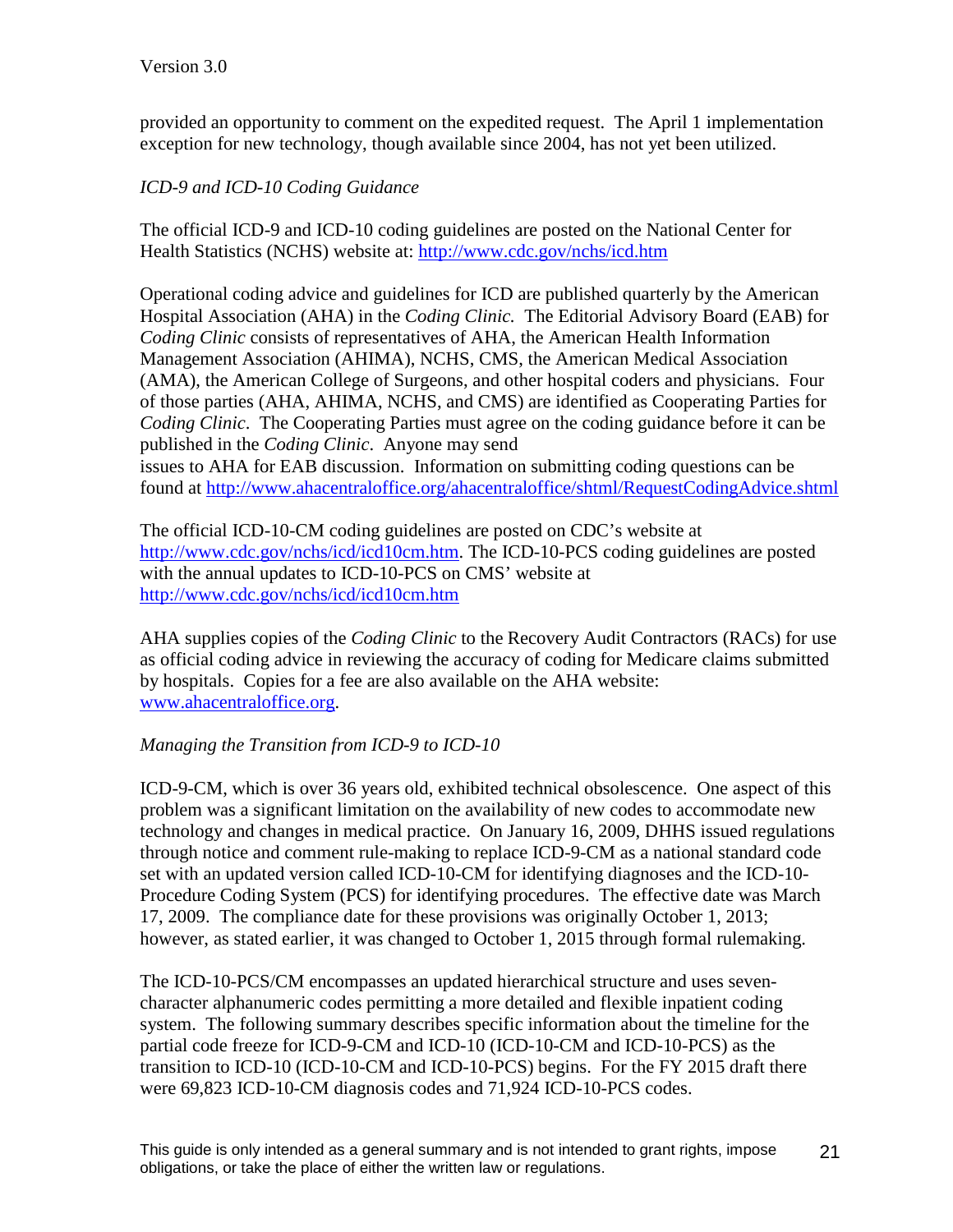*Partial Code Freeze for ICD-9-CM and ICD-10 from October 1, 2012 through October 1, 2015* 

The ICD-9-CM Coordination and Maintenance Committee implemented a partial freeze of the ICD-9-CM and ICD-10 (ICD-10-CM and ICD-10-PCS) codes prior to the implementation of ICD-10 on October 1, 2015. There was considerable support for this partial freeze. The partial freeze was implemented as follows:

- The last regular, annual updates to both ICD-9-CM and ICD-10 code sets were made on October 1, 2011.
- On October 1, 2012, October 1, 2013, and October 1, 2014, there were only limited code updates to both the ICD-9-CM and ICD-10 code sets to capture new technologies and diseases as required by section 503(a) of Pub. L. 108-173.
- On October 1, 2015, there will be only limited code updates to ICD-10 code sets to capture new technologies and diagnoses as required by section 503(a) of Pub. L. 108- 173. There will be no updates to ICD-9-CM, as it will no longer be used for reporting.
- On October 1, 2016, regular updates to ICD-10 will begin.

# <span id="page-21-0"></span>**HCPCS**

 *For information on HCPCS*: <http://www.cms.gov/MedHCPCSGenInfo/>

 $HCPCS<sup>5</sup>$  $HCPCS<sup>5</sup>$  $HCPCS<sup>5</sup>$  is the standard code set for items and services furnished in settings other than hospital inpatient, such as physicians' offices, hospital outpatient departments, and patients' homes. The HCPCS code set is divided into two principal subsystems, referred to as Level I and Level II. Level I consists of the CPT, an alpha-numeric coding system maintained by the AMA to identify medical services and procedures furnished by physicians and other health care professionals. Level II of the HCPCS is a standardized coding system that is used primarily to identify products, supplies, and services not included in the CPT codes. Because Medicare and other insurers cover a variety of services, supplies, and equipment that are not identified by CPT codes, the Level II HCPCS codes were established for use in submitting claims for these items. Level II codes are maintained and distributed by CMS, taking into consideration input from all insurers including Medicare, Medicaid, and private payer organizations.

<span id="page-21-1"></span> $\overline{a}$ <sup>5</sup> Prior to 2001, this code set was called the HCFA Common Procedure Coding System after the previous name of the Agency. In 2001, the former Health Care Financing Administration (HCFA) became the Centers for Medicare & Medicaid Services.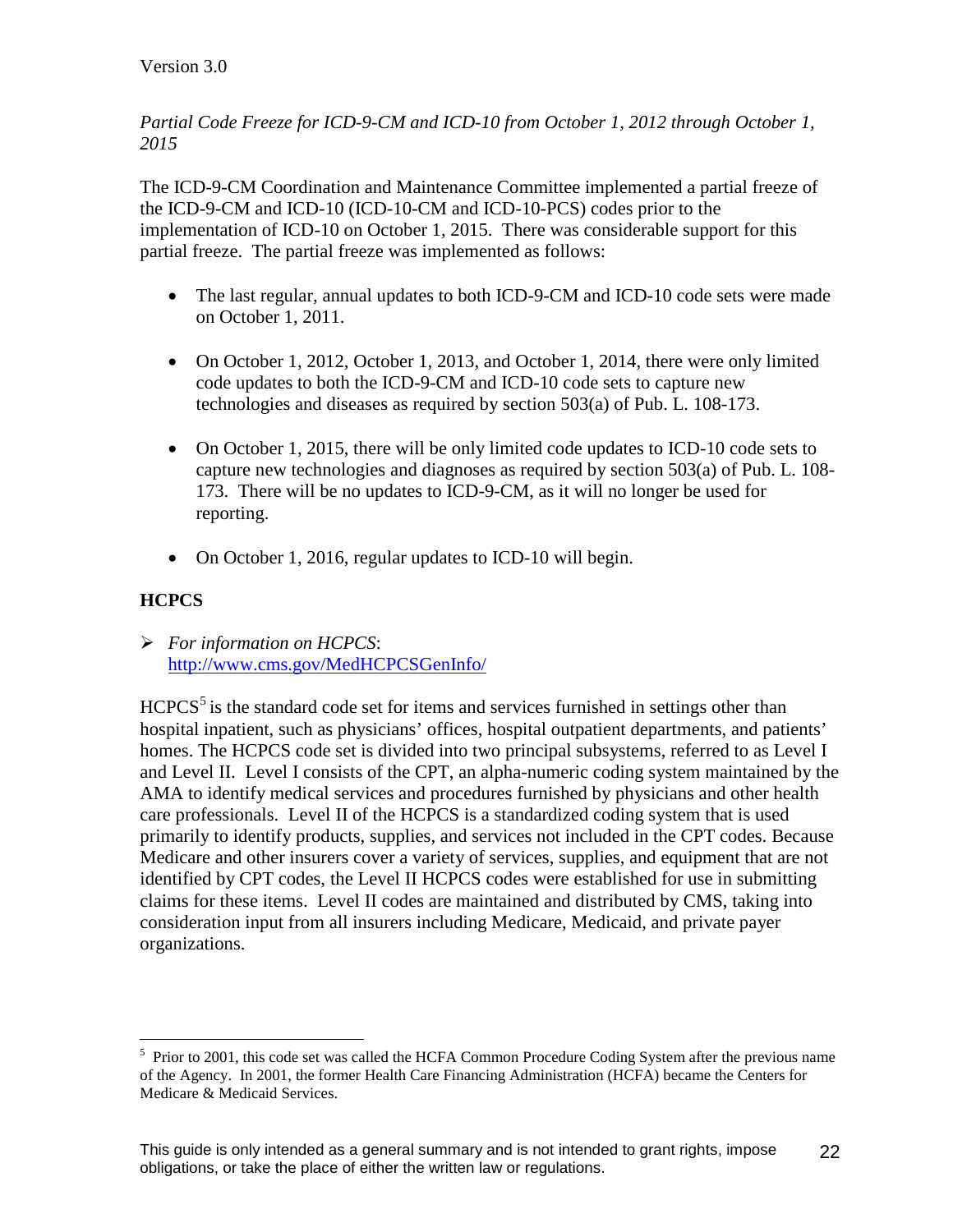# <span id="page-22-0"></span>**Level I HCPCS - Current Procedural Terminology**

The AMA developed the Current Procedural Terminology (CPT) in 1966, and the version currently in use is the fourth edition. There are three categories of CPT codes:

- Category I codes consist of five numeric digits and represent procedures and services performed by physicians, other health care professionals, and facilities. Category I codes are divided into six sections: Evaluation and Management; Anesthesiology; Surgery; Radiology; Pathology and Laboratory; and Medicine. Each section is further divided into subsections based on anatomic system, procedure or condition.
- Category II codes are performance measurement codes that support data collection for services that are generally agreed to contribute to positive health outcomes. Category II codes have five characters – four numbers and then the letter F.
- Category III codes are emerging technology codes that support data collection for services that do not yet have FDA approval or are not widely used. Category III codes have five characters – four numbers followed by the letter  $T<sup>6</sup>$  $T<sup>6</sup>$  $T<sup>6</sup>$

# *Requesting a Revision to Level I HCPCS (CPT)*

 *For information on how to apply for a CPT code*: [http://www.ama-assn.org/ama/pub/physician-resources/solutions-managing-your](http://www.ama-assn.org/ama/pub/physician-resources/solutions-managing-your-practice/coding-billing-insurance/cpt/applying-cpt-codes.page)[practice/coding-billing-insurance/cpt/applying-cpt-codes.page](http://www.ama-assn.org/ama/pub/physician-resources/solutions-managing-your-practice/coding-billing-insurance/cpt/applying-cpt-codes.page)

Proposals to add, modify, or delete CPT codes are considered by the CPT Editorial Panel, a 17-member group comprised of representatives from the AMA, private health insurers, the American Hospital Association, the Health Care Professionals Advisory Committee, and CMS. The CPT Editorial Panel is supported in its efforts by the CPT Advisory Committee, which is made up of representatives of more than 90 medical specialty societies and other health care professional organizations.

The CPT Editorial Panel meets regularly, at least three times a year. Applications for new codes are accepted on a rolling basis but proposed CPT changes must be received at

 $\overline{a}$ 

# **CPT Coding Request**

The AMA recommends that parties interested in requesting a CPT code answer several questions before submitting a request:

- Is the suggestion a fragmentation of an existing procedure/service?
- Can the suggested procedure / service be reported by using two or more existing codes?
- Does the suggested procedure / service represent a distinct service?
- Why aren't the existing codes adequate?

Source: AMA website

<span id="page-22-1"></span> $6$  Unlike Category I codes, the AMA Relative Value Update Committee (RUC) does not make recommendations for relative values relation to resource use for Category II and Category III Codes. (The AMA RUC provides information on resource use to be used in establishing relative weights under the Medicare Physician Fee Schedule, which is described in the Payment chapter.)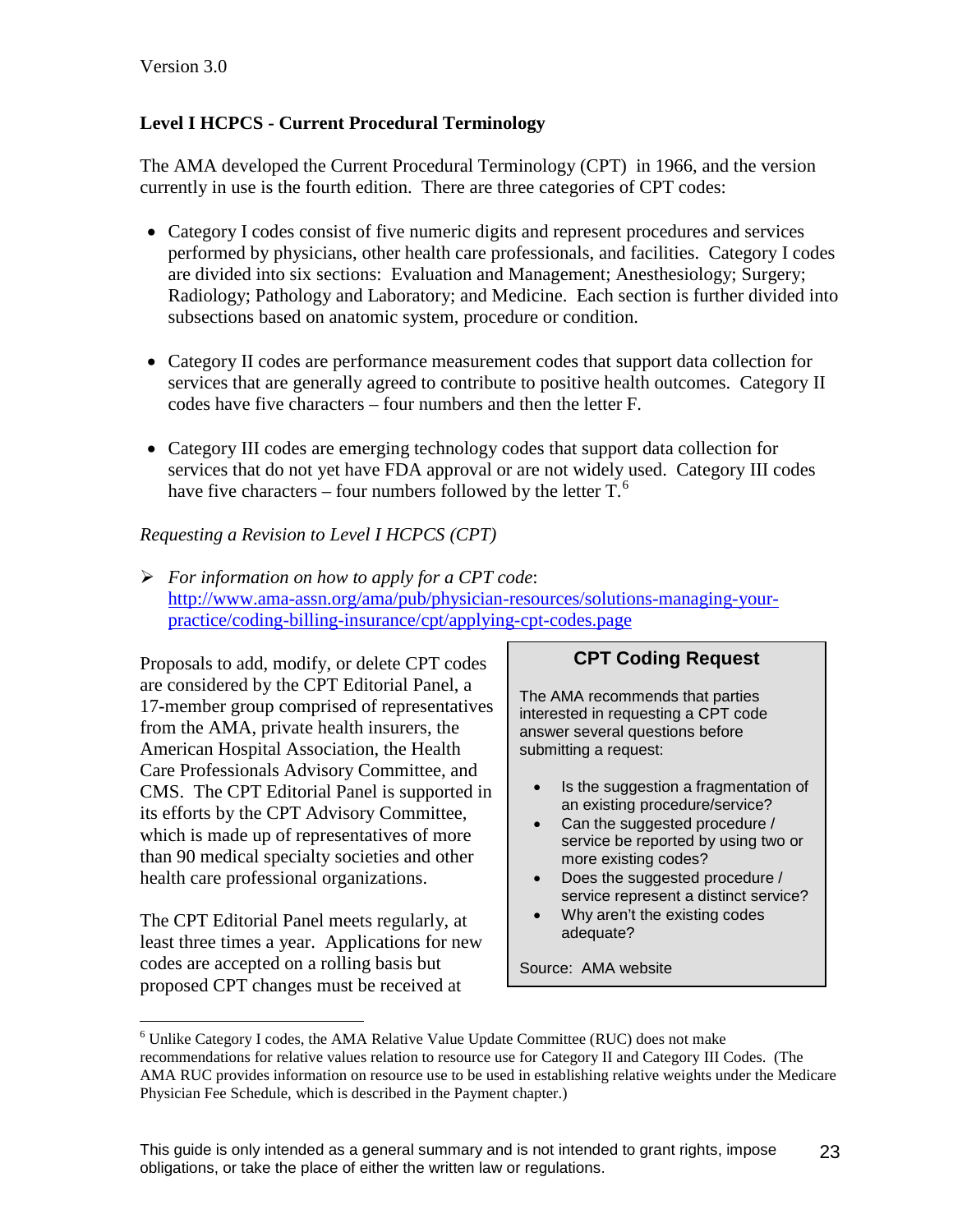least four months in advance for consideration at the next meeting. An application form and directions to request changes to CPT are available on the AMA website.

Category I CPT codes are updated annually to reflect changes in medical technology and practice. Coding changes are effective for use on January 1 of each year. The AMA prepares each annual update so that the new CPT books are available in the fall of each year preceding their effective date to allow for implementation.

#### *Level I HCPCS – Early Release*

Category I vaccine product codes, Molecular Pathology, and Category III codes are typically "early released" for reporting either January 1 or July 1 of a given CPT cycle and become effective six months subsequent to the date of release, e.g., codes released on January 1 are effective July 1, allowing 6 months for implementation, and codes released on July 1 are effective January 1.

Category II codes are typically "early released" for reporting three times yearly approximately 3 weeks following approval of the Panel minutes after each CPT Editorial Panel Meeting. The effective dates for these codes are three months subsequent to the date of release, e.g., codes released by April 1 are effective July 1, allowing 3 months for implementation.

#### *CPT Coding Guidance*

 *For information on CPT coding guidance*: <http://catalog.ama-assn.org/Catalog/home.jsp?checkXwho=done>

The AMA produces a number of CPT manuals and publications. A catalog of their products is available on the AMA website. CPT is copyrighted by the AMA. The AMA requires a license to use CPT in a product or publication. Information on the licensing agreement is available on the AMA website.

In 2005, the AHA and CMS entered into an agreement for the establishment of a Clearinghouse to handle inquiries on established HCPCS usage and to publish the results of those inquiries to assist providers in properly using established HCPCS codes. The purpose of the Clearinghouse is to provide interpretation and explanation on the proper use of Level I HCPCS (CPT-4) codes for hospital providers and certain Level II HCPCS codes for hospitals, physicians, and other health professionals who bill Medicare.

CMS works closely with the AHA and the AMA to promote consistency of interpretation of the basic principles of HCPCS coding by institutional providers, and to prevent any wide divergence between HCPCS coding by institutional providers and the recommendations made by the AMA's CPT-4 advisory panel for the physician community. The AHA Clearinghouse is supported by the HCPCS Editorial Advisory Board (EAB) and functions in a manner similar to the Coding Clinic for ICD-9-CM. Coding guidance provided by the HCPCS EAB is published quarterly by the AHA in the *Coding Clinic for HCPCS.* CMS is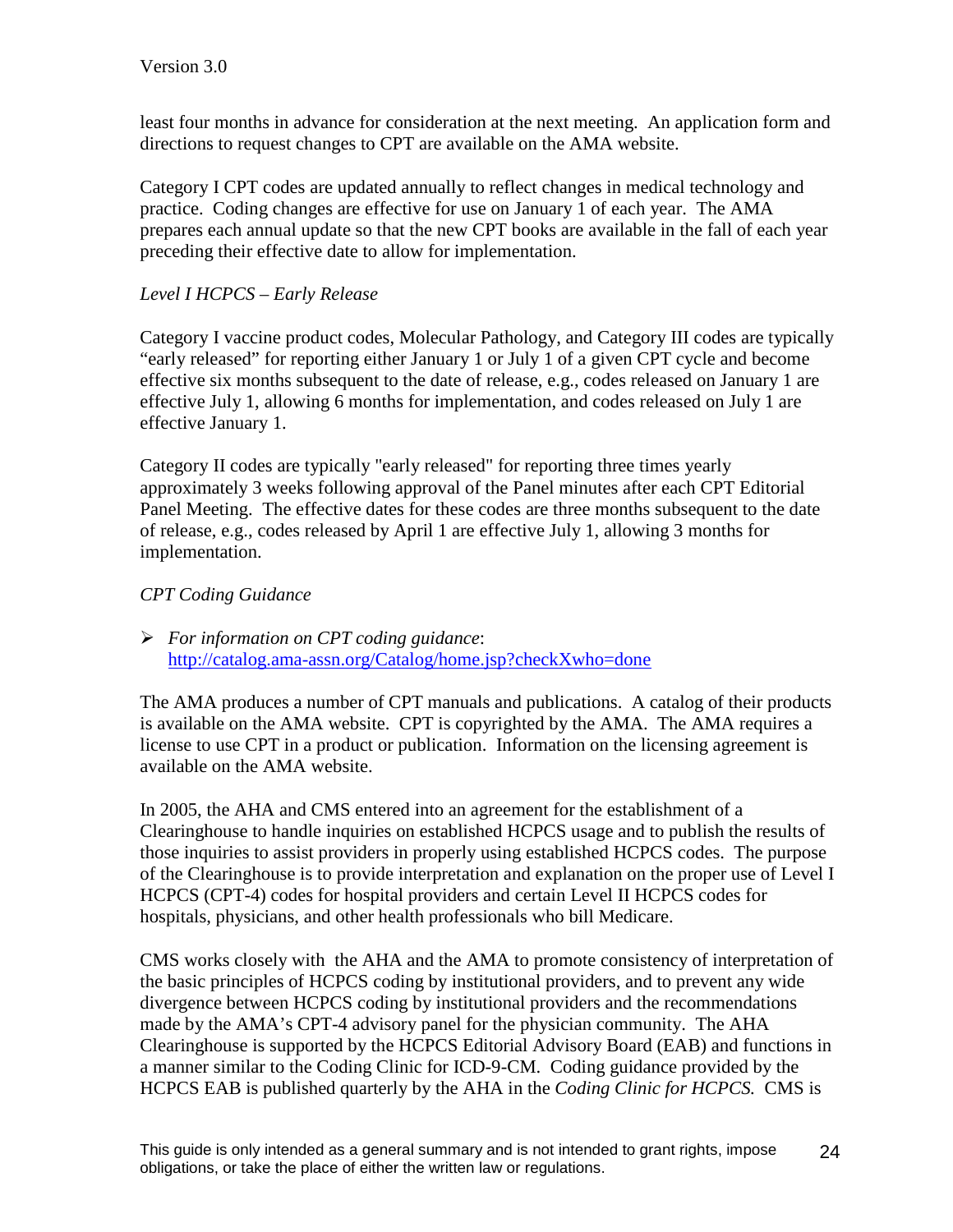working with the AHA, AHIMA, and other members of the HCPCS EAB to develop the Clearinghouse into the kind of valuable resource for users of HCPCS that the Coding Clinic has become for ICD-9-CM users.

# <span id="page-24-0"></span>**Level II HCPCS**

Level II HCPCS codes are used primarily to identify products and services not included in the CPT codes, such as drugs and biologicals, or DMEPOS used in settings other than hospital inpatient, such as hospital outpatient departments, physicians' offices, and patients' homes. The development and use of Level II of the HCPCS began in the 1980's. Level II HCPCS codes are also referred to as alpha-numeric codes because they consist of a single alphabetical letter followed by four numeric digits.

Currently, Level II HCPCS codes represent approximately 5,500 separate categories of like items or services that encompass millions of products from different manufacturers. A descriptor is assigned to a code that provides the definition of the items and services that can be billed using that code. To avoid any appearance of endorsement of a particular product through HCPCS, brand or trade names generally are not used to describe the products represented by a code unless brand distinction is deemed necessary in order to facilitate compliance with Section 1847A of the Social Security Act, (e.g., as it pertains to singlesource drugs).

Level II HCPCS are in the public domain and a free, downloadable file is available on the CMS HCPCS website at www.cms. gov/Medicare/Coding/medhcpcsgeninfo. Tape or disk versions can be purchased from the National Technical Information Service (NTIS) by phone at 703-487-4650 or by e-mail at orders@ntis.fedworld.gov. Paper copies can be purchased through the Government Printing Office (GPO). The American Dental Association (ADA) maintains and copyrights the Current Dental Terminology (CDT) code sets. CMS does not have an agreement with the ADA to include and publish CDT codes or dental codes (D codes) in the HCPCS Level II code set.

## *Permanent National HCPCS*

Level II HCPCS includes several types of codes that have different purposes. The permanent national HCPCS code set is distributed and maintained by CMS. The CMS HCPCS Workgroup considers each coding request and recommends whether a change to the national permanent codes is warranted. Recommendations for a revision to the HCPCS are reviewed at regularly scheduled meetings of the CMS HCPCS Workgroup. CMS makes final HCPCS coding decisions. The HCPCS Decision Tree, developed by the CTI, is a helpful tool for determining if a new technology warrants a unique code and is posted on the CMS website at:

[http://www.cms.gov/Medicare/Coding/MedHCPCSGenInfo/Downloads/HCPCS\\_Decision\\_T](http://www.cms.gov/Medicare/Coding/MedHCPCSGenInfo/Downloads/HCPCS_Decision_Tree_and_Definitions.pdf) [ree\\_and\\_Definitions.pdf.](http://www.cms.gov/Medicare/Coding/MedHCPCSGenInfo/Downloads/HCPCS_Decision_Tree_and_Definitions.pdf)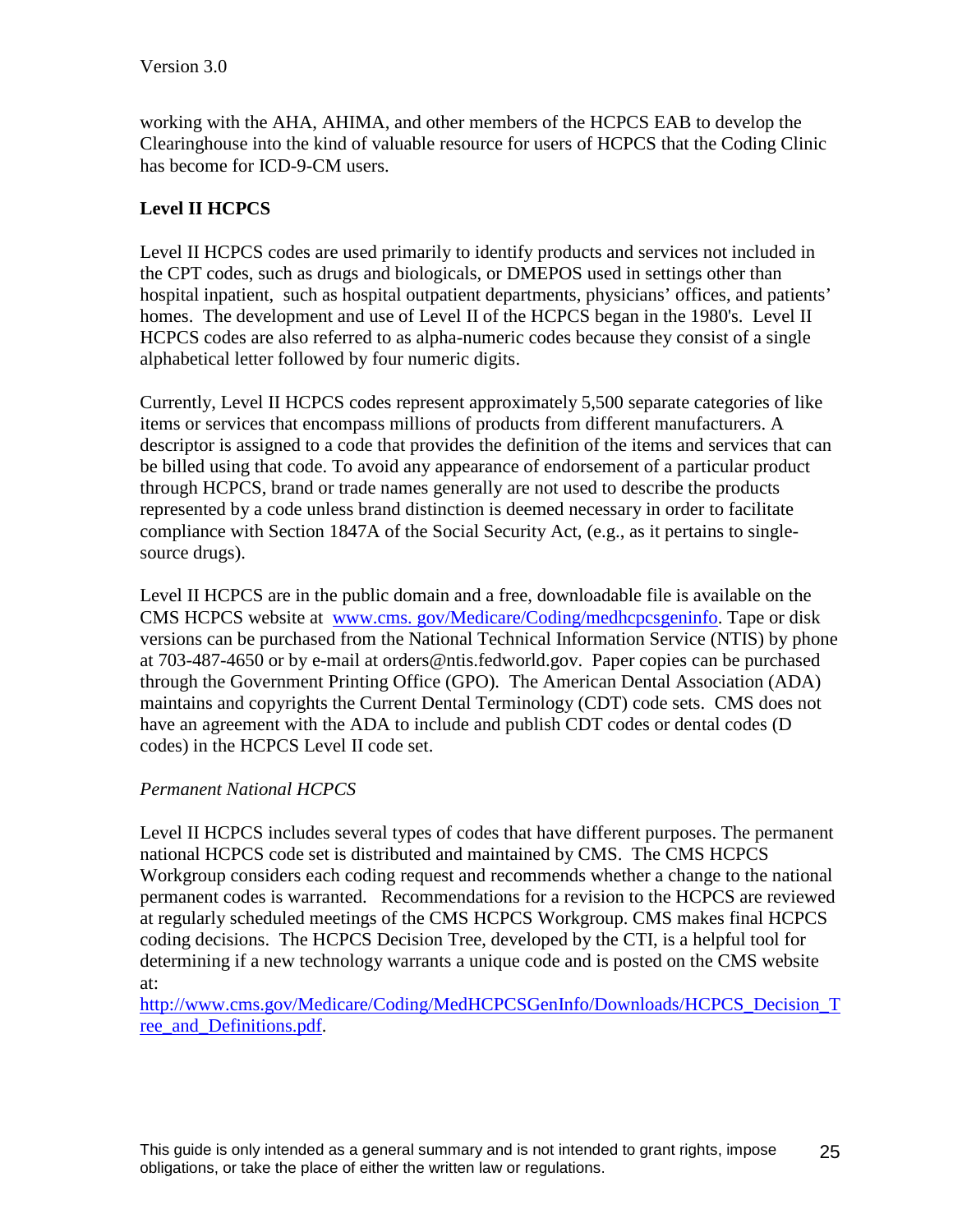Permanent national codes are updated once a year on January 1. Codes are broken down into general categories that include a series of codes for drugs<sup>[7](#page-25-0)</sup>, orthotics and prosthetics, vision services, etc. A list of the categories of permanent national codes appears in the side box.

## *Temporary National HCPCS*

Like permanent national HCPCS codes, temporary national HCPCS codes are distributed and maintained by CMS. Temporary codes allow CMS the flexibility to establish codes that are needed to meet the national program operating needs of a particular insurer, (i.e., Medicare, Medicaid, private insurance sector), before the next January 1 annual update for permanent national codes or until consensus can be

 $\overline{a}$ 

## **Types of Permanent Level II HCPCS Codes\***

| A codes Ambulance, medical and surgical supplies,<br>administrative, miscellaneous, and<br>investigational                                                     |  |  |
|----------------------------------------------------------------------------------------------------------------------------------------------------------------|--|--|
| <b>B codes</b> Enteral and parenteral nutrition                                                                                                                |  |  |
| <b>D codes</b> Current Dental Terminology (CDT) codes                                                                                                          |  |  |
| <b>E codes</b> Equipment<br>J codes Drugs that are not self-administered and<br>generally not administered orally, inhalation<br>solutions, chemotherapy drugs |  |  |
| L codes Orthotics and prosthetics                                                                                                                              |  |  |
| <b>M codes</b> Other Medical Services                                                                                                                          |  |  |
| <b>P codes</b> Pathology and laboratory services, and blood<br>products                                                                                        |  |  |
| <b>R</b> codes Diagnostic radiology services                                                                                                                   |  |  |
| <b>U codes</b> Modifiers (There are currently no codes in this<br>section.)                                                                                    |  |  |
| V codes Vision Services (e.g., lenses), audiology, and<br>speech-language pathology                                                                            |  |  |
| "Miscellaneous" and "Not Otherwise Classified" codes<br>exist in almost every alphabetic code section.                                                         |  |  |

achieved on a permanent national code. Temporary codes are intended to meet the national program operational needs of a particular insurer (Medicare, Medicaid, or the private insurance sector) that are not addressed by an already existing national code. They are developed based on programmatic needs and cannot be requested by other parties. The CMS HCPCS Workgroup has set aside certain sections of the HCPCS code set for temporary codes for specific items or types of insurers (for example, G codes are used by Medicare to identify professional health care procedures and services that would otherwise be coded in CPT but for which there are no suitable CPT codes). [See side box.]

Temporary codes do not have established expiration dates. Although temporary codes may be established to meet the programmatic needs of specific payers, other payers may elect to use these codes.

<span id="page-25-0"></span><sup>7</sup> Medicare uses the 5 character alphanumeric HCPCS to identify Part B drugs rather than the 11-digit National Drug Codes (NDCs). NDCs are used by retail pharmacies and by state Medicaid agencies to identify drugs, and in Medicare Parts C and D. Some billing systems used by professional and institutional providers do not use NDC codes.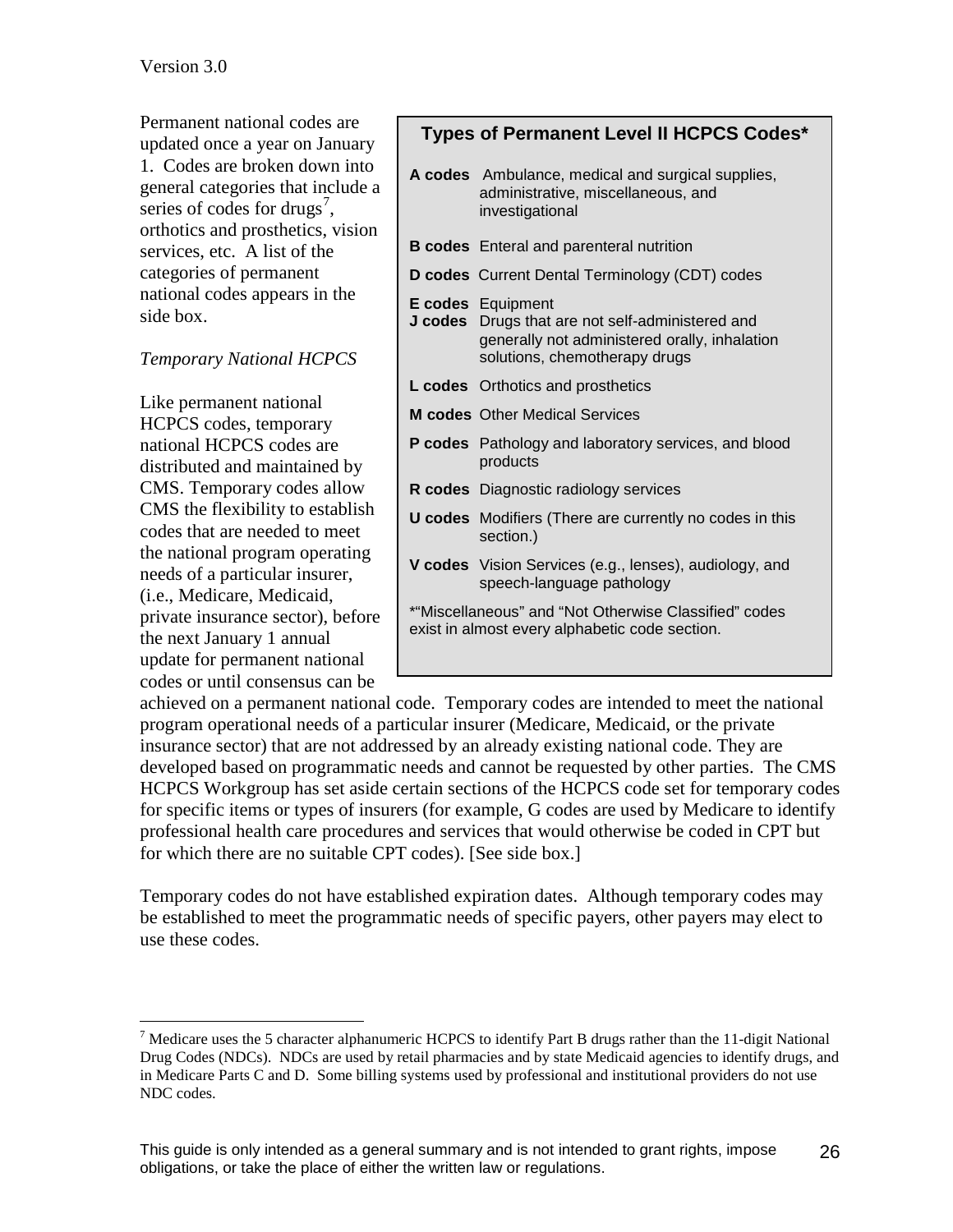Temporary codes can be added, changed, or deleted on a quarterly basis. Once established, temporary codes for Medicare are usually implemented within 90 days, the time needed to prepare and issue policy and implementation instructions, enter the new code into the claims processing computer systems, and initiate user education. Quarterly updates to the Level II HCPCS codes can be found on the CMS HCPCS website.

# *Code Modifiers*

In some instances, insurers instruct providers and suppliers that a HCPCS code must be accompanied by a code modifier to provide additional information regarding the service or item identified by the HCPCS code. Modifiers are used when the information provided by a HCPCS code descriptor needs to be supplemented to identify specific circumstances that may

# **Types of Temporary Level II HCPCS Codes**

- **C codes** Items and services for outpatient use, including pass-through devices, pass-through drugs and biologicals, brachytherapy sources, and new technology and certain other services.
- **G codes** Professional health care procedures and services that would otherwise be coded in CPT but for which there are no CPT codes.
- **H codes** Mental health services for which State Medicaid agencies are mandated by State law to establish separate codes.
- **K codes** Used by the DME MACs when permanent national codes do not include codes needed to implement a medical review policy.
- **Q codes** Drugs, biologicals and other medical equipment or services not identified by national Level II codes, but for which codes are needed for Medicare claims processing.
- **S codes** Used primarily by private insurers to report drugs, services, and supplies for which there are no permanent national codes, but for which codes are needed to implement policies, programs, or claims processing. Also may be used by Medicaid program, but typically not payable by Medicare.
- **T codes** Used primarily by State Medicaid agencies for items for which there are no permanent national codes and for which codes are necessary to meet a national Medicaid program operating need. Typically not used by Medicare but can be used by private insurers.

apply to an item or service and that may have implications for the level of or conditions of payment for a particular insurer. For example, a UE modifier is used when the DME item identified by a HCPCS code is "used equipment," a NU modifier is used for "new equipment." The level II HCPCS modifiers are either alpha-numeric or two letters.

# *Miscellaneous Codes*

The absence of a specific code for a distinct category of products does not preclude a provider's or supplier's ability to submit claims to private or public insurers and does not affect patient access to products. Miscellaneous codes are available for assignment by insurers when there is no existing national code that adequately describes the item or service for billing. Miscellaneous codes allow providers and suppliers to begin billing immediately for a service or item as soon as it is allowed to be marketed by the FDA, even though there may be no distinct code that describes the service or item. A miscellaneous code may be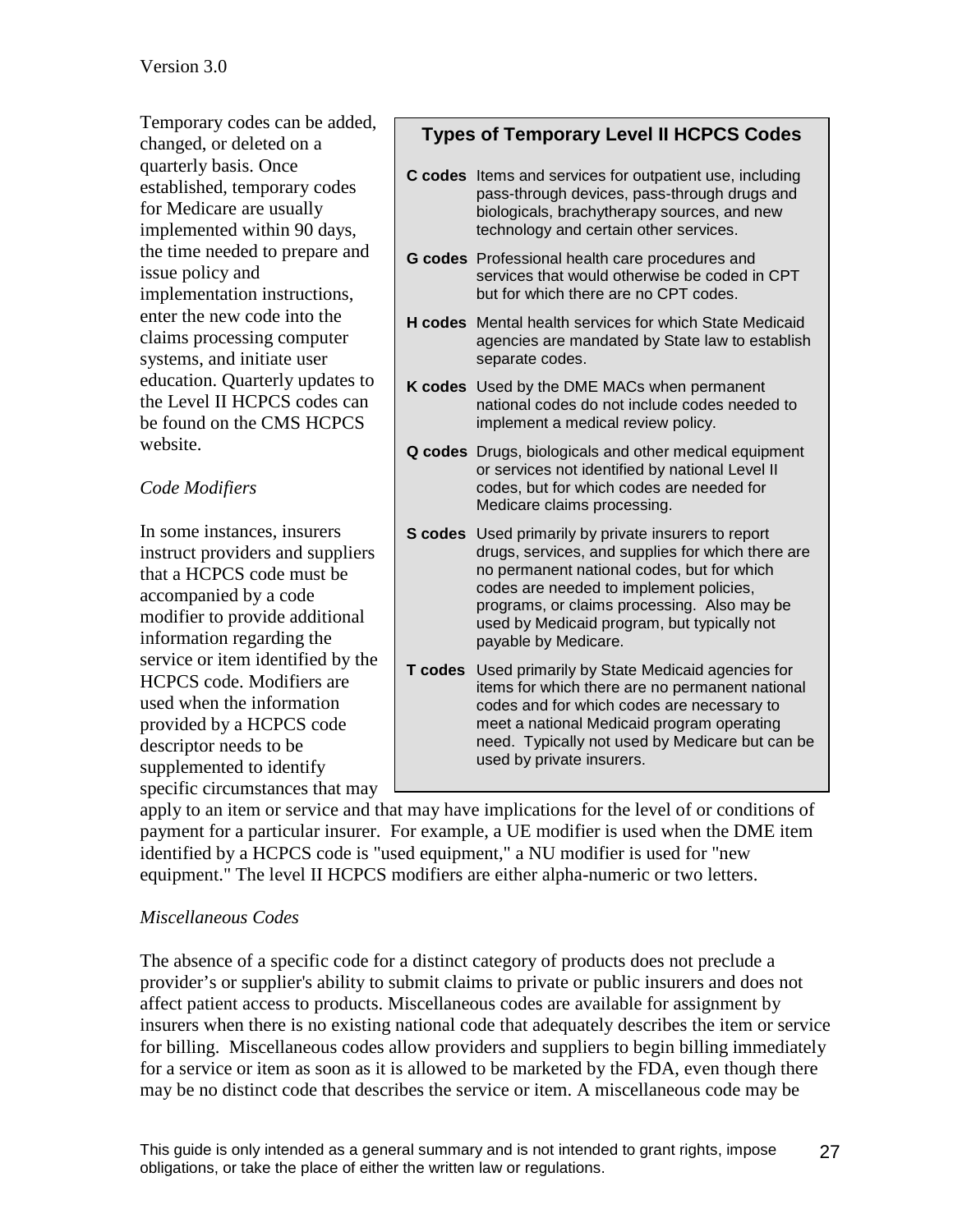assigned by an insurer for use while a request for a new code is being considered under the HCPCS review process, permitting establishment of a claims history to support the need for a national permanent code. The use of miscellaneous codes also helps avoid the inefficiency and administrative burden of assigning distinct codes for items or services that are rarely furnished or for which insurers expect to receive few claims.

Except for hospital outpatient claims, Medicare claims with miscellaneous codes are generally manually reviewed by the claims contractors. The provider must provide a clear description of the billed item or service, pricing information, and documentation to explain why the item or service is needed by the beneficiary. In most cases, under the hospital OPPS, unlisted procedure codes are assigned to the lowest level APC within the clinical category that includes the unlisted code. The assignment of an unlisted code to the lowest level APC in the clinical category in which the code falls provides a reasonable means for interim payment until such time as there is a code that specifically describes the services being performed and paid. It encourages the creation of codes where appropriate and mitigates against overpayment of services that are not clearly identified on the bill. For new technologies that encompass complete services but may not have yet been granted a specific HCPCS code, the New Technology APC payment mechanism is available under the OPPS, which is described in the Payment chapter.

Before using a miscellaneous code on a claim form, a provider or supplier should check with the entity that will receive the claim to determine whether there is a specific code that should be used rather than a miscellaneous code. Interested parties that believe a unique code is warranted should submit a request to modify the HCPCS in accordance with the established process.

## *Requesting a Modification to the Level II HCPCS Code Set*

 *For information on the HCPCS application process*: [http://www.cms.gov/Medicare/Coding/MedHCPCSApplication\\_Form\\_and\\_Instructions.](http://www.cms.gov/Medicare/Coding/MedHCPCSApplication_Form_and_Instructions.html) [html](http://www.cms.gov/Medicare/Coding/MedHCPCSApplication_Form_and_Instructions.html)

Any interested party may submit a request to modify the HCPCS Level II national code set. Detailed information regarding the process and the format for submitting a request is available on the CMS HCPCS website. In addition to the information requested in this format, a requestor should submit any descriptive material, including the manufacturer's product literature and information that is helpful in understanding the medical features of the item.

The HCPCS coding review process is an ongoing, continuous process. Requests may be submitted at any time throughout the year. Requests that are received and complete by January 3 of the current year (or by the following Monday if January 3 falls on a weekend) are considered for inclusion in the next annual update, with implementation, January 1 of the following year. Requests received or completed after January 3, and requests received earlier that require additional evaluation, are included in a later HCPCS review cycle.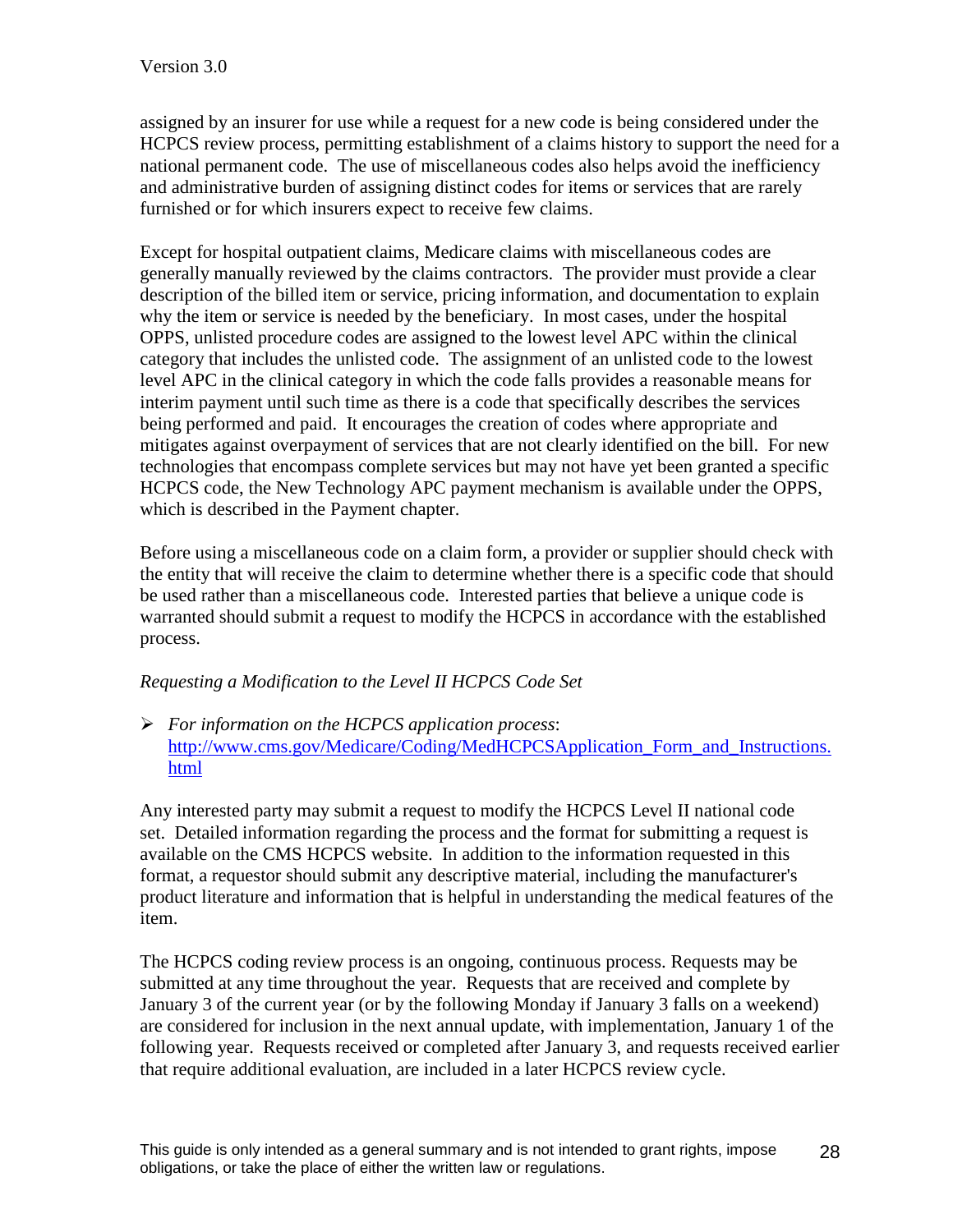Three types of coding revisions may be requested:

- Addition of a permanent code
- Revision of the language used to describe an existing code
- Discontinuation of an existing code

The CMS website includes a list of all public requests for modifications to the code set submitted in the current coding cycle along with CMS' preliminary coding decision and rationale. Interested parties may submit comments regarding these code requests and preliminary decisions to the CMS HCPCS Workgroup by sending an e-mail via the HCPCS website. CMS hosts a series of annual HCPCS public meetings that provide an open forum for interested parties to make oral presentations or submit written comments in response to the preliminary HCPCS coding decisions. Comments regarding code requests, received by the date of the public meeting at which the code request is discussed, are included as part of the Workgroup's review when it reconvenes to reconsider all requests on the public meeting agendas. Notice of HCPCS Public Meetings is published in the *Federal Register* each year.

## *HCPCS Level II Coding Guidance*

- *The following resources are available on the CMS HCPCS website at*: /http://www.cms.gov/Medicare/Coding/MedHCPCSGenInfo/
	- HCPCS decision tree and definitions,
	- current HCPCS, Quarterly and Annual Updates,
	- alphabetical index of HCPCS codes by type of service or product,
	- alphabetical table of drugs for which there are Level II codes,
	- newly established temporary codes, and their effective dates,
	- HCPCS Level II coding process information and criteria,
	- HCPCS Level II code modification application and instructions,
	- summaries of code applications,
	- public meeting agendas and summaries, and
	- HCPCS coding decision spreadsheets.

## <span id="page-28-0"></span>**Other Code Sets**

## *National Drug Code*

 *For information on the NDC*: <http://www.fda.gov/Drugs/InformationOnDrugs/ucm142438.htm>

The National Drug Code (NDC) is a code set that identifies the vendor (manufacturer), product, and package size of all drugs and biologics recognized by the FDA. It is maintained and distributed by the FDA, in collaboration with drug manufacturers.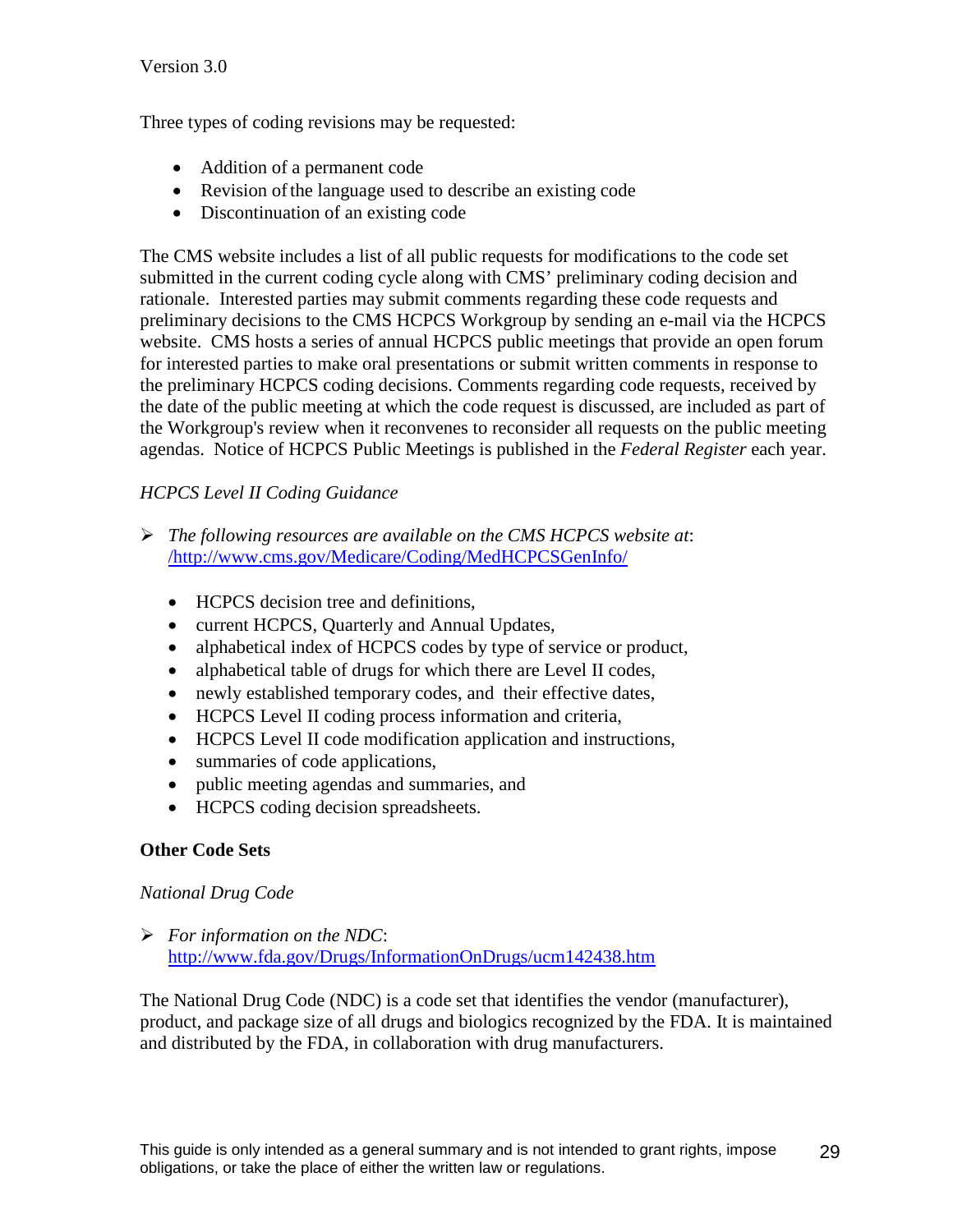*Code on Dental Procedures and Nomenclature* 

 *For information on the CDT*: <http://www.ada.org/en/publications/cdt/>

Code on Dental Procedures and Nomenclature (CDT) is a separate category of national codes maintained and copyrighted by the American Dental Association (ADA). It lists codes for billing dental procedures and supplies. Decisions regarding the revision, deletion, or addition of CDT codes are made by the ADA and not the CMS HCPCS Workgroup. CDT manuals are available for purchase on the ADA website. Users of CDT codes must enter an agreement with the ADA.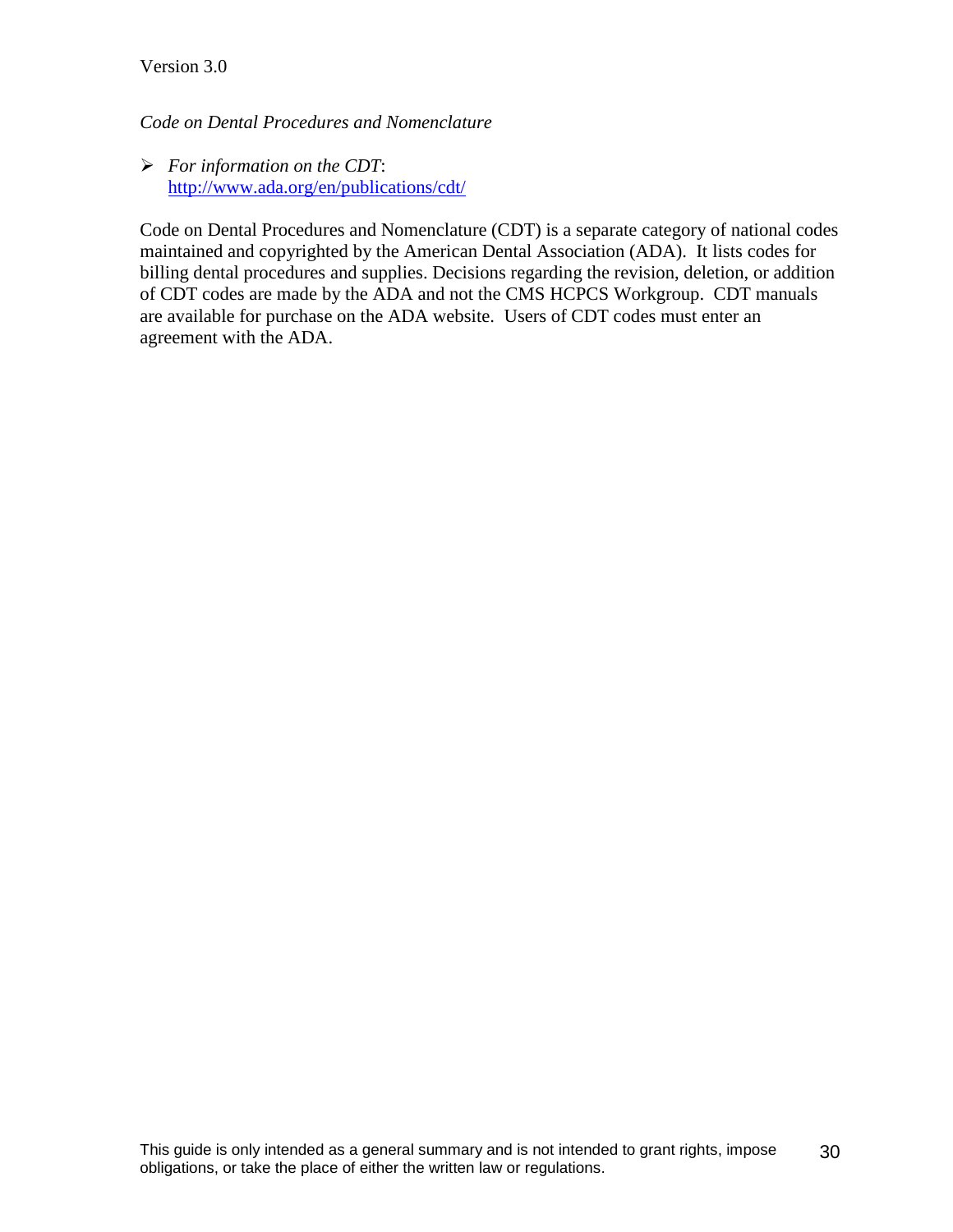<span id="page-30-0"></span>

|                              | <b>CODE SET COMPARISON CHART</b>                                                                  |                                                                                                                                                          |                                             |                                                                                                                                         |                                                                             |                                                   |                                                              |
|------------------------------|---------------------------------------------------------------------------------------------------|----------------------------------------------------------------------------------------------------------------------------------------------------------|---------------------------------------------|-----------------------------------------------------------------------------------------------------------------------------------------|-----------------------------------------------------------------------------|---------------------------------------------------|--------------------------------------------------------------|
|                              | <b>Timing</b>                                                                                     |                                                                                                                                                          |                                             | <b>Volume</b>                                                                                                                           | <b>Transparency</b>                                                         |                                                   |                                                              |
| <b>CODE</b><br><b>SET</b>    | <b>Application</b><br><b>Deadline</b>                                                             | <b>Effective Date</b>                                                                                                                                    | Length of<br>Cycle                          | Average<br>Number of<br><b>Application</b><br>s in Cycle                                                                                | <b>Provide</b><br><b>Detailed</b><br><b>Application</b><br><b>Summaries</b> | <b>Publish</b><br>Preliminary<br><b>Decisions</b> | <b>Public Input</b>                                          |
| <b>HCPCS</b><br>$\mathbf{I}$ | January 3                                                                                         | January 1 of the<br>following year                                                                                                                       | 12 months<br>Quarterly<br>Updates           | 150                                                                                                                                     | $Yes -$<br>published at<br>least 4<br>weeks prior<br>to Public<br>Meetings  | Yes                                               | <b>Public Meetings</b><br>Spring of<br>each year             |
| <b>CPT</b>                   | 3 months<br>prior to<br>May,<br>October, or<br>February<br>meeting<br>see<br>www.ama-<br>assn.org | Cat. I:<br>codes released Fall,<br>eff Jan 1<br>Cat I vaccine,<br>MoPath, or III<br>codes: Jan 1 or July 1<br>Cat II codes: Feb 15,<br>Jun 15, or Oct 15 | 15 months<br>$^{+}$<br>Quarterly<br>Updates | 200<br>(Review is<br>divided into<br>committees<br>and sub-<br>committees,<br>who report<br>back to 1<br>group)                         | N <sub>o</sub>                                                              | N <sub>o</sub>                                    | Public may<br>attend voting<br>meeting.<br>Votes are silent. |
| <b>CDT</b>                   | November 1                                                                                        | Jan 1 of second year<br>following receipt of<br>application                                                                                              | 14 to 17<br>months                          | 120                                                                                                                                     | Yes                                                                         | N <sub>o</sub>                                    | Public may<br>attend voting<br>meeting. Votes<br>are known.  |
| ICD-9                        | January (2<br>months prior<br>to meeting)                                                         | October 1 of the<br>following year                                                                                                                       | 7 months                                    | <b>CMS</b><br>processes 10<br>$-25$<br>procedure<br>applications<br><b>NCVHS</b><br>processes 25<br>diagnosis<br>applications           | $Yes -$<br>provided at<br>public<br>meeting                                 | N <sub>o</sub>                                    | <b>Public Meeting</b><br>March                               |
| And<br>$ICD-10$              | July $(2)$<br>months prior<br>to meeting)                                                         | October 1 of the<br>following year (codes<br>for New Tech can be<br>implemented in<br>following April)                                                   | 13 months                                   | <b>CMS</b><br>processes 10<br>$-25$<br>procedure<br>applications<br><b>NCVHS</b><br>processes<br>$25 - 35$<br>diagnosis<br>applications | $Yes -$<br>provided at<br>public<br>meeting                                 | N <sub>o</sub>                                    | <b>Public Meetings</b><br>September                          |

This guide is only intended as a general summary and is not intended to grant rights, impose obligations, or This guide is only intended as a general summary and is not intended to grant rights, impose obligations, or  $\;\;31$ <br>take the place of either the written law or regulations. It does not address provisions of the Patient Pr and Affordable Care Act of 2010.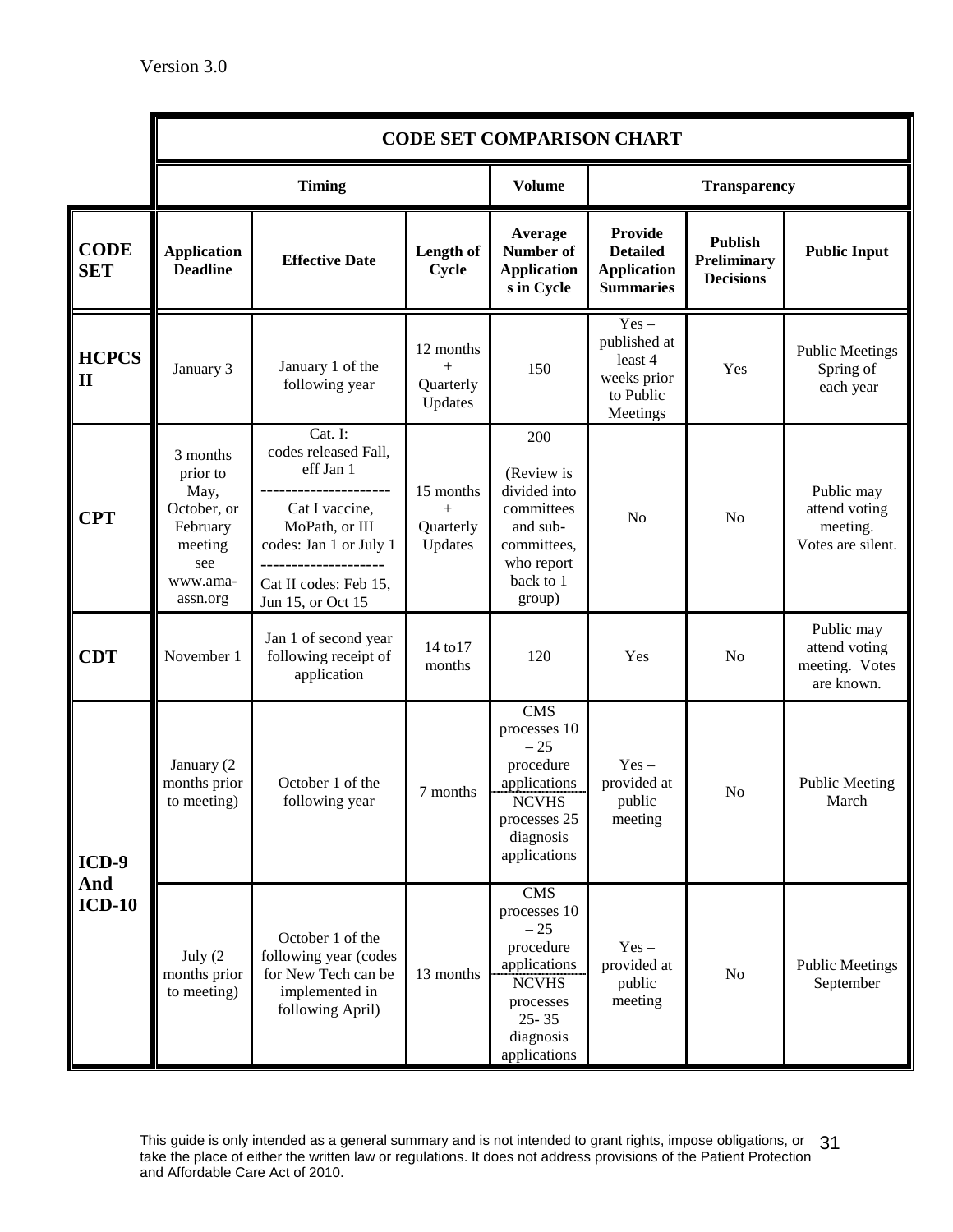# **PAYMENT**

- <span id="page-31-0"></span> *For information on Medicare FFS payment systems:* 
	- <http://www.cms.hhs.gov/home/medicare.asp>
	- <http://www.cms.hhs.gov/center/provider.asp>
	- <http://www.medpac.gov/-documents-/payment-basics>

Medicare is the single largest payer for health care services in the United States. The majority of beneficiaries, approximately 70 percent in FY 2014, are enrolled in Medicare Parts A and B, which provide fee-for-service (FFS) insurance. Medicare contracts with Medicare Administrative Contractors (known as MACs or Medicare contractors) to process more than 1.2 billion FFS claims from over 1.5 million providers, totaling over \$367 billion in FY 2014.

Medicare pays for most items and services on a prospective rather than cost basis. A prospective, fixed payment system allows for better resource planning by providers, offers bundled services or items for care management, and provides incentives for efficiencies.

While the methodologies for determining the payment rates vary by setting, in most cases the payments are based on a statutory formula that calculates the relative relationship between the average cost for performing a service and the average cost of performing all services in the same setting. The relative cost for a service is represented by a number called the relative weight. To determine the payment, the relative weight is generally multiplied by a fixed dollar amount or rate.

Under most FFS payment systems, changes to the relative weights are budget-neutral such that increasing the relative weight (and payment) for one item or service will decrease payments for all other items and services under that system. Updates to the fixed dollar amount or rate for inflation or other factors that result in a change in total expenditures are not generally budget-neutral.

Each FFS payment system is usually updated annually. CMS proposes payment rates and policy changes for the following year and those rates and changes are open for public comment. In some instances, CMS also holds public meetings to gather additional input.

This chapter focuses on the payment systems for acute and ambulatory care settings that are most likely to see the introduction of new technology – inpatient acute care hospitals, hospital outpatient departments, and physician offices. This chapter also describes the payment mechanisms for specific items such as the limited drugs covered under Part B, clinical laboratory tests, and DMEPOS, including information on the competitive bidding program for certain DMEPOS.

Payment systems for other settings such as skilled nursing facilities, home health agencies, inpatient rehabilitation facilities, inpatient psychiatric facilities, long-term care hospitals, end-stage renal disease facilities, ambulatory surgical centers, and ambulance suppliers are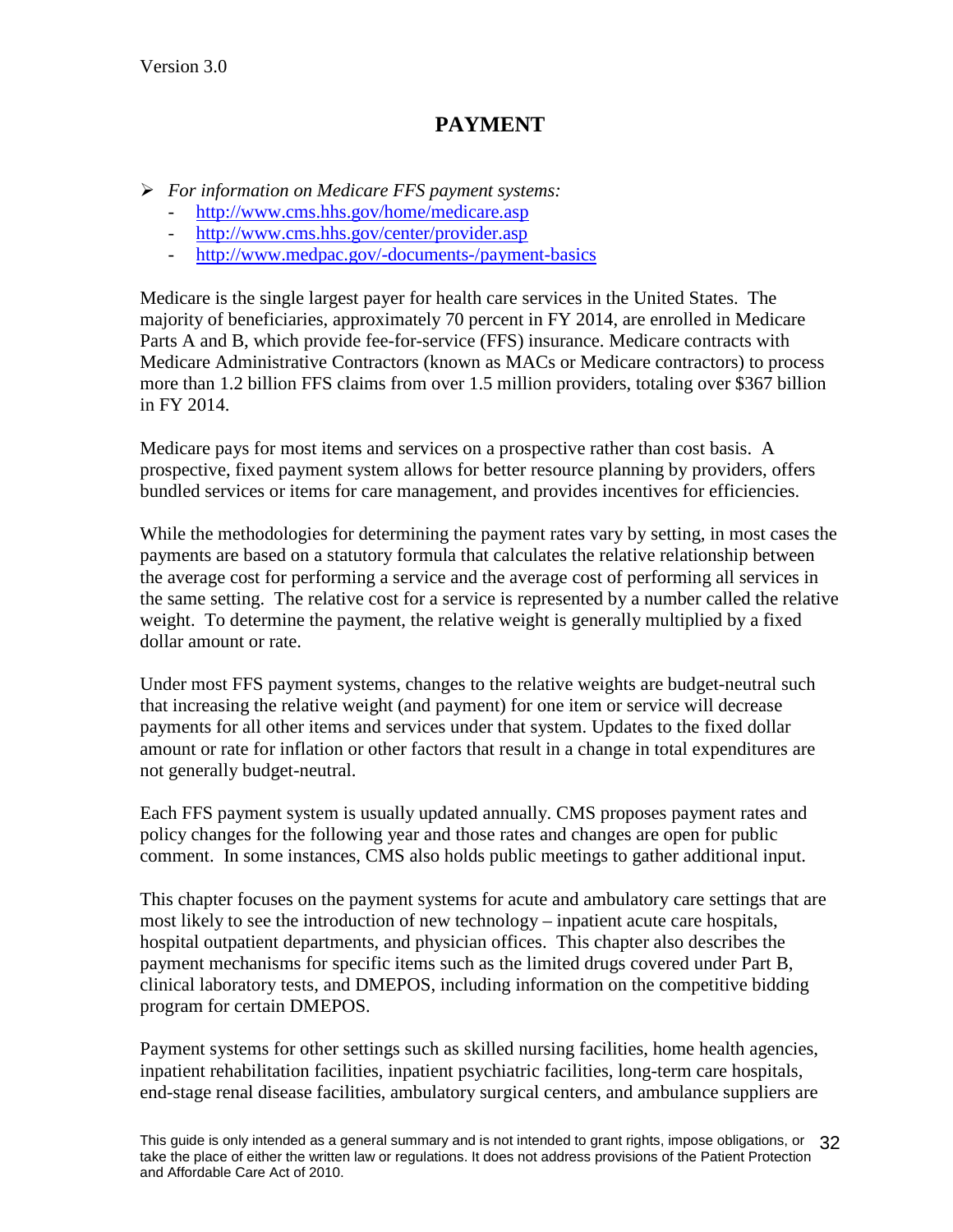similar in their prospective nature and general design to the payment systems profiled in this chapter. A chart of the rulemaking cycles for the profiled FFS payment systems is located in this chapter.

CMS is committed to strengthening and modernizing the nation's health care system to provide access to high quality care and improved health at lower cost. Our vision of future success in fulfilling this charge is moving from a fee-for-service payment system towards a value-based payment system by paying providers based on the quality rather than the quantity of services. At the end of this chapter are brief descriptions of several programs designed to promote and measurably improve care and population health by transforming fee-for-service Medicare into an integrated and accountable delivery system that continuously improves care, reduces unnecessary costs, and promotes health.

# **Inpatient Prospective Payment System**

- *For information on the IPPS*:
	- <http://www.cms.hhs.gov/AcuteInpatientPPS/>
	- [http://www.medpac.gov/documents/payment-basics/hospital-acute-inpatient-services](http://www.medpac.gov/documents/payment-basics/hospital-acute-inpatient-services-payment-system-14.pdf?sfvrsn=0)[payment-system-14.pdf?sfvrsn=0](http://www.medpac.gov/documents/payment-basics/hospital-acute-inpatient-services-payment-system-14.pdf?sfvrsn=0)

# *IPPS Payments*

 *For information on determining IPPS payment*: **[http://www.cms.hhs.gov/AcuteInpatientPPS/02\\_stepspps.asp#TopOfPage](http://www.cms.hhs.gov/AcuteInpatientPPS/02_stepspps.asp#TopOfPage)**

The hospital IPPS makes payments to acute care hospitals for each Medicare patient, or case, treated. Hospitals are paid based on the average national resource use for treating patients in similar circumstances, not the specific cost of treating each individual patient. With few exceptions, Medicare does not pay separately for individual items or services.<sup>[8](#page-32-0)</sup> Physicians and hospital staff determine the appropriate course of treatment, and hospitals receive a bundled payment for the covered inpatient facility services provided to the Medicare patient. Hospitals receive one IPPS payment per Medicare case at discharge that equates to the total Medicare payment for the facility costs of caring for that Medicare patient. Physicians are paid separately under the Physician Fee Schedule (PFS) for their professional services provided during the inpatient stay.

# *Medicare Severity – Diagnosis Related Groups*

 *For information on MS-DRGs*: <http://www.cms.hhs.gov/reports/downloads/WR434Z1.pdf>

Under the IPPS, each case is categorized into a Medicare Severity – Diagnosis Related

<span id="page-32-0"></span> $\overline{a}$ <sup>8</sup> Certain costs are paid outside of the IPPS. For example, heart, liver, lung and kidney acquisition costs incurred by an approved transplant facility are paid on a reasonable cost basis.

This guide is only intended as a general summary and is not intended to grant rights, impose obligations, or 33 take the place of either the written law or regulations. It does not address provisions of the Patient Protection and Affordable Care Act of 2010.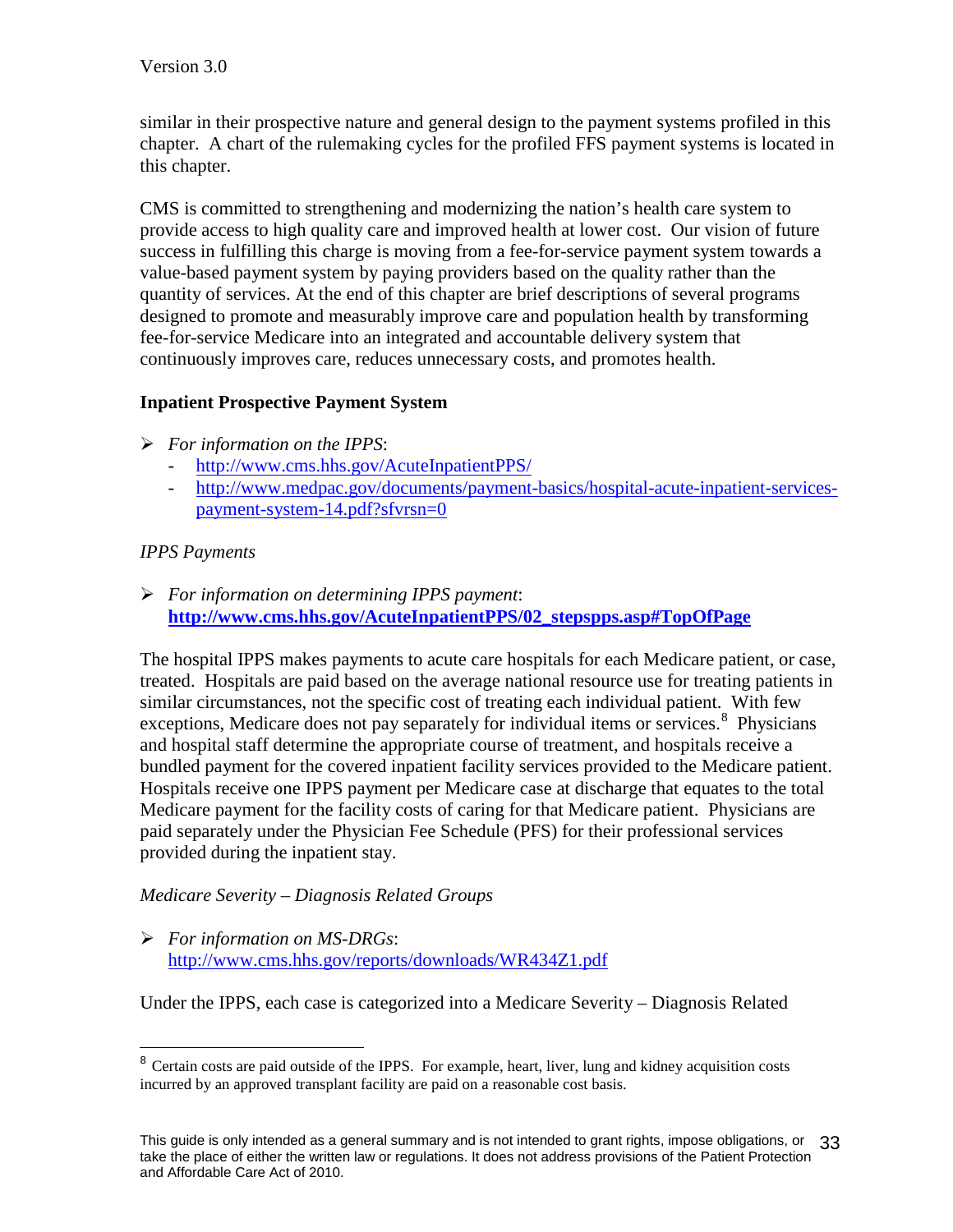Group (MS-DRG) depending on the patient's diagnosis, the procedures performed, complicating conditions, age, and discharge status. Each MS-DRG has a payment weight assigned to it, based on the average resources used to treat Medicare patients in that MS-DRG compared to the cost of cases in other MS-DRGs. The weights are recalibrated annually. For FY 2008, CMS revised the DRG payment system by adopting 745 Medicare Severity (MS)-DRGs to replace the previously existing 538 DRGs to better recognize severity of illness. For FY 2015 there are 753 MS-DRGs. The changes did not result in cost savings to Medicare but increased payment amounts to hospitals treating more severely ill and costlier patients, and decreased payment amounts to hospitals treating less severely ill patients.

# *Standardized Amounts*

 *For information on wage index*: http://www.cms.hhs.gov/AcuteInpatientPPS/03\_wageindex.asp

The base payment unit for IPPS is called the standardized amount. The standardized amount is based on hospital charges per Medicare discharge that are adjusted to account for differences in certain hospital costs, such as the patient case-mix and wage rates. These payment amounts are increased annually by an update factor. Update factors are set by Congress and are intended to account for annual inflation while maintaining incentives for hospitals to be efficient.

The standardized amount is divided into labor-related and non-labor-related shares. After the labor-related share is adjusted by a wage index applicable to the area where the hospital is located, it is added back to the non-labor-related share.<sup>[9](#page-33-0)</sup> This wage-adjusted standardized amount is then multiplied by the MS-DRG relative weight to determine the payment for the case. The standardized amount is subject to other adjustments that may be applied to each case that a qualifying hospital treats or applied only to specific cases as described below.

# *Add-on Payments – DSH*

 *For information on DSH*: [http://www.cms.hhs.gov/AcuteInpatientPPS/05\\_dsh.asp#TopOfPage](http://www.cms.hhs.gov/AcuteInpatientPPS/05_dsh.asp#TopOfPage)

If a hospital treats a high percentage of low-income patients, it receives a percentage add-on payment applied to the wage-adjusted base payment rate of the MS-DRG for each case it treats. This add-on, known as the disproportionate share hospital (DSH) adjustment, varies depending on several factors, including the percentage of low-income patients served. In addition, the ACA requires that part of this payment be made on the basis of uncompensated care.

<span id="page-33-0"></span> $\overline{a}$  $9$  If the hospital is located in Alaska or Hawaii, the non-labor share is also adjusted by a cost of living adjustment factor.

This guide is only intended as a general summary and is not intended to grant rights, impose obligations, or 34 take the place of either the written law or regulations. It does not address provisions of the Patient Protection and Affordable Care Act of 2010.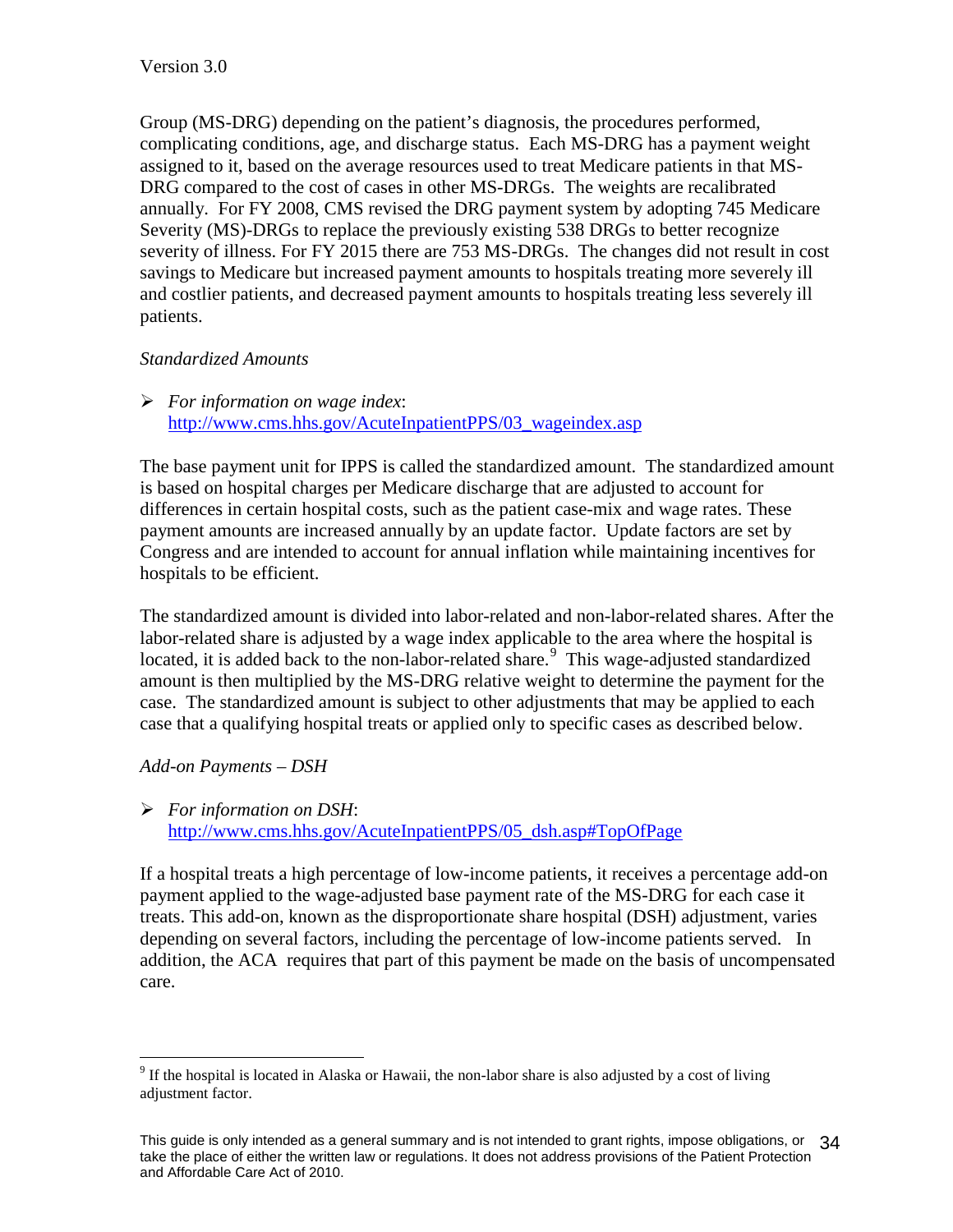## *Add-on Payments – IME*

 *For information on IME*: [http://www.cms.gov/Medicare/Medicare-Fee-for-Service-](http://www.cms.gov/Medicare/Medicare-Fee-for-Service-Payment/AcuteInpatientPPS/Indirect-Medical-Education-IME.html)[Payment/AcuteInpatientPPS/Indirect-Medical-Education-IME.html](http://www.cms.gov/Medicare/Medicare-Fee-for-Service-Payment/AcuteInpatientPPS/Indirect-Medical-Education-IME.html)

If the hospital trains residents in an approved medical residency program, it receives a percentage add-on payment for each case, known as the indirect medical education (IME) adjustment. This payment varies with the number of residents the hospital is training and the hospital's number of inpatient beds. Teaching hospitals also receive a separate payment outside the IPPS, based on the number of residents, for Medicare's share of the hospital's direct cost of medical education.

## *Outlier Payment*

 $\overline{a}$ 

 *For information on outlier payments:*  [http://www.cms.gov/Medicare/Medicare-Fee-for-Service-](http://www.cms.gov/Medicare/Medicare-Fee-for-Service-Payment/AcuteInpatientPPS/outlier.html)[Payment/AcuteInpatientPPS/outlier.html](http://www.cms.gov/Medicare/Medicare-Fee-for-Service-Payment/AcuteInpatientPPS/outlier.html)

Case-specific adjustments are made for high cost cases called outliers. The outlier payment is designed to protect the hospital from large financial losses due to unusually expensive cases, which can reflect the use of advanced technology. The costs of a new technology are included in the determination of whether a case qualifies for an outlier payment. The outlier payment is determined by comparing the total cost of caring for a particular case to the MS-DRG payment for that case, including DSH or IME payments and payments for new medical services and technologies, plus a fixed dollar amount that is set in regulation.**[10](#page-34-0)** The outlier payment is added to the wage-adjusted base payment rate for the MS-DRG, plus any DSH or IME adjustments and any applicable add-on payment for new technologies, as described below.

## *Add-on Payments – New Technology*

 *For information on IPPS new technology add-on payments, including the deadline to submit an application*: [http://www.cms.gov/Medicare/Medicare-Fee-for-Service-](http://www.cms.gov/Medicare/Medicare-Fee-for-Service-Payment/AcuteInpatientPPS/newtech.html)[Payment/AcuteInpatientPPS/newtech.html](http://www.cms.gov/Medicare/Medicare-Fee-for-Service-Payment/AcuteInpatientPPS/newtech.html)

The IPPS is designed to adapt to changing technology through year-to-year adjustments in MS-DRG weights based on historical cost data. In theory, if new technologies lead to better

<span id="page-34-0"></span><sup>&</sup>lt;sup>10</sup> The costs are determined by applying the hospital's cost-to-charge ratio (CCR) – the percentage of charges that costs have represented for the hospital in the past -- to the hospital's charges for the case. Those costs are compared to a MS-DRG-specific fixed loss threshold, which is the sum of the MS-DRG payment for the case, including any add-on payments (new technology, indirect medical education, disproportionate share adjustment), plus a fixed loss amount. CMS sets the fixed loss amount each year at a level projected to generate outlier payments equal to 5.1 percent of total payments under the IPPS. Medicare then pays 80 percent of hospitals' costs above the fixed loss threshold.

This guide is only intended as a general summary and is not intended to grant rights, impose obligations, or 35 take the place of either the written law or regulations. It does not address provisions of the Patient Protection and Affordable Care Act of 2010.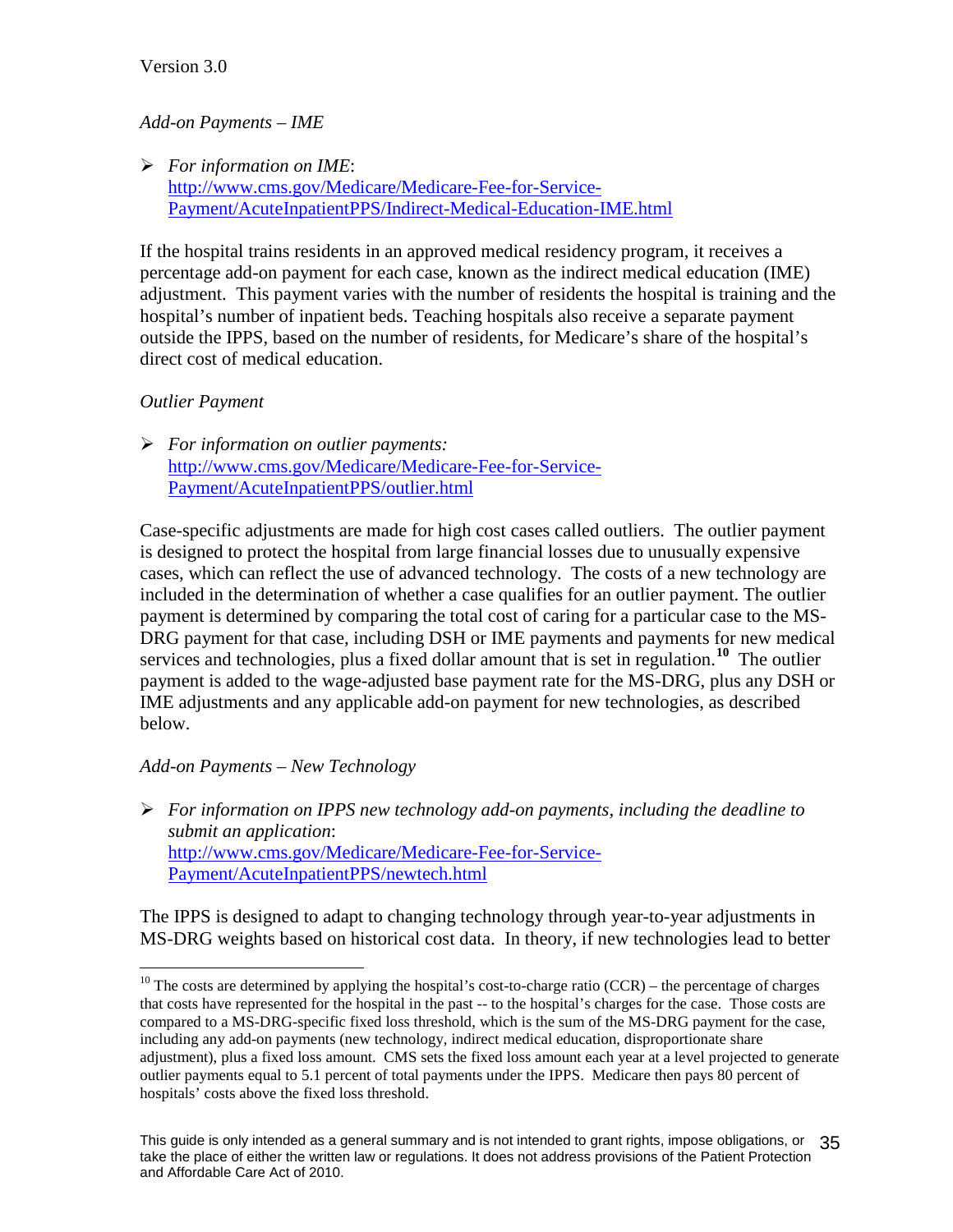care but are more expensive, or if they lead to more efficient care and are less expensive, hospitals will eventually receive appropriate payment as the MS-DRG weights are adjusted over time to reflect the impact of fluctuating costs. In practice, however, there are concerns that the system may be slow to react to rapidly evolving technological advancements. Hospitals may experience a financial disadvantage as they provide more expensive products and services to Medicare beneficiaries while waiting for MS-DRG payments to reflect the higher costs. As an incentive for hospitals to adopt new technologies during the period before their costs are recognized in the MS-DRG weights, certain new medical services or technologies may be eligible for new technology add-on payments. The new technology add-on payment policy provides additional payments for eligible high cost cases without significantly eroding the incentives provided by a payment system based on averages.

To qualify for add-on payments, a service or technology must be new, represent a substantial clinical improvement over predecessor technology, and be high cost relative to the MS-DRG payment that would normally be paid. Since it can take two to three years for reflection of cost data in the calculation of the MS-DRG weights, technologies generally are considered new for two to three years after they become available. Applicants must demonstrate that their product offers substantial clinical improvement, relative to technologies previously available, in the diagnosis or treatment of Medicare beneficiaries. Applicants must submit a formal request including a full description of the clinical applications of the

# **Items Qualifying for New Technology Add-on Payments**

| ltem                                                                              | <b>Condition</b><br><b>Treated</b>                       | Add-on<br><b>Years</b>        |
|-----------------------------------------------------------------------------------|----------------------------------------------------------|-------------------------------|
| Xigris <sup>®</sup>                                                               | Severe sepsis                                            | FY2003<br>FY2004              |
| InFuse <sup>™</sup> Bone<br>Graft                                                 | Spinal fusion                                            | FY2004<br>FY2005              |
| Kinetra®<br>Implantable<br>Neurostimulator                                        | <b>Essential</b><br>tremor and<br>Parkinson's<br>disease | FY2005<br>FY2006              |
| Cardiac<br>Resynchronization<br>Therapy with<br>Defibrillation                    | Chronic,<br>moderate to<br>severe heart<br>failure       | FY2005                        |
| <b>Endovascular Graft</b><br>Repair of the<br><b>Thoracic Aorta</b><br>(GORE TAG) | Thoracic aorta<br>aneurysms                              | FY2006<br>FY2007              |
| <b>Restore®</b><br>Rechargeable<br>Implantable<br>Neurostimulator                 | Chronic,<br>intractable pain                             | FY2006<br>FY2007              |
| X STOP<br>Interspinous<br>Process<br>Decompression<br>System                      | Back and leg<br>pain (lumbar<br>spinal stenosis)         | FY 2007                       |
| Cardiowest™<br><b>Temporary Artificial</b><br><b>Heart System</b><br>$(TAH-t)$    | <b>Bridge</b><br>heart transplant                        | FY 2009<br>FY 2010<br>FY 2011 |
| <b>Spiration IBV Valve</b>                                                        | Prolonged<br>respiratory<br>air leak                     | FY 2010<br>FY 2011            |
| AutoLITT™                                                                         | Glioblastoma<br>Multiforme                               | FY 2011<br>FY 2012            |

technology, the results of any clinical evaluations demonstrating that the new technology represents a substantial clinical improvement, and data to demonstrate that the technology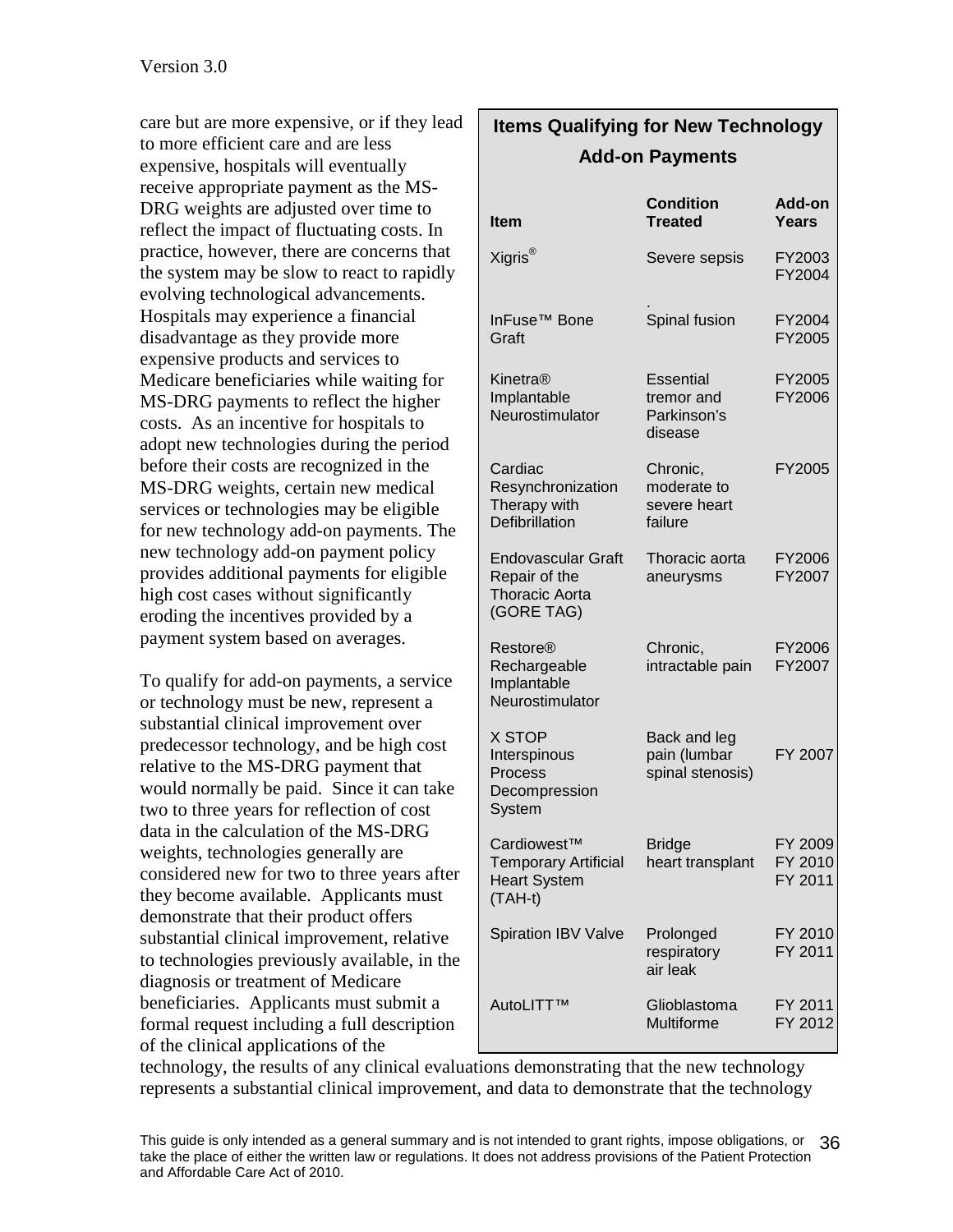meets the high cost threshold, which is published in the IPPS final rule.

The side box represents items approved for new technology add-on payment since 2003 and the years for which the add-on payments were effective. Half of all submitted applications were disapproved either because the applications were not substantially different from older technologies or because they failed to meet the criteria for substantial clinical improvement or high cost.

The high cost threshold for eligible items is the lesser of:

- 75 percent of the standardized payment amount, increased based on the national case-weighted ratio of costs to charges,
	- or -
- 75 percent of one standard deviation of the geometric mean standardized charge for cases in the MS-DRG involved with the technology, or the case-weighted average of all relevant MS-DRGs, if the new technology could be assigned to many different MS-DRGs.

Although any interested party may submit an application for a new technology add-on payment, applications often come from the manufacturer of a new drug or device. A preliminary discussion on whether or not new technologies qualify for add-on payments is published in the IPPS proposed rule and is open to public comment. CMS posts the deadlines for submittal of the applications on its web site well in advance of the expected IPPS proposed rule publication to allow time for receipt and careful consideration of the applications. CMS will generally accept

# **Items Qualifying for New Technology Add-on Payments (continued)**

| ltem                                                                                                | <b>Condition</b><br><b>Treated</b>                                        | Add-on<br>Years               |
|-----------------------------------------------------------------------------------------------------|---------------------------------------------------------------------------|-------------------------------|
| Voraxaze                                                                                            | Renal<br>Impairment<br>Secondary to<br><b>Toxic MTX</b><br>Concentration. | FY 2013<br>FY 2014<br>FY 2015 |
| <b>Dificid</b>                                                                                      | Clostridium<br><b>Difficile</b><br>Associated<br>Diarrhea                 | FY 2013<br>FY 2014            |
| Kcentra                                                                                             | Replacement<br>Therapy for<br>Fresh Frozen<br>Plasma                      | FY 2014<br>FY 2015            |
| <b>Zilver Drug Eluting</b><br><b>Peripheral Stent</b>                                               | Peripheral<br><b>Artery Disease</b>                                       | FY 2014<br>FY 2015            |
| <b>Zenith Fenestrated</b><br><b>Abdominal Aortic</b><br>Aneurysm (AAA)<br><b>Endovascular Graft</b> | Abdominal<br>Aortic<br>Aneurysm                                           | FY 2013<br>FY 2014<br>FY 2015 |
| Argus <sup>®</sup> II Retinal<br><b>Prosthesis System</b>                                           | <b>Retinitis</b><br>Pigmentosa                                            | FY 2014<br>FY 2015            |
| Implantable<br>Hemodynamic<br><b>Monitor System</b><br>(IHMS)<br>(CardioMEMS, Inc.)                 | Congestive<br><b>Heart Failure</b>                                        | FY 2015                       |
| Responsive<br>Neurostimulator<br>System (RNS) <sup>®</sup><br>System<br>(Neuropace)                 | Epilepsy                                                                  | FY 2015                       |
| MitraClip <sup>®</sup> System<br>(Abbott Vascular)                                                  | Mitral Valve<br>Regurgitation                                             | FY 2015                       |

This guide is only intended as a general summary and is not intended to grant rights, impose obligations, or take the place of either the written law or regulations. It does not address provisions of the Patient Protection and Affordable Care Act of 2010. 37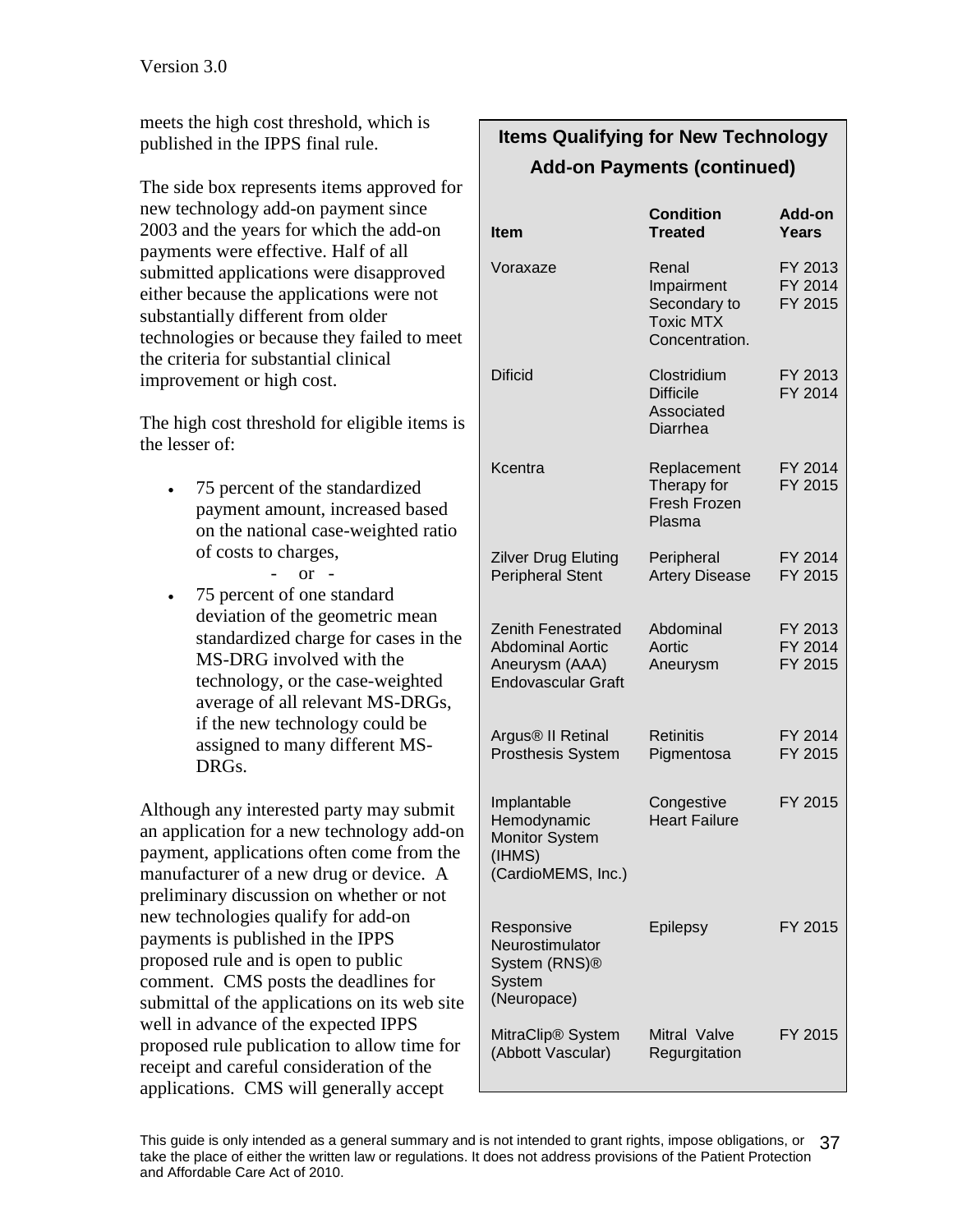partial or Phase I applications if some of the necessary information (e.g., FDA approval) is expected but has not been obtained by the initial deadline. The deadline for completed or Phase II applications is generally at the end of the calendar year for add-on payments effective October 1 of the following year.

The actual add-on payments are based on the cost to hospitals for the new technology. A new technology add-on payment is made if the total covered costs of the patient discharge exceed the MS-DRG payment of the case (including adjustments for IME and DSH, but excluding outlier payments). The total covered costs are calculated by applying the cost-tocharge ratio (that is used for inpatient outlier purposes) to the total covered charges of the discharge.

If the costs of the discharge exceed the full MS-DRG payment, the additional payment amount equals the lesser of the following:

- 50 percent of the costs of the new medical service or technology; or
- 50 percent of the amount by which the total covered costs of the case (as determined above) exceed the standard MS-DRG payment, plus any applicable outlier payments if the costs of the case exceed the MS-DRG, plus adjustments for IME and DSH.

# <span id="page-37-0"></span>**Hospital Outpatient Prospective Payment System**

- *For information on the OPPS*:
	- [http://www.cms.gov/Medicare/Medicare-Fee-for-Service-](http://www.cms.gov/Medicare/Medicare-Fee-for-Service-Payment/HospitalOutpatientPPS/index.html)[Payment/HospitalOutpatientPPS/index.html](http://www.cms.gov/Medicare/Medicare-Fee-for-Service-Payment/HospitalOutpatientPPS/index.html)
	- [http://www.medpac.gov/documents/payment-basics/outpatient-hospital-services](http://www.medpac.gov/documents/payment-basics/outpatient-hospital-services-payment-system.pdf?sfvrsn=0)[payment-system.pdf?sfvrsn=0](http://www.medpac.gov/documents/payment-basics/outpatient-hospital-services-payment-system.pdf?sfvrsn=0)

# *Bundled Payments*

Under the hospital OPPS, hospitals are generally paid for each covered service they provide to Medicare beneficiaries at prospectively established rates based on the national median cost of performing similar services. As under the IPPS, the payment received for each service is generally a bundled payment for a group that reflects the total facility cost of providing the service. The payment bundle includes most implantable devices and low cost drugs, as well as supplies and equipment integral to performing a service. Therefore, OPPS group payments typically include the costs of the supportive and ancillary services required to perform the specific hospital outpatient service, which are incorporated into the OPPS costbased payment group weight. However, while the IPPS makes one bundled payment for all care provided during the inpatient stay, a hospital may receive multiple OPPS payments for a single outpatient encounter if multiple separately payable services are provided during that encounter. Physicians are paid separately under the Medicare PFS for their professional services provided during outpatient encounters.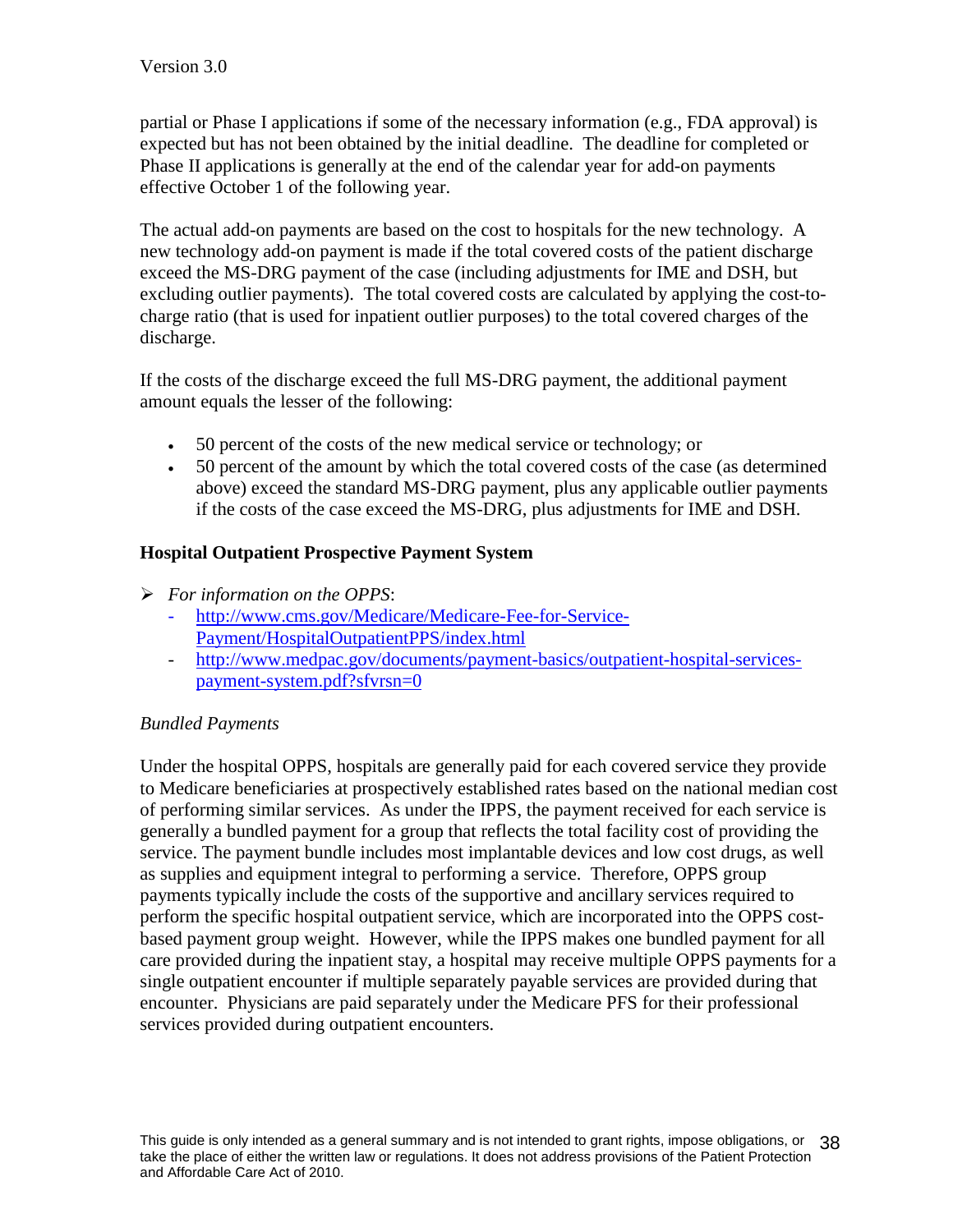## *Ambulatory Payment Classifications*

All items and services paid separately under the OPPS are assigned to payment groups called Ambulatory Payment Classifications (APCs), which are intended to group together items and services that are similar in clinical characteristics and cost. APC relative payment weights are based on estimated cost. There are several types of APCs that represent types of items or services paid under the OPPS:

- Procedure or visit APCs (clinical APCs),
- Partial hospitalization services APCs,
- Pass-through drug, biological, or device APCs,
- Nonpass-through drug APCs,
- Brachytherapy source and blood product APCs, and
- New Technology APCs

Items, services, procedures, and supplies under the OPPS are reported on claims with CPT codes and Level II HCPCS codes (see Coding chapter). For a reference, please see 74 FR 60431. Payment for these codes may be either paid separately or packaged. As noted above, OPPS cost-based relative payment weights reflect the packaged costs of items and/or services that are usually supportive and ancillary to a separately payable service. Services in each clinical APC are similar clinically and in terms of the resources they require. By law, subject to certain exceptions, items and services within an APC group cannot be considered comparable with respect to use of resources if the highest geometric mean cost for an item or service in the APC group is more than 2 times greater than the lowest geometric mean cost for an item or service within the same APC group (often referred to as the 2 times rule). Each year CMS reviews and adjusts, as necessary, the APC groupings and updates the relative payment weights to ensure that they are consistent with clinical practice and comport with the requirements of the 2 times rule. Exceptions to the 2 times rule may be made for low volume services or other special cases.

## *Advisory Panel on Hospital Outpatient Payment (HOP Panel)*

 *For information on the HOP Panel*: http://www.cms.gov/Regulations-and-Guidance/Guidance/FACA/AdvisoryPanelonAmbulatoryPaymentClassificationGroups.ht ml

CMS holds meetings of the Advisory Panel on Hospital Outpatient Payment (HOP Panel), a federal advisory committee comprised of hospital representatives with expertise as clinicians or in hospital administration, coding, and billing. The HOP Panel meetings are open to the public, with notification of upcoming meetings published in the *Federal Register*. The meetings provide input into the development of the proposed and final OPPS rules for the following calendar year. The HOP Panel hears presentations from the public about the need for changes in the structure of the APCs, and reviews data on the utilization and cost of the services in question, and evaluates requests for changes in the supervision level for therapeutic services. The Panel makes recommendations to CMS about potential changes in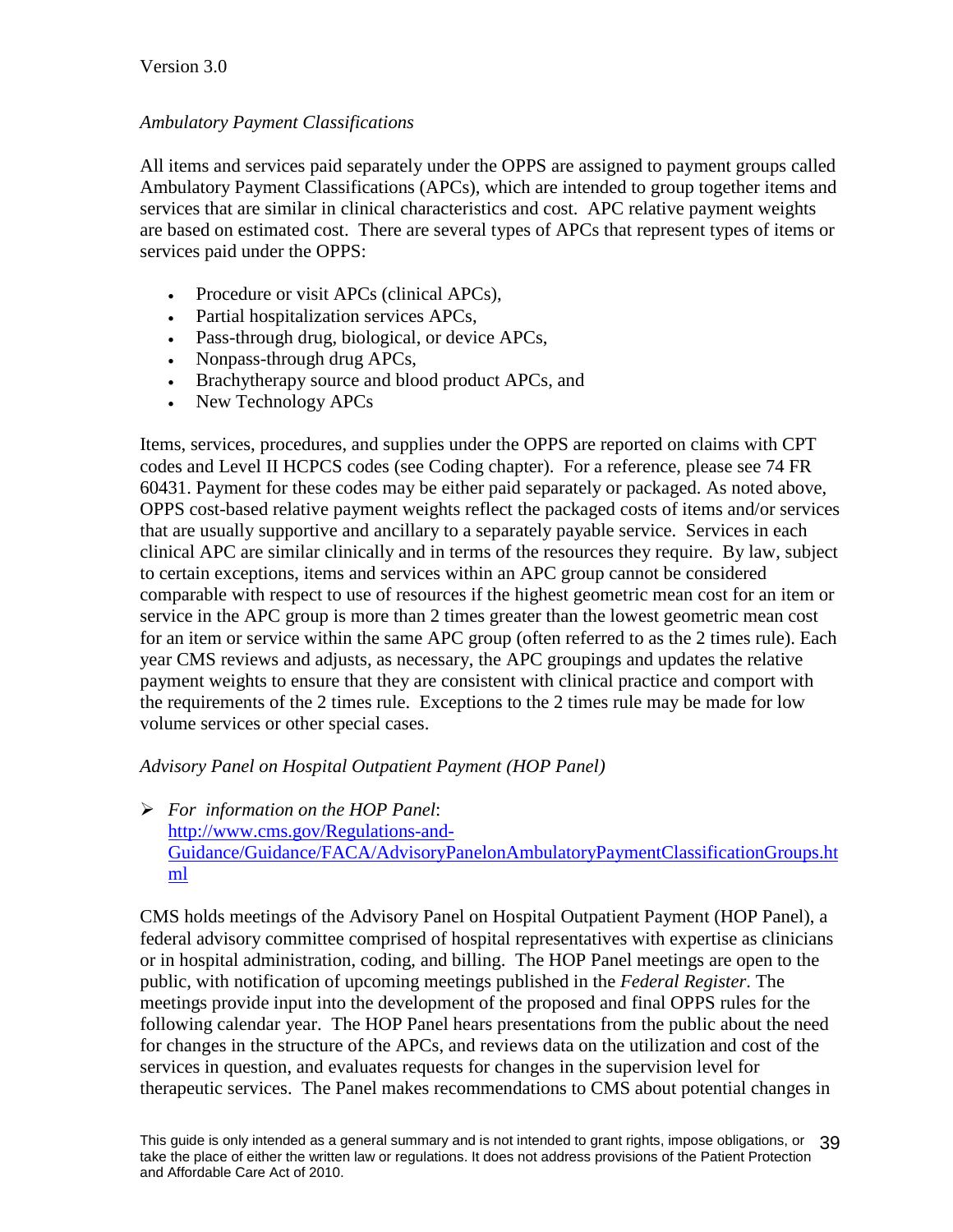APCs. CMS addresses these recommendations during the annual rulemaking cycle.

# *APC Payment Rates*

Hospital-specific overall and hospital-specific departmental cost-to-charge ratios (CCRs) are applied to a hospital's charges for services in the most recent full year hospital claims data to determine estimated costs per service for purposes of rate setting. The costs are standardized on each claim to reflect the labor costs in the geographic area in which the hospital is located using the IPPS pre-reclassification hospital wage index. The geometric mean cost, including packaged costs, of all services assigned to each clinical APC is then calculated. CMS calculates an unscaled APC weight that reflects the relative geometric mean cost of the services within the APC compared to the geometric mean cost of a clinic visit, which is then scaled to maintain the total payment weight under the prospective payment system. The scaled relative weight for the APC is multiplied by a base payment unit called the conversion factor to determine the APC payment rate. The conversion factor is updated annually for changes in hospital operating input costs. The conversion factor also is adjusted annually to account for anticipated outlier payments and pass-through payments and incorporates budget neutrality adjustments for the wage index and rural adjustment.

All items within an APC have the same payment rate, although there are policies, such as the multiple surgical procedure reduction, that may result in two procedures in the same APC being paid different amounts. Separately payable drugs and biologicals are paid based upon the statutory default, which is the average sales price  $(ASP) + 6$  percent.

# *Clinical Diagnostic Laboratory Tests*

 *For information on Clinical Diagnostic Laboratory Tests: [http://www.cms.gov/Regulations-and-](http://www.cms.gov/Regulations-and-Guidance/Guidance/Transmittals/Downloads/R2845CP.pdf)[Guidance/Guidance/Transmittals/Downloads/R2845CP.pdf.](http://www.cms.gov/Regulations-and-Guidance/Guidance/Transmittals/Downloads/R2845CP.pdf)* 

Since the inception of the OPPS, OPPS hospitals were paid separately for clinical diagnostic laboratory tests or services (laboratory tests) provided in the hospital outpatient setting at Clinical Laboratory Fee Schedule (CLFS) rates. Beginning in CY 2014, payment for most laboratory tests (except for molecular pathology tests) is packaged under the OPPS. There are limited circumstances in which hospitals can separately bill for laboratory tests. It will be the hospital's responsibility to determine when laboratory tests may be separately billed under the limited exceptions.

# *Outlier Payments*

In addition to the APC payment, hospitals may receive outlier payments for high cost services. To receive an outlier payment, the hospital's charges, adjusted to cost by application of its overall CCR, must exceed the OPPS payment for the service by both a fixed threshold (\$2,775 for CY 2015) and by 1.75 times (for CY 2015) the APC payment. The fixed loss threshold exists to ensure that outlier payments are made for unusually high costs that are incurred in providing care to the most costly patients receiving expensive and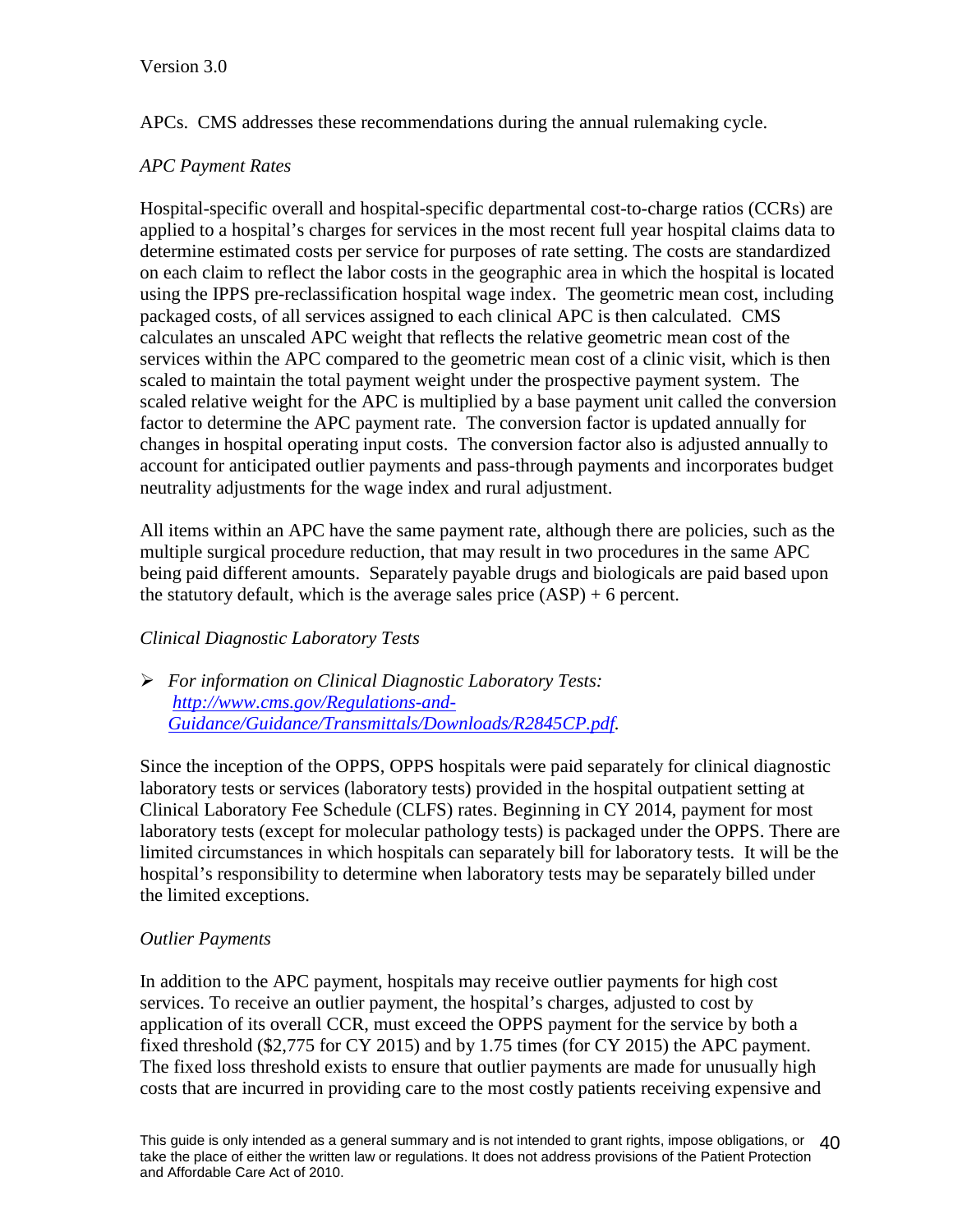complex services. When a service meets the criteria for outlier payment, the hospital receives an outlier payment that equals 50 percent of the difference between its costs and 1.75 times the APC payment amount. For CY 2015, the OPPS sets the criteria to limit the outlier payments to 1 percent of the estimated total payments made under the OPPS.

## *Transitional Outpatient Payments*

Certain cancer hospitals and children's hospitals receive additional transitional outpatient payments that make up any difference between what the hospital receives under the OPPS and what it would have received under the cost reimbursement methodology that existed prior to implementation of the OPPS. These hospitals are permanently held harmless from a decline in payments below their pre-Balanced Budget Act of 1997 (BBA) amount as a result of the implementation of the OPPS.

## *Rural Sole Community Hospital Adjustment*

The MMA instructed the Secretary to conduct a study comparing urban and rural hospital costs and provided the authority to adjust OPPS payments to rural hospital payments by January 1, 2006, if rural hospital costs were determined to be greater than urban hospital costs. Based on an analysis of rural and urban hospital costs that showed that rural sole community hospitals were the only class of rural hospitals that were significantly more costly than urban hospitals, CMS implemented a budget neutral 7.1 percent payment increase for rural sole community hospitals in CY 2006, which has been continued to date and includes the small number of hospitals classified as essential access community hospitals.

## *New Technology APCs*

 *For information on the New Technology APC application process*: [http://www.cms.gov/Medicare/Medicare-Fee-for-Service-](http://www.cms.gov/Medicare/Medicare-Fee-for-Service-Payment/HospitalOutpatientPPS/Downloads/newtechapc.pdf)[Payment/HospitalOutpatientPPS/Downloads/newtechapc.pdf](http://www.cms.gov/Medicare/Medicare-Fee-for-Service-Payment/HospitalOutpatientPPS/Downloads/newtechapc.pdf)

New technology services, including surgical procedures, diagnostic tests, and other procedures, may be assigned to a New Technology APC. Assignment to a New Technology APC allows CMS to gather actual cost data about the service before it is placed in an APC with other clinically similar services. The predetermined New Technology APC payment is based on CMS's best estimated cost of the new service.

New Technology APCs provide payment for complete services or procedures that cannot be appropriately reported under an existing HCPCS code or combination of codes. Components or items that are part of a more comprehensive service are not eligible for placement in a New Technology APC. Although any interested party may apply to have a new service assigned to a New Technology APC, most applications are received from manufacturers. To qualify for assignment to a New Technology APC, among other criteria, the service must not be adequately represented in the claims data being used for the most current annual OPPS payment update, may not qualify for transitional pass-through payment and may not be able to be assigned to a clinical APC.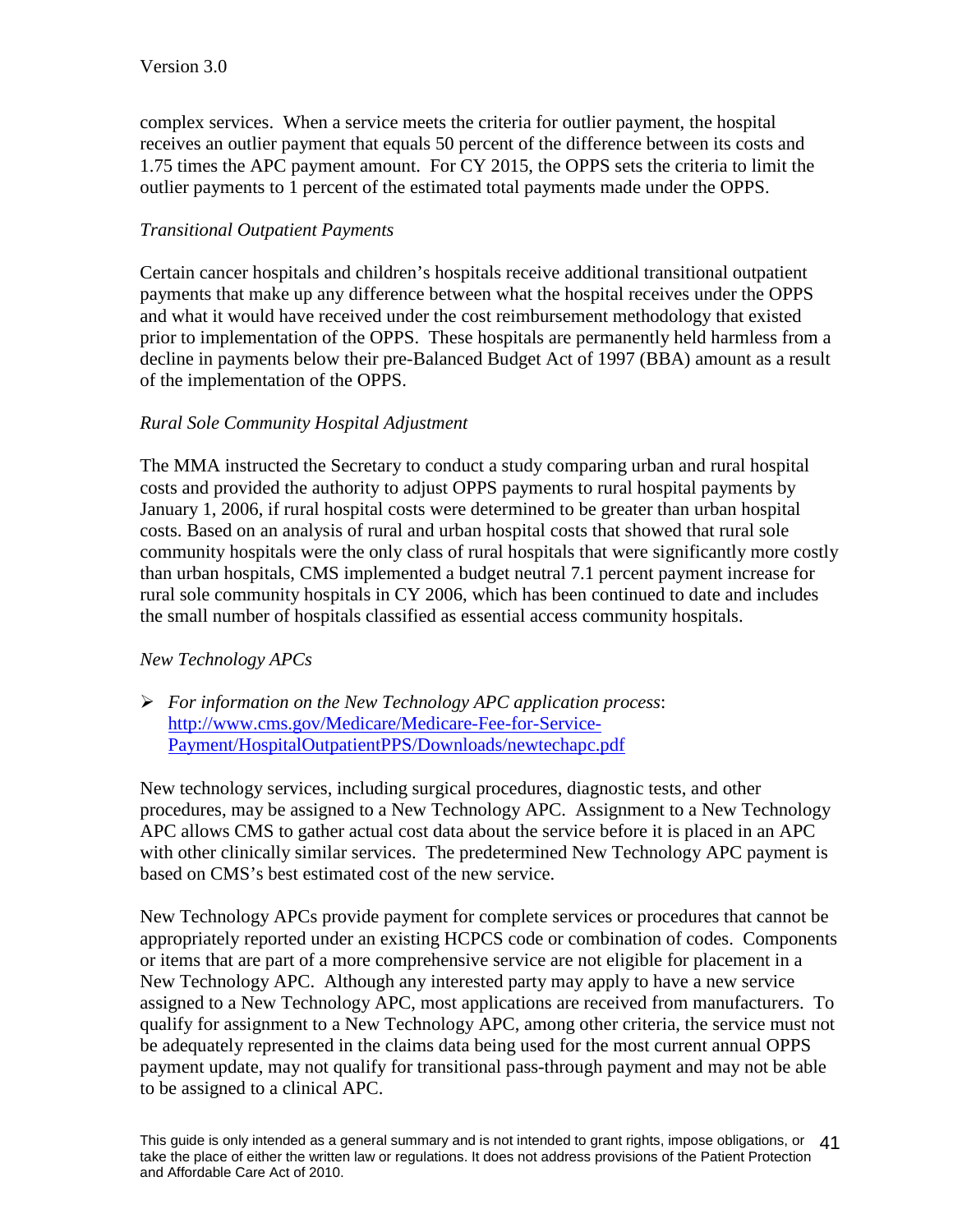Applications for a New Technology APC assignment can be submitted at any point in the year and are considered for inclusion in a quarterly update that is at least four months away from the date of submission to allow time for analysis, decision-making, and systems changes. For example, to be considered for the July 1 update, applications must be received by the first business day in March. The time period for a determination may be extended if an application is incomplete, if further information is required, or if a more extensive evaluation is required to determine eligibility.

The table below indicates the earliest date that New Technology APC status could be implemented once a completed application and all additional information are received.

| <b>CMS Must Have Complete Application</b><br>and All Necessary Information by the<br><b>First Business Date in</b> | <b>Earliest Possible Effective Date For a</b><br>New Technology APC Assignment |
|--------------------------------------------------------------------------------------------------------------------|--------------------------------------------------------------------------------|
| March                                                                                                              | July $1$                                                                       |
| June                                                                                                               | October 1                                                                      |
| September                                                                                                          | January 1                                                                      |
| December                                                                                                           | April 1                                                                        |

Assignment to a New Technology APC is temporary. Services and procedures are moved from a New Technology APC to a clinical APC once sufficient claims data are available for the technology to appropriately place it with services that are clinically similar and have similar resource use. The transition from a New Technology APC to a clinical APC is done through the rulemaking process, where the proposed clinical APC assignment is open to public comment.

# *Transitional Pass-Through Payments*

To develop an appropriate APC payment for a procedure, CMS must be able to determine the costs to the hospital of performing the procedure, including the cost of drugs, biologicals, and devices that may be used in the respective procedure. Prior to the implementation of the OPPS in 2000, there was concern that CMS did not have sufficient hospital cost data to determine the appropriate cost for some items. Transitional pass-through payments may provide additional payment for new devices, drugs, and biologicals for two to three years while CMS gathers additional data on the cost of those items. These new items are used in existing procedures, and those procedures are assigned to existing APCs. As noted above, complete new procedures do not

# **Pro-Rata Reduction**

By law, the total projected amount of pass-through payments in a year is limited to a percentage of projected total payments under the OPPS. For 2000 through 2003, the pass-through limit was 2.5 percent of total projected payments. In 2004 and future years, the limit is 2.0 percent of total projected payments. If CMS estimates that pass-through payments will exceed that limit, a uniform (pro-rata) reduction to all pass-through payments is required. Pro-rata reductions apply only to transitional pass-through payments for a particular year. To date, 2002 is the only year in which a pro-rata reduction has been necessary.

qualify for transitional pass-through payments but may be considered for placement in a New Technology APC.

This guide is only intended as a general summary and is not intended to grant rights, impose obligations, or 42 take the place of either the written law or regulations. It does not address provisions of the Patient Protection and Affordable Care Act of 2010.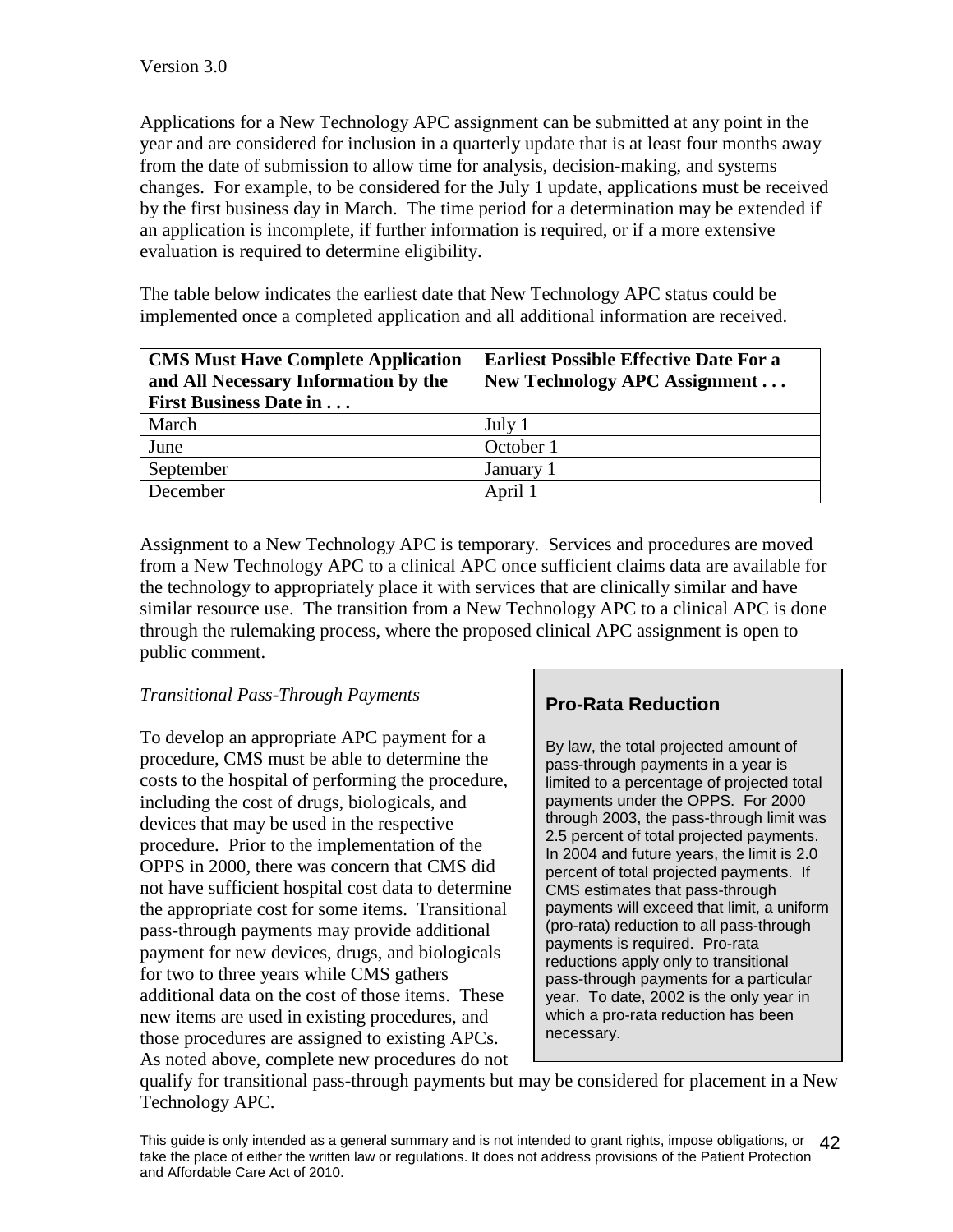## *Transitional Pass-Through Payments: Devices*

 *For information on the transitional pass-through device application process, including eligibility criteria and the complete list of established device categories*: [http://www.cms.gov/Medicare/Medicare-Fee-for-Service-](http://www.cms.gov/Medicare/Medicare-Fee-for-Service-Payment/HospitalOutpatientPPS/passthrough_payment.html)[Payment/HospitalOutpatientPPS/passthrough\\_payment.html](http://www.cms.gov/Medicare/Medicare-Fee-for-Service-Payment/HospitalOutpatientPPS/passthrough_payment.html)

Subject to any budget neutrality reduction, the pass-through payment for a device is the hospital's charge for the device, adjusted to the actual cost for the device, minus the amount included in the APC payment for the device. The pass-through device cost is determined by adjusting a hospital's charges for the item to cost using its overall CCR. The cost of similar devices, if any, which are identified in the procedural APC with which the pass-through device is associated, is then subtracted from the device's cost to determine the pass-through payment amount for the device.

As with applications for assignment to New Technology APCs, applications for pass-through status can be submitted at any point in the year and are considered for inclusion in a quarterly update that is at least four months away from the date of submission. The time period for a determination may be extended if an application is incomplete, if further information is required, or if a more extensive evaluation is required to determine eligibility. To qualify, an item must have costs that are not insignificant compared with APC payments that would otherwise be made, including the costs of similar items. Applications for new devices must also demonstrate a substantial clinical improvement in the diagnosis or treatment of an illness or injury or to improve the functioning of a malformed body part compared to the benefits of a device or devices in a previously established category or other available treatment.

Transitional pass-through payments for devices are based on categories of devices. CMS can create a new category of pass-through devices to include an item only if that item cannot be described by any current or previous pass-through device category. Comments received during past rulemaking cycles indicated that some of the previous and existing category descriptors were thought by some observers to be overly broad and may preclude some new technologies from qualifying for establishment of a new device category for pass-through payment. In response to this concern CMS modified the regulations to permit, beginning in CY 2006, creation of an additional category for devices that meet all of the criteria required to establish a new category for pass-through payment in instances where an existing or previously existing category descriptor does not appropriately describe the new type of device. Creation of an additional category may require clarification or refinement of the descriptors of previous categories. A determination regarding the revision of category descriptors is made on a case-by-case basis and implemented prospectively.

## *Transitional Pass-Through Payments: Drugs and Biologicals*

 *For information on transitional pass-through drug payments*: [http://www.cms.gov/Medicare/Medicare-Fee-for-Service-](http://www.cms.gov/Medicare/Medicare-Fee-for-Service-Payment/HospitalOutpatientPPS/Downloads/drugapplication.pdf)[Payment/HospitalOutpatientPPS/Downloads/drugapplication.pdf](http://www.cms.gov/Medicare/Medicare-Fee-for-Service-Payment/HospitalOutpatientPPS/Downloads/drugapplication.pdf)

This guide is only intended as a general summary and is not intended to grant rights, impose obligations, or 43 take the place of either the written law or regulations. It does not address provisions of the Patient Protection and Affordable Care Act of 2010.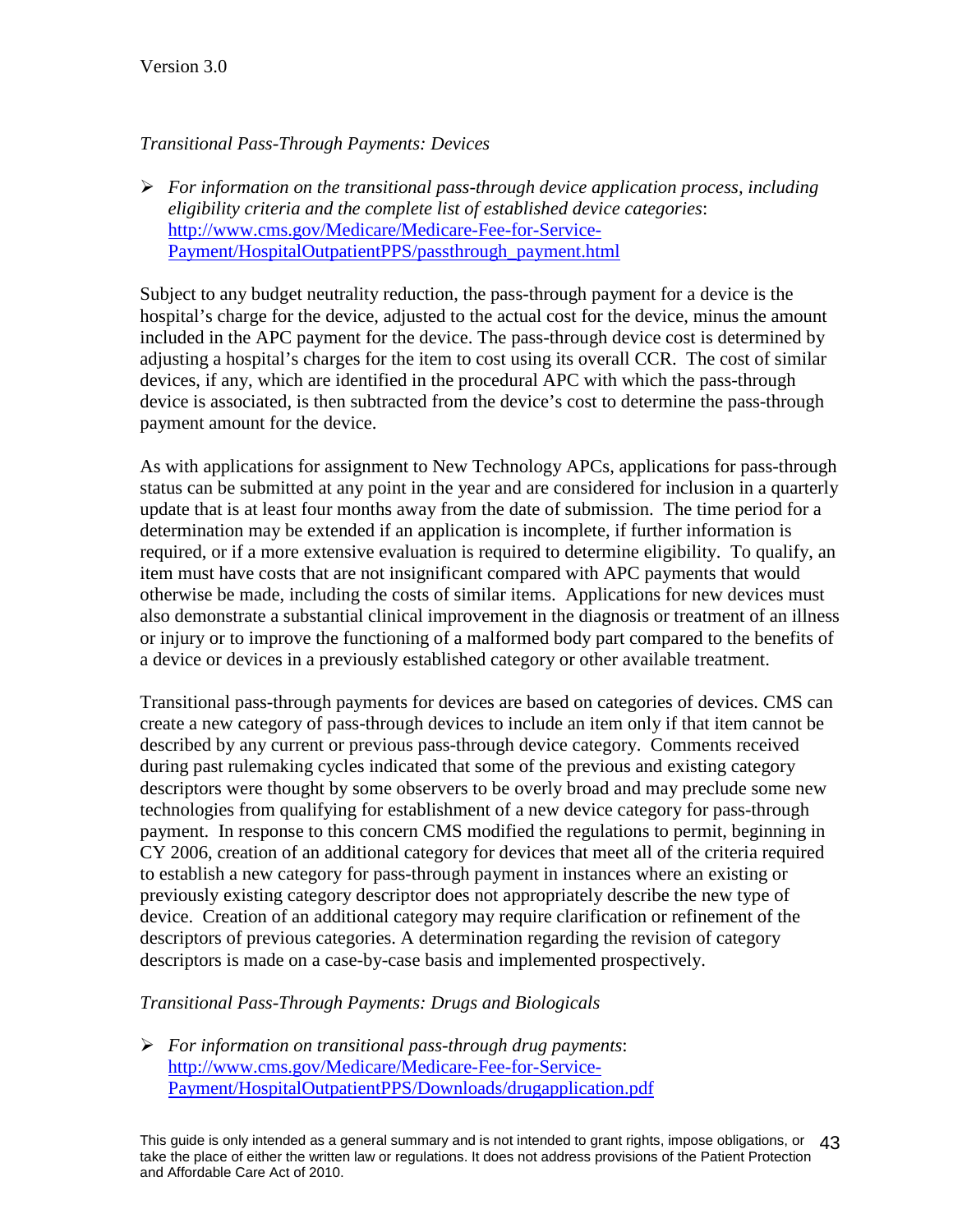The purpose of transitional pass-through payments for new drugs and biologicals is to enable beneficiaries' access to technologies that are too new to be captured in the data used to determine APC payment rates. Section  $1833(t)(6)(D)(i)$  of the Act specifies that the passthrough payment amount is the amount by which the amount determined under section 1842(o) (referring to payment under the average sales price (ASP) methodology) exceeds the otherwise applicable payment for the drug or biological. Payment for drugs and biologicals with pass-through status is made at ASP+6 percent, which is the same payment rate for separately paid drugs and biologicals without pass-through status. Approval of a drug or biological for a transitional pass-through payment under the OPPS is not contingent on prior assignment of a national HCPCS code. New drugs and biologicals that receive transitional pass-through status are typically assigned a product-specific HCPCS code.

For new drugs and biologicals for which a HCPCS code has not been assigned, the MMA requires CMS to pay hospital outpatient departments at 95 percent of its average wholesale price (AWP). To implement the MMA provision, CMS instructed hospitals to bill for a new drug or biological using a new HCPCS code, C9399 (unclassified drug or biological), and the National Drug Code (NDC) for the product. The OPPS payment system flags the code for manual pricing by the Medicare contractor. The contractor sets the payment rate at 95 percent of AWP using the Red Book. Contractors notify CMS of drugs and biologicals being reported under HCPCS code C9399.

# <span id="page-43-0"></span>**Physician Fee Schedule**

- *For information on the PFS*:
	- <http://www.cms.hhs.gov/PhysicianFeeSched/>
	- <https://www.cms.gov/apps/physician-fee-schedule/overview.aspx>
	- <http://www.cms.hhs.gov/center/physician.asp>
	- [http://www.medpac.gov/documents/payment-basics/physician-and-other-health](http://www.medpac.gov/documents/payment-basics/physician-and-other-health-professionals-payment-system-14.pdf?sfvrsn=0)[professionals-payment-system-14.pdf?sfvrsn=0](http://www.medpac.gov/documents/payment-basics/physician-and-other-health-professionals-payment-system-14.pdf?sfvrsn=0)

# *Payments per Service*

Medicare pays for services furnished by physicians (e.g., surgery, office visits, and other professional services) and services furnished by many other non-physician practitioners under a payment system known as the Medicare Physician Fee Schedule (PFS). The PFS includes payments for the professional services as well as the direct expenses (i.e., clinical staff, medical equipment, and disposable supplies) and office overhead expenses used to furnish a specific service (e.g., supplies, equipment, clinical and administrative staff, and other expenses).

PFS payments are the product of the national relative value units for a service, the geographic practice cost indexes (GPCIs) for the area where the service is furnished, and the single "dollar" conversion factor. The conversion factor for physicians' services is updated annually by a formula specified in law.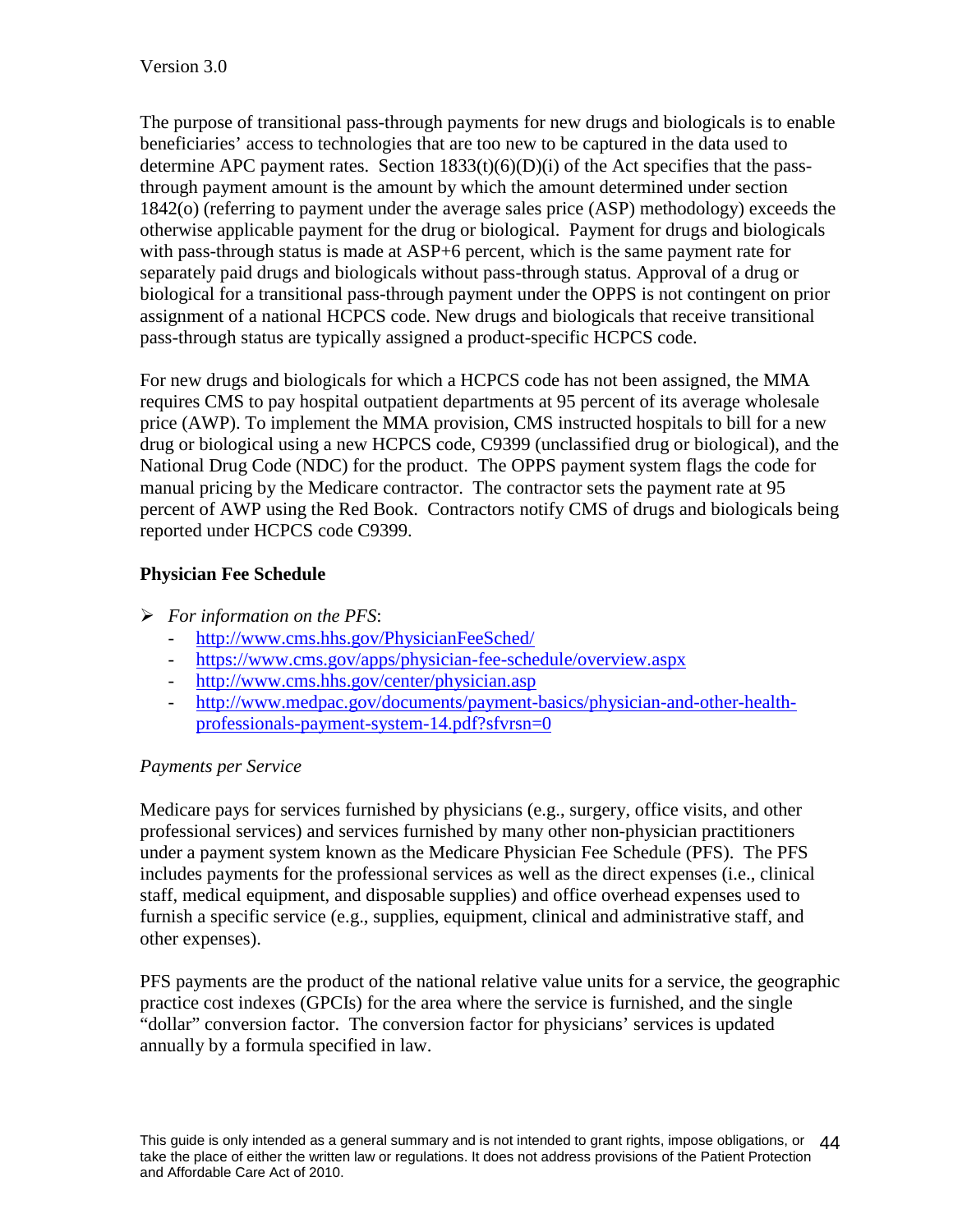# *Relative Value Units*

- *For information on RVUs:* 
	- [http://www.cms.hhs.gov/PFSlookup/03\\_PFS\\_Document.asp#TopOfPage](http://www.cms.hhs.gov/PFSlookup/03_PFS_Document.asp#TopOfPage)
	- [http://www.cms.gov/Medicare/Medicare-Fee-for-Service-](http://www.cms.gov/Medicare/Medicare-Fee-for-Service-Payment/PhysicianFeeSched/PFS-Relative-Value-Files.html)[Payment/PhysicianFeeSched/PFS-Relative-Value-Files.html](http://www.cms.gov/Medicare/Medicare-Fee-for-Service-Payment/PhysicianFeeSched/PFS-Relative-Value-Files.html)

Each of the over 7,000 services paid under the PFS is divided into three components for purposes of establishing its relative value:

- work reflecting the practitioner's time and intensity in furnishing the service.,
- practice expense  $-$  direct costs in clinical labor, medical equipment, and disposable supplies, and indirect costs including office expenses, administrative labor and other costs, and
- malpractice insurance premiums.

Generally, each component of each physician service is assigned a uniform national relative value unit (RVU), a numerical value used to quantify the relative amount of resources used in furnishing each service under the PFS. The law prohibits any differential in payment for a service based upon the specialty of the physician performing the service.

The initial work RVUs used at the inception of the PFS were based primarily on a study of physician work conducted for CMS by the Harvard School of Public Health. The study valued each service on the basis of the relative physician work--time, effort, and skill- required to perform the service. Practice expense RVUs for a service are based on the typical resources required to perform each service including the direct practice expense inputs for the type and amount of clinical staff time, disposable supplies, and medical equipment. Malpractice RVUs are based on malpractice premium data for the top 20 Medicare physician specialties. For each service, the malpractice RVU amount is the weighted average of the premiums for specialties that perform the service using the proportion of the total services provided by the specialty as the weight.

# *AMA RUC*

In establishing RVUs for new, revised, and potentially misvalued codes, CMS takes into consideration the recommendations of a committee sponsored by the American Medical Association (AMA) and national medical specialty societies. The Relative Value Update Committee (RUC) provides recommendations for work RVUs, and through the work of its Practice Expense Sub-committee, provides recommendations for practice expense resource inputs. Voting members of the RUC include representatives from medical specialties. The AMA RUC recommendations are subject to review by CMS staff and the public through notice and comment rulemaking.

The multi-specialty feature of this system is important since the PFS, like the IPPS and OPPS, is a relative value payment system and not a cost-based reimbursement system. Increased payments for a service result in decreased payments for all other services.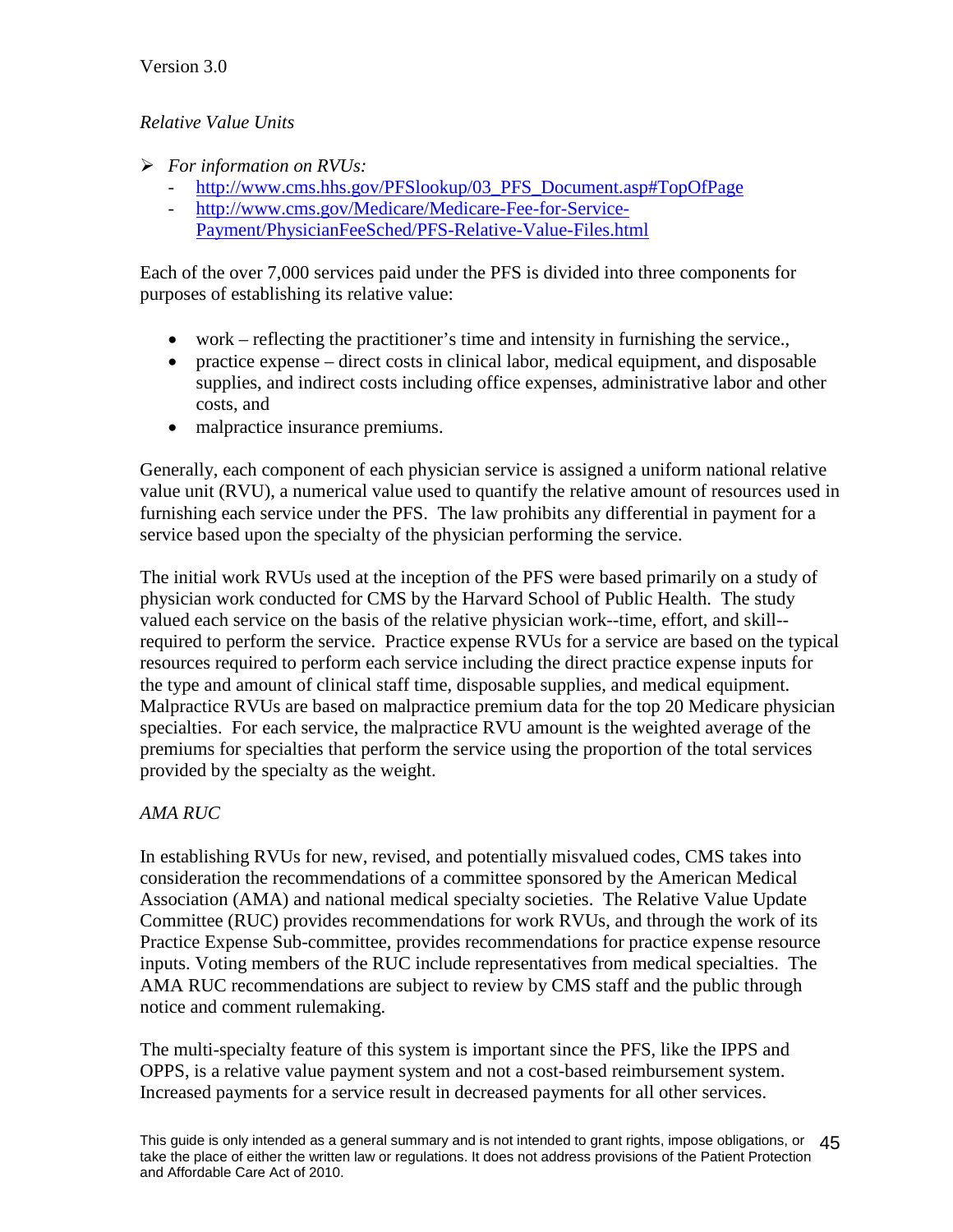# *Geographic Practice Cost Indexes*

 *For information on GPCIs*: [https://www.cms.gov/Medicare/Medicare-Fee-for-Service-](https://www.cms.gov/Medicare/Medicare-Fee-for-Service-Payment/PhysicianFeeSched/AlternativeGPCIReview.html)[Payment/PhysicianFeeSched/AlternativeGPCIReview.html](https://www.cms.gov/Medicare/Medicare-Fee-for-Service-Payment/PhysicianFeeSched/AlternativeGPCIReview.html)

Payments under the PFS are adjusted for geographic variation in costs across 89 payment areas. A geographic practice cost index (GPCI) specific to the payment locality where the service is furnished is applied to each of the three relative value components of the PFS. The GPCIs are required by law to measure area cost differences compared to the national average for each of the three fee schedule relative value components.

# *Update to the PFS Conversion Factor*

 *For information on section 101 of MACRA:*  [https://www.congress.gov/bill/114th-congress/house-bill/2/text#toc-](https://www.congress.gov/bill/114th-congress/house-bill/2/text#toc-H8707FE64FFCF4CE2A98F9C4CCCD16645)[H8707FE64FFCF4CE2A98F9C4CCCD16645](https://www.congress.gov/bill/114th-congress/house-bill/2/text#toc-H8707FE64FFCF4CE2A98F9C4CCCD16645)

The annual update to the PFS conversion factor is set out in statute in section 101 of the Medicare Access and CHIP Reauthorization Act of 2015 (MACRA). The law permanently repeals the sustainable growth rate (SGR) formula and replaces it with statutorily prescribed physician payment updates and provisions.

## *Contractor-Priced Services*

In some instances, an item or service coverable in a physician's office does not have a national payment rate under the PFS. In those cases, the Medicare contractor is required to determine the appropriate payment rate for the locality it serves. Most of the contractorpriced codes represent low volume items or services, or new items or services that are not accurately described by established procedure codes and therefore billed using not otherwise classified (NOC) codes. In setting the payment rate for a service represented by a contractorpriced code, the contractor medical director (CMD) typically gathers evidence on the relative amount of physician work and other physician resources used in furnishing the service.

# <span id="page-45-0"></span>**Part B Drugs in the Physician's Office**

*For information on Part B drugs*:

[http://www.cms.gov/Medicare/Medicare-Fee-for-Service-Part-B-](http://www.cms.gov/Medicare/Medicare-Fee-for-Service-Part-B-Drugs/McrPartBDrugAvgSalesPrice/index.html?redirect=/McrPartBDrugAvgSalesPrice/)

[Drugs/McrPartBDrugAvgSalesPrice/index.html?redirect=/McrPartBDrugAvgSalesPrice/](http://www.cms.gov/Medicare/Medicare-Fee-for-Service-Part-B-Drugs/McrPartBDrugAvgSalesPrice/index.html?redirect=/McrPartBDrugAvgSalesPrice/) Note: Links to drug pricing files are in the navigation pane located on the left side of the webpage.

Medicare Part B covers a limited number of drugs, for example, drugs provided as part of (or incident to) a physician service, certain drugs specified by law, and drugs furnished for use with covered durable medical equipment. Many Part B covered drugs are infused or injected by physicians such as oncologists, rheumatologists, and urologists. However, other examples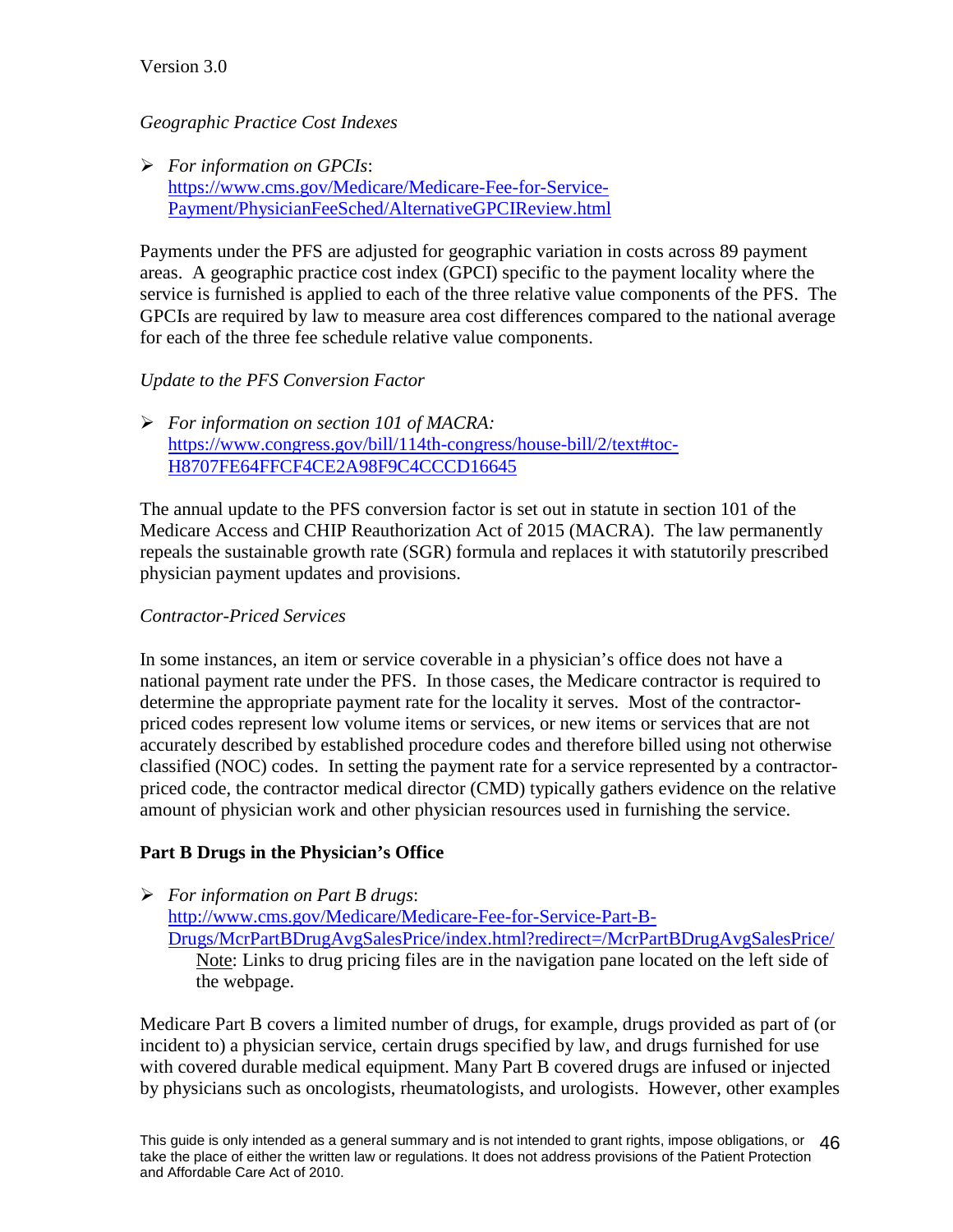of Part B drugs include certain pharmacy-dispensed drugs, such as immunosuppressives, oral anti-cancer drugs, and oral anti-nausea drugs as well as influenza vaccine, pneumococcal pneumonia vaccine, hepatitis B vaccine for high and intermediate risk patients, and intravenous immune globulin that is administered in the home to patients with primary immune deficiency. Medicare pays the physician or pharmacy for the drug provided to the beneficiary and does not pay pharmaceutical manufacturers directly.

#### *Average Sales Price*

The MMA specified that beginning in 2005, certain Part B covered drugs must be paid based on average sales prices that are submitted to CMS quarterly by manufacturers and that the payment amount would be 106 percent of the average sales price (ASP). The MMA also requires that drug payment amounts be updated quarterly based on the most recent manufacturers' data. During a given quarter, CMS calculates the next quarter's payment amounts based on the last quarter's manufacturer data. Therefore, many describe this process as having a two quarter lag.

## *Supplying Fee*

Medicare Part B pays supplying and dispensing fees in very limited circumstances. The MMA requires Medicare to pay a supplying fee as determined appropriate by the Secretary to pharmacies for providing immunosuppressive drugs, certain oral anticancer drugs and certain oral antiemetic drugs. Currently, the supplying fee is \$24 for the first prescription and \$16 for all subsequent prescriptions within each 30-day period. A one-time supplying fee of \$50 for the first immunosuppressive prescription after a beneficiary has received a transplant is also available.

## *Dispensing Fee*

Medicare also pays a dispensing fee for nebulized inhalation drugs that are furnished for use with covered DME. Effective January 1, 2006, Medicare pays a fee of \$57 for the initial 30 day supply of inhalation drugs furnished for use with DME, then a monthly fee of \$33 thereafter. Medicare pays a fee of \$66 if a beneficiary receives a 90-day supply of these drugs. Additional information on supplying fees and inhalation drug dispensing fees is found on the CMS website at:

[https://www.cms.gov/Outreach-and-Education/Medicare-Learning-Network-](https://www.cms.gov/Outreach-and-Education/Medicare-Learning-Network-MLN/MLNMattersArticles/downloads/MM3990.pdf)[MLN/MLNMattersArticles/downloads/MM3990.pdf](https://www.cms.gov/Outreach-and-Education/Medicare-Learning-Network-MLN/MLNMattersArticles/downloads/MM3990.pdf)

## *Furnishing Fee*

Medicare pays a furnishing fee for items and services related to Medicare Part B covered blood clotting factor products. The furnishing fee payment amount for years after CY 2005 is increased annually by the percentage increase in the consumer price index for medical care for the 12 month period ending with June of the previous year. Additional information on the Medicare blood clotting factor furnishing fee, including the fee paid per unit of clotting factor is found on the CMS website at: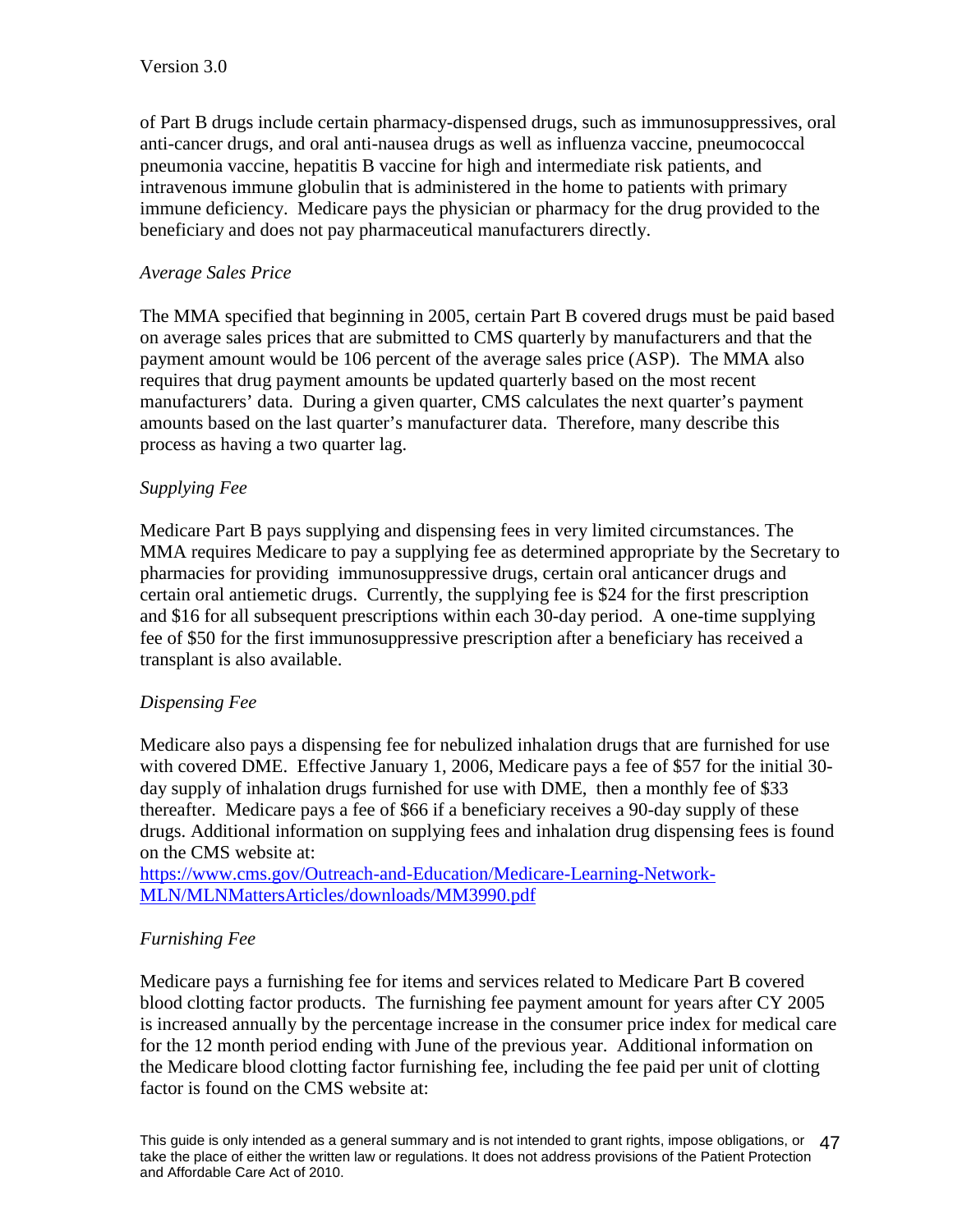[http://www.cms.gov/Medicare/Medicare-Fee-for-Service-Part-B-](http://www.cms.gov/Medicare/Medicare-Fee-for-Service-Part-B-Drugs/McrPartBDrugAvgSalesPrice/ClotFactorFurnishFee.html)[Drugs/McrPartBDrugAvgSalesPrice/ClotFactorFurnishFee.html](http://www.cms.gov/Medicare/Medicare-Fee-for-Service-Part-B-Drugs/McrPartBDrugAvgSalesPrice/ClotFactorFurnishFee.html) 

## <span id="page-47-0"></span>**Clinical Laboratory Services**

- *For information on clinical laboratory services*:
	- <http://www.cms.hhs.gov/ClinicalLabFeeSched/>
	- <http://www.cms.hhs.gov/center/clinical.asp>
	- [http://www.medpac.gov/documents/payment-basics/clinical-laboratory-services](http://www.medpac.gov/documents/payment-basics/clinical-laboratory-services-payment-system-14.pdf?sfvrsn=0)[payment-system-14.pdf?sfvrsn=0](http://www.medpac.gov/documents/payment-basics/clinical-laboratory-services-payment-system-14.pdf?sfvrsn=0)

Generally, Medicare pays for clinical diagnostic laboratory tests at the lesser of three amounts: the actual charge for the test submitted by the laboratory; the local fee schedule amount; or the national limitation amount (NLA). The local fee schedules were originally based on 60 percent of the prevailing charges for tests in each contractor locality for services rendered on or after July 1, 1984. The NLA is a percentage of the median value of all local fees for each test. The NLA is set at 74 percent of the median of the local fees for tests for which NLAs were established before January 1, 2001 and at 100 percent of the median for tests Medicare first paid for on or after January 1, 2001. Unlike the IPPS, the OPPS, and the PFS, the clinical laboratory fee schedule has no provision to permit routine changes in relative payment rates to reflect technological advances and other changes over time.

Fee schedule amounts are generally updated each year by the change in the consumer price index. However, legislation by Congress can modify the update to the fees. The annual update to the local clinical laboratory fees for CY 2015 is (-0.25) percent. The annual update to local clinical laboratory fees for CY 2015 reflects an additional multi-factor productivity adjustment and a (-1.75) percentage point reduction as described by the ACA. Beneficiaries

do not pay cost-sharing for clinical laboratory services as they do for most other Medicare services.

The statute does not specify how to calculate fees for new tests. The MMA required CMS to establish procedures for determining payment for new lab test codes to be included in the annual update of the clinical laboratory fee schedule. For a clinical laboratory test that is assigned a new or substantially revised code in a particular year, CMS notifies the public that a new code has been created and invites the public to present comments on the appropriate basis for establishing a payment amount for the new code. CMS considers the comments presented at the public meeting and makes a list

# **Public Meetings Regarding New Products**

CMS holds public meetings on proposed payment determinations for certain new codes representing both clinical laboratory and DME items. The meetings provide an opportunity for CMS to obtain industry and public reaction to preliminary recommendations regarding payment methodology for these codes.

Each public meeting is announced in the *Federal Register* 30 days prior to the meeting date. A detailed agenda and summary of the meeting is posted on the CMS website. [See Coding Chapter]

of its proposed determinations. The proposed determinations, the reasons for the determinations, and the data on which the determinations were based are made available to

This guide is only intended as a general summary and is not intended to grant rights, impose obligations, or 48 take the place of either the written law or regulations. It does not address provisions of the Patient Protection and Affordable Care Act of 2010.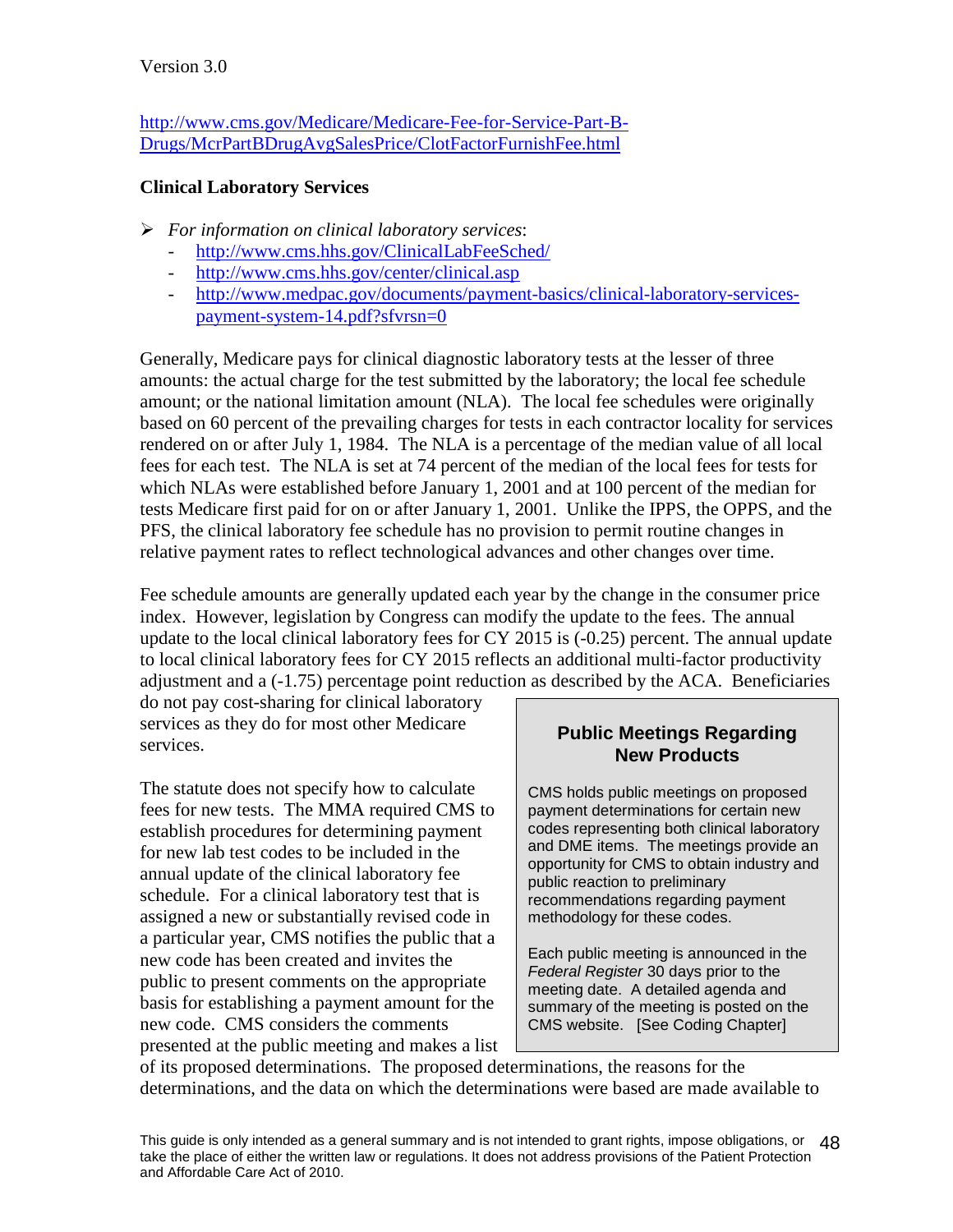the public. The public is given an opportunity to submit comments. CMS then issues a list of final determinations for each new test.

# *Crosswalking and Gapfilling*

Depending on the nature of a new test, CMS uses one of two bases to determine payment. The first basis, called crosswalking, is used for a new test that is comparable to an existing test code, multiple existing test codes, or a portion of an existing test code. The new test code is assigned the existing local fee schedule amount and the existing NLA for the related test. Payment for the new test code is made at the lesser of the local fee schedule amount or the NLA. The second method, called gapfilling, is used when no comparable, existing test is available. Gapfilling requires each local contractor to develop a payment amount based on charges, costs, and other relevant factors for its locality. Local payment amounts are established from the gapfill amounts and become the basis for establishing the NLA for a new test code, multiple existing test codes, or a portion of an existing test code.

The public may request CMS to reevaluate its decision of whether a code should be priced by crosswalking or gapfilling. This reconsideration process, effective for new or substantially revised HCPCS codes assigned on or after January 1, 2008, provides the public with an additional opportunity to comment on CMS payment determinations.

# *A Look to the Future*

Section 1834A of the Act, as added by section 216 of the Protecting Access to Medicare Act of 2014 (PAMA), requires significant changes to the process for pricing clinical diagnostic laboratory tests under the CLFS. Under the new legislation, CMS is required to collect data from laboratories on the prices that they receive from private payers. With certain designated exceptions, the payment amount for a test on the CLFS furnished on or after January 1, 2017, will be equal to the weighted median of private payer rates reported for the test, based on data about private payer payment rates and volumes of each test collected from laboratories. CMS is also required to consult with an expert outside advisory panel for input on the establishment of payment rates for new clinical diagnostic tests and on coverage and payment processes for new clinical diagnostic laboratory tests. CMS is currently engaged in rulemaking and setting up an advisory panel.

# <span id="page-48-0"></span>**Durable Medical Equipment, Prosthetics, Orthotics, and Supplies**

- *For information on DMEPOS* 
	- <http://www.cms.hhs.gov/DMEPOSFeeSched/>
	- <http://www.cms.hhs.gov/center/dme.asp>

Medicare payment for most durable medical equipment, prosthetics, orthotics, and supplies (DMEPOS), including surgical dressings, therapeutic shoes, and parenteral and enteral nutrition, is based on the lower of the actual charge for the item or a fee schedule amount. The law specifies that the fee schedule amounts for each category of DMEPOS (inexpensive or other routinely purchased items, items requiring frequent and substantial servicing,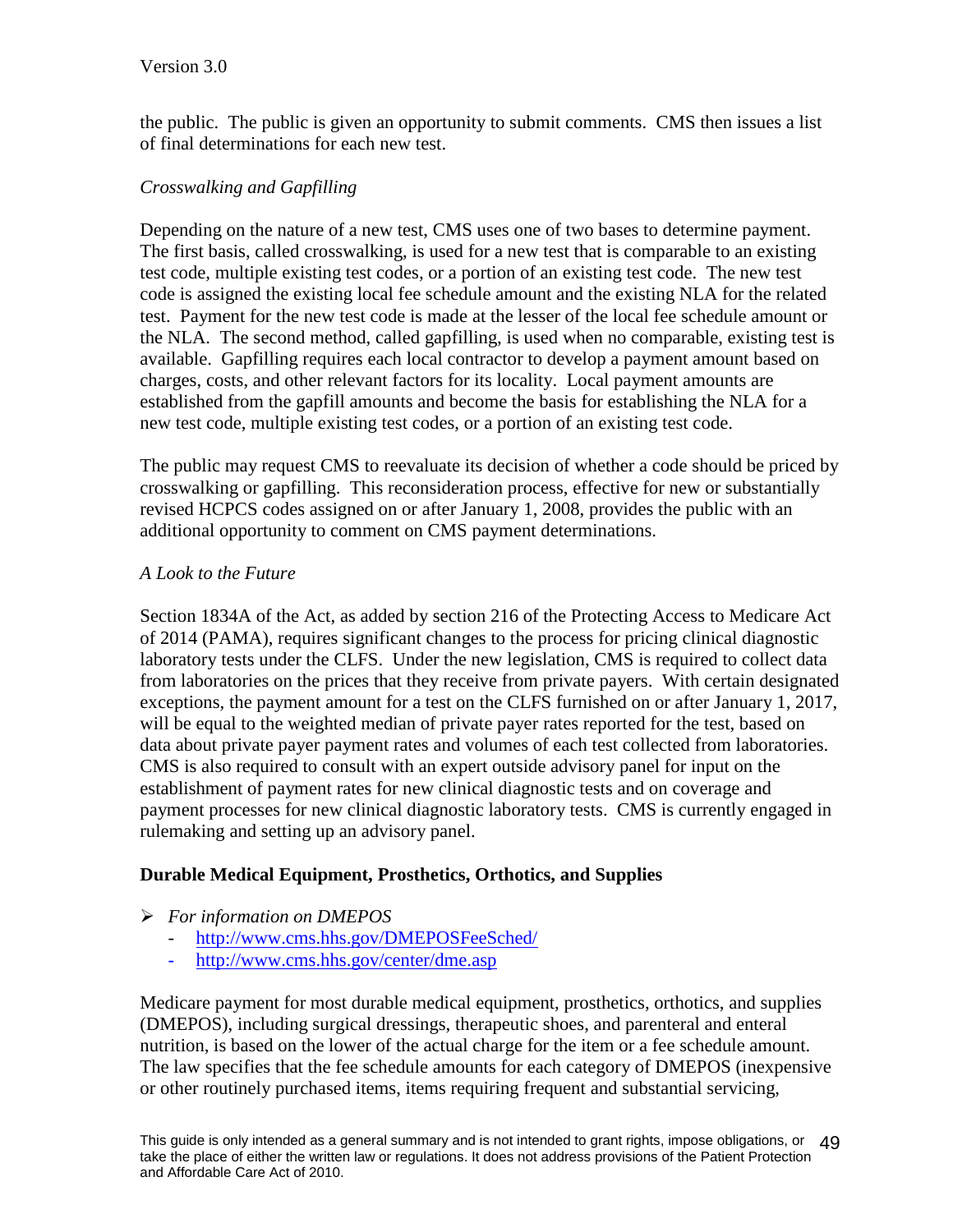customized items, oxygen and oxygen equipment, and other items of DME) are to be based on average payments made under the previous reasonable charge methodology in a base  $year<sup>11</sup>$  $year<sup>11</sup>$  $year<sup>11</sup>$ . The fee schedule amounts are updated by annual covered item updates. The law also sets various ceiling and floor limits on the fee schedule for different DMEPOS categories. The fee schedule amounts for DME and surgical dressings are statewide fee schedule amounts. The fee schedule amounts for prosthetic devices, prosthetics, orthotics, and therapeutic shoes are regional fee schedule amounts that are the weighted average of the state fee schedule amounts in each of 10 CMS regions. The fee schedule amounts for parenteral and enteral nutrition are national fee schedule amounts. In addition, the law establishes special payment rules for certain items and services.

As with clinical laboratory services, the law does not specify how to calculate fee schedule amounts for new DME technology. Generally, gapfilling is used to calculate new DME fee schedule amounts by using either:

- Fee schedule amounts for comparable items; or
- Supplier or retail prices.

In cases where retail pricing information is used, the DME gapfilling methodology approximates historic reasonable charges by using current prices decreased by a deflation factor to approximate the base year price. The deflation factors are based on the percentage change in the consumer price index for urban consumers (CPI-U). Once this amount is determined, the amount is inflated to the current price using a percentage increase and the cumulative covered item update. The covered item updates are set in law and are often, but not always, the CPI-U.

# *DMEPOS Competitive Bidding Program*

## *For information on DMEPOS Competitive Bidding <http://www.cms.gov/DMEPOSCompetitiveBid/>*

Section 302 of the MMA established requirements for a new competitive bidding program for certain DMEPOS items and services. The statute requires that "single payment amounts" replace the current Medicare DMEPOS fee schedule payment amounts for selected DMEPOS items in certain areas of the country. The single payment amounts are determined by using bids submitted by DMEPOS suppliers. The program is intended to set more appropriate DMEPOS payment amounts, which will reduce beneficiary out-of-pocket expenses and save the Medicare program money while ensuring beneficiary access to quality items and services.

There are currently competitive bidding programs in 100 Metropolitan Statistical Areas (MSAs) throughout the United States. Items and services phased in under the programs thus

<span id="page-49-0"></span> $\overline{a}$  $11$  The actual months from 1986 and 1987 included in the base year vary across different types of DME according to time periods specified in the law. Payment for surgical dressing fees is an exception and is calculated using a 1992 base period.

This guide is only intended as a general summary and is not intended to grant rights, impose obligations, or 50 take the place of either the written law or regulations. It does not address provisions of the Patient Protection and Affordable Care Act of 2010.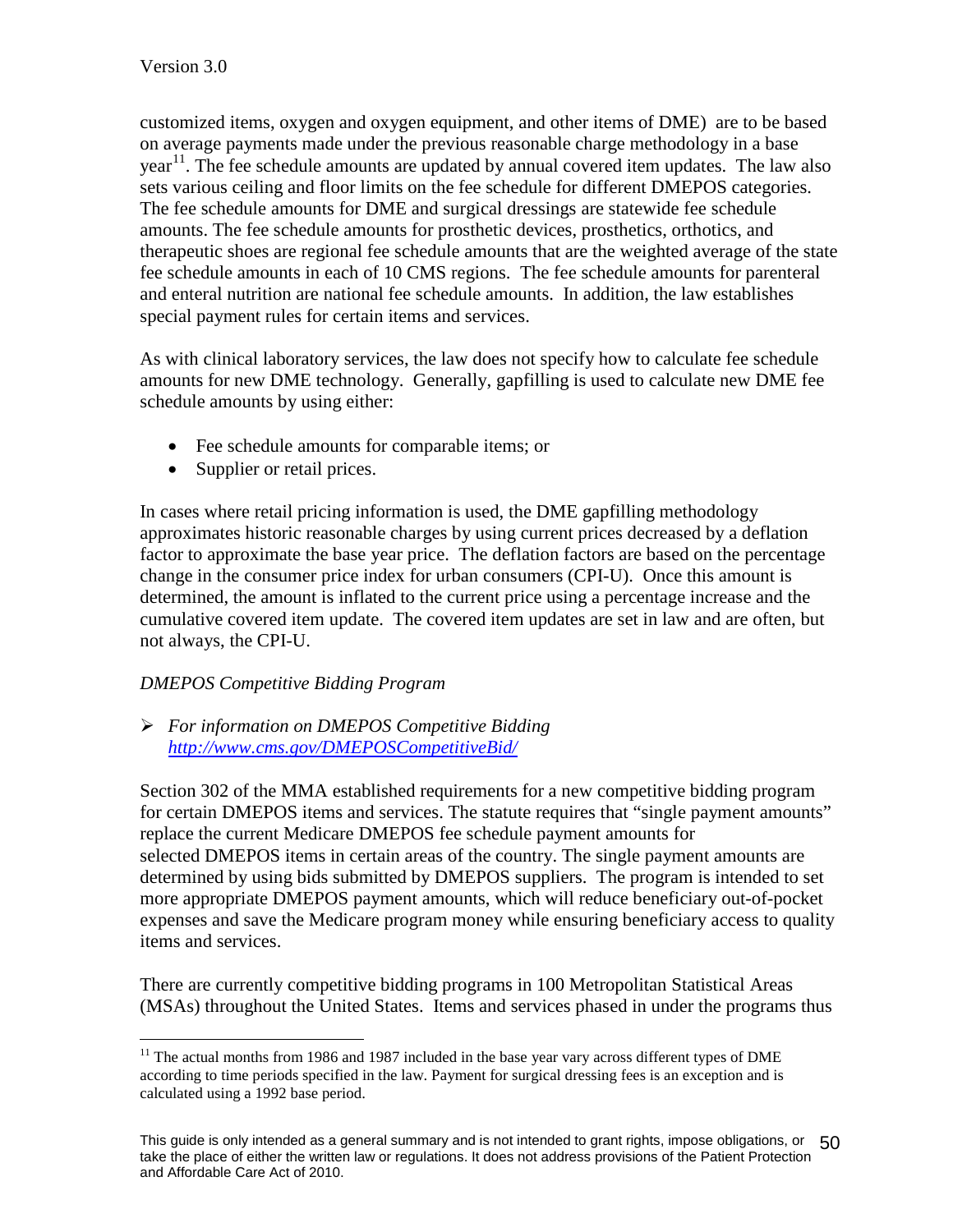Version 3.0

far include:

- Oxygen Supplies and Equipment
- Standard (Power and Manual) Wheelchairs, Scooters, and Related Accessories
- Enteral Nutrients, Equipment and Supplies
- Continuous Positive Airway Pressure (CPAP) Devices, Respiratory Assist Devices, and Related Supplies and Accessories
- Hospital Beds and Related Accessories
- Walkers and Related Accessories
- Support Surfaces (Group 2 Mattresses and Overlays)
- Negative Pressure Wound Therapy (NPWT) Pumps and Related Supplies and Accessories

In addition, a national mail order program has been implemented for replacement of supplies such as test strips and lancets used with home blood glucose monitors. By law, the single payment amounts established under this program are also used to pay claims for these supplies when they are picked up at local pharmacies.

Finally, the statute requires that the fee schedule amounts for items phased in under the program be adjusted by no later than January 1, 2016, based on the prices established under the competitive bidding programs. This is to ensure that payment for items and services furnished in areas outside the 100 MSAs where competitive bidding is in effect is at the amounts established under the competitive bidding programs. This allows savings for the program and all beneficiaries without having to establish competitive bidding programs throughout the entire United States.

## <span id="page-50-0"></span>**Inherent Reasonableness**

Inherent reasonableness (IR) is the authority provided to CMS to correct grossly excessive or deficient Medicare payment amounts for specific items and services under Part B that are not paid under the Physician Fee Schedule or a prospective payment system. Therefore, payments for DME, clinical laboratory services, and other Part B services other than those noted above may be adjusted using IR. By law, IR determinations revise inherently unreasonable payment amounts when factors, including the following, result in grossly deficient or excessive payment amounts: Medicare and Medicaid are the sole or primary source of payment for a category of items or services; the payment amounts do not reflect changing technology, increased facility costs associated with that technology, or changes in acquisition or production costs; or the payment amounts are grossly higher or lower than payment amounts made by other purchasers in comparable localities. Factors that may be considered in establishing a revised payment are the price markup, the differences in charges to Medicare and to other payers, and the cost necessary to produce the item or service.

Both CMS and the Medicare contractors may make IR determinations. The IR determinations made by CMS apply nationally. CMS will publish proposed and final notices in the *Federal Register* before adopting a new payment amount. The notice will provide the criteria and circumstances, if any, under which a contractor may grant an exception to the IR-

This guide is only intended as a general summary and is not intended to grant rights, impose obligations, or 51 take the place of either the written law or regulations. It does not address provisions of the Patient Protection and Affordable Care Act of 2010.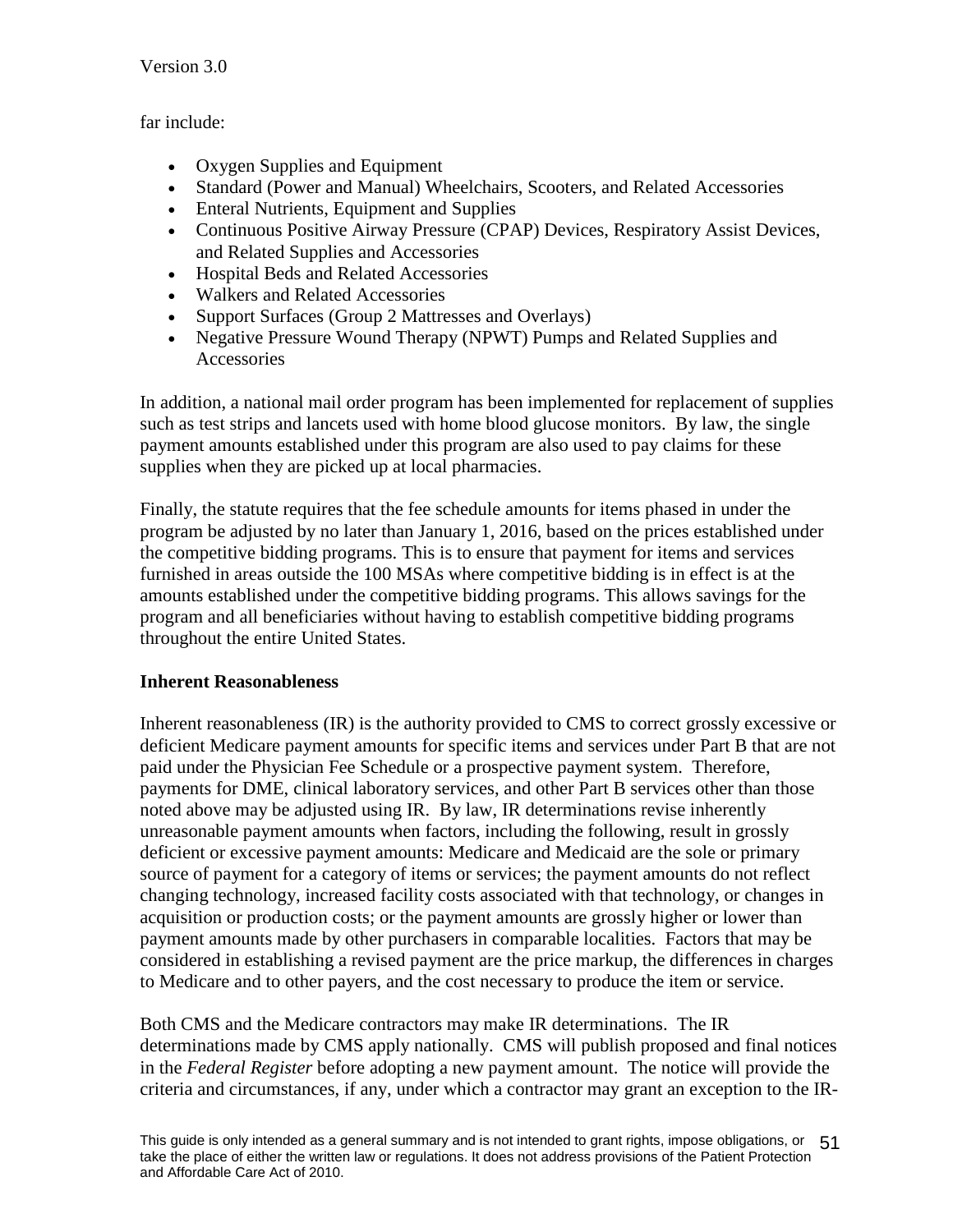#### adjusted amount.

IR adjustments made by contractors are limited to a 15 percent increase or decrease in any given year. If a contractor is establishing a special payment limit using the inherent reasonableness authority, the contractor must inform the affected suppliers and Medicaid agencies of the proposed payment amounts and the factors considered in determining that amount. Contractors must also solicit comment on the proposed amount and evaluate those comments. Contractors must submit in writing any proposed IR adjustment to CMS. The adjustment may not be imposed until CMS informs the contractor that notification of the proposed adjustment has been received and the contractor has informed the affected suppliers and State Medicaid agencies of any limits it establishes. This policy is designed to make sure that full consideration is given to pertinent factors before limitations are set locally.

## <span id="page-51-0"></span>**Rulemaking Cycles of Medicare Payment Systems**

As described earlier, CMS refines Medicare payment policy through annual rulemaking and responds to changes in clinical practice and industry operations. CMS is interested in public input on areas that need improvement at all stages of the rulemaking process but it is most helpful to receive recommendations as we develop the proposed rules to allow for full consideration of potential changes.

## *Calendar Year (CY) Cycle: January 1 – December 31*

- Hospital Outpatient Prospective Payment System
- Ambulatory Surgical Center Payment System
- Physician Fee Schedule including Part B Drugs
- Home Health Agency Prospective Payment System
- End-Stage Renal Disease Prospective Payment System

| <b>CY Rulemaking Phase</b> | <b>Approximate Timeframe</b> |
|----------------------------|------------------------------|
| Proposed rule development  | Winter/spring                |
| Proposed rule publication  | Summer (June/July)           |
| Comment period             | Late summer - early fall     |
| Final rule publication     | On or about November 1       |
| Final rule effective date  | January 1                    |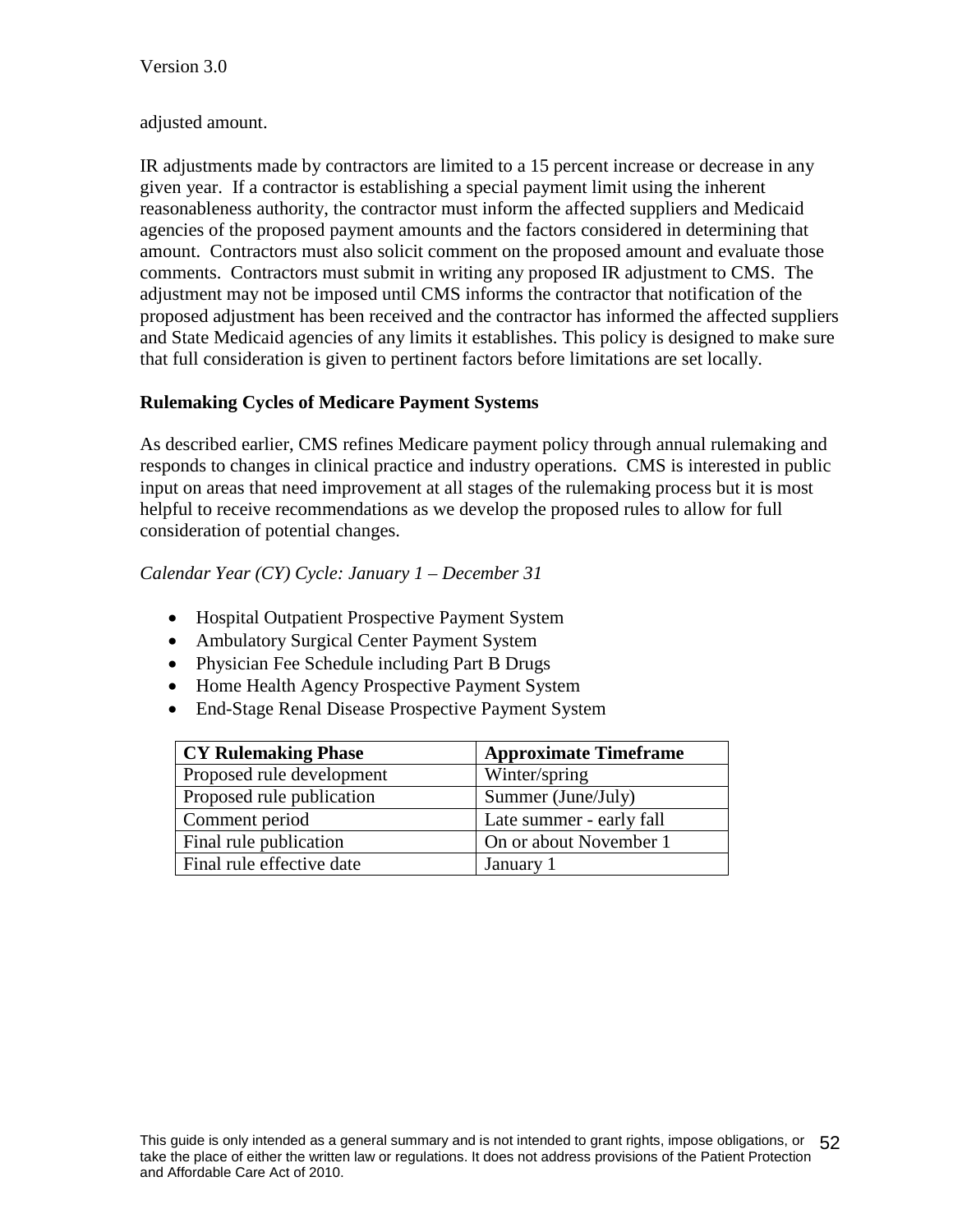# *Fiscal Year (FY) Cycle: October 1 - September 30*

- Inpatient Prospective Payment System /Long-term Care Hospital Prospective Payment System
- Skilled Nursing Facility Prospective Payment System
- Inpatient Rehabilitation Facility Prospective Payment System
- Inpatient Psychiatric Facility Prospective Payment System
- Hospice Wage Index

| <b>FY Rulemaking Phase</b> | <b>Approximate Timeframe</b> |
|----------------------------|------------------------------|
| Proposed rule development  | Fall/winter                  |
| Proposed rule publication  | Late spring (April/May)      |
| Comment period             | Late spring - early summer   |
| Final rule publication     | On or about August 1         |
| Final rule effective date  | October 1                    |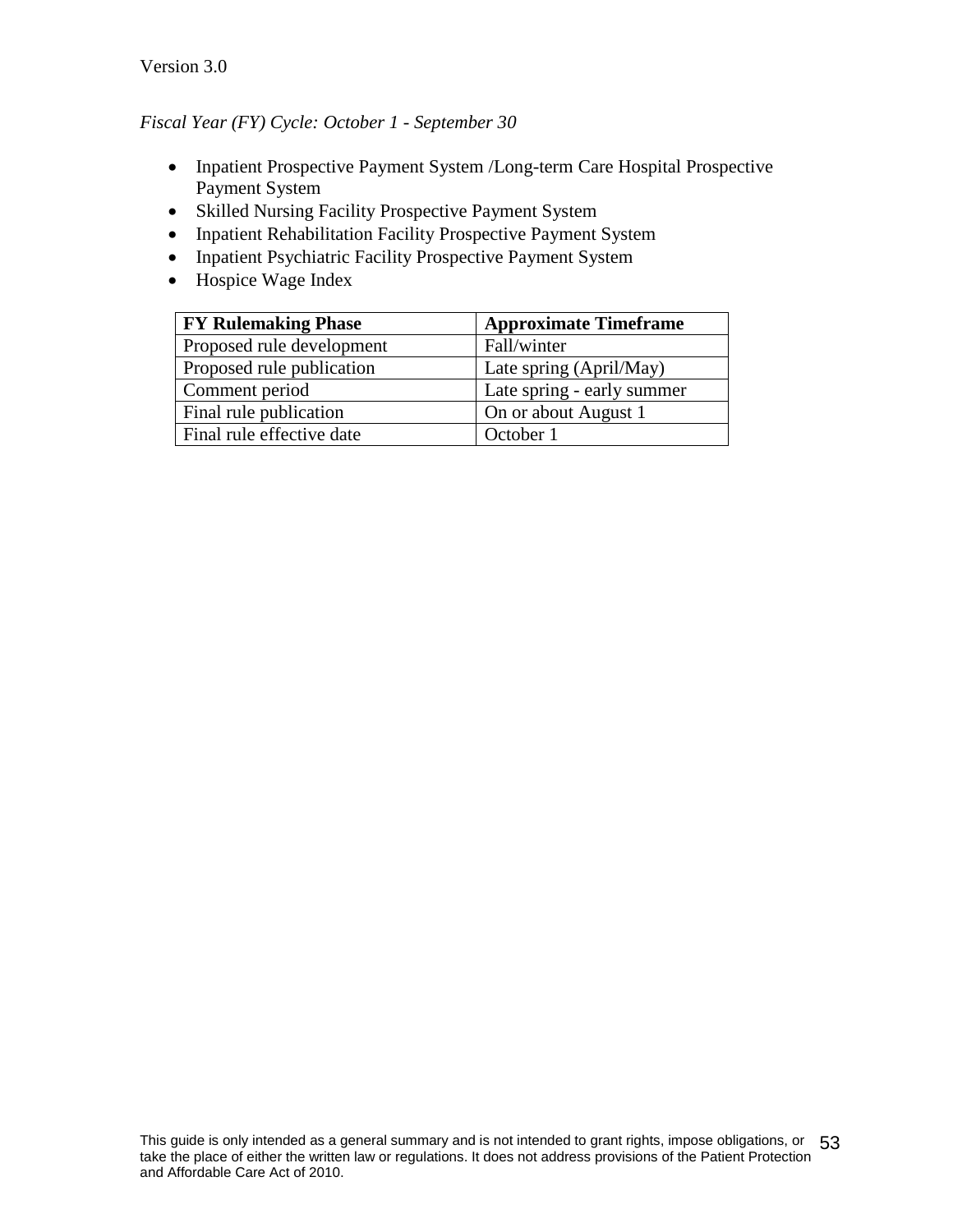# **A LOOK TO THE FUTURE**

<span id="page-53-0"></span>CMS is committed to strengthening and modernizing the nation's health care system to provide access to high quality care and improved health at lower cost. Our vision of future success in fulfilling this charge is moving from a fee-for-service payment system towards a value-based payment system by paying providers based on the quality, rather than the quantity of services. Below are brief descriptions of several programs designed to promote and measurably improve care and population health by transforming fee-for-service Medicare into an integrated and accountable delivery system that continuously improves care, reduces unnecessary costs, and promotes health.

# <span id="page-53-1"></span>**Value-Based Purchasing and Quality Reporting**

Medicare is rapidly transforming its payment systems by linking payment to the quality and efficiency of care provided. For many payment systems, collecting and reporting quality data is an important part of incentivizing high quality care for beneficiaries and providing public information for quality driven decision making. CMS has several programs that link quality measure reporting and performance to payment.

# Hospital

*Hospital Value-Based Purchasing (VBP) Program* 

 *For information on the Hospital VBP program*: [https://www.qualitynet.org/dcs/ContentServer?c=Page&pagename=QnetPublic%2FPage](https://www.qualitynet.org/dcs/ContentServer?c=Page&pagename=QnetPublic%2FPage%2FQnetTier2&cid=1228772039937) [%2FQnetTier2&cid=1228772039937](https://www.qualitynet.org/dcs/ContentServer?c=Page&pagename=QnetPublic%2FPage%2FQnetTier2&cid=1228772039937)

The Hospital VBP Program is an important part of Medicare's transformation from a system that rewards volume of care to one that rewards value, outcomes, and innovation. Established by Section 3001 of the ACA, which added section 1886(o) to the Act, the Hospital VBP Program affects hospitals' payments, based on their performance on a subset of the Hospital Inpatient Quality Reporting Program quality measures.

*Hospital-Acquired Condition-Present on Admission Indicator (HAC-POA) Program*

 *For information on the HAC payment provision, including the current list of HAC categories included in the program*: [http://www.cms.hhs.gov/HospitalAcqCond/06\\_Hospital-](http://www.cms.hhs.gov/HospitalAcqCond/06_Hospital-Acquired_Conditions.asp#TopOfPage)[Acquired\\_Conditions.asp#TopOfPage](http://www.cms.hhs.gov/HospitalAcqCond/06_Hospital-Acquired_Conditions.asp#TopOfPage)

Section  $1886(d)(4)(D)$  of the Act requires the Secretary to identify conditions that are: (a) high cost or high volume or both, (b) result in the assignment of a case to a MS-DRG that has a higher payment when present as a secondary diagnosis, and (c) could reasonably have been prevented through the application of evidence-based guidelines. The selected conditions include serious preventable events.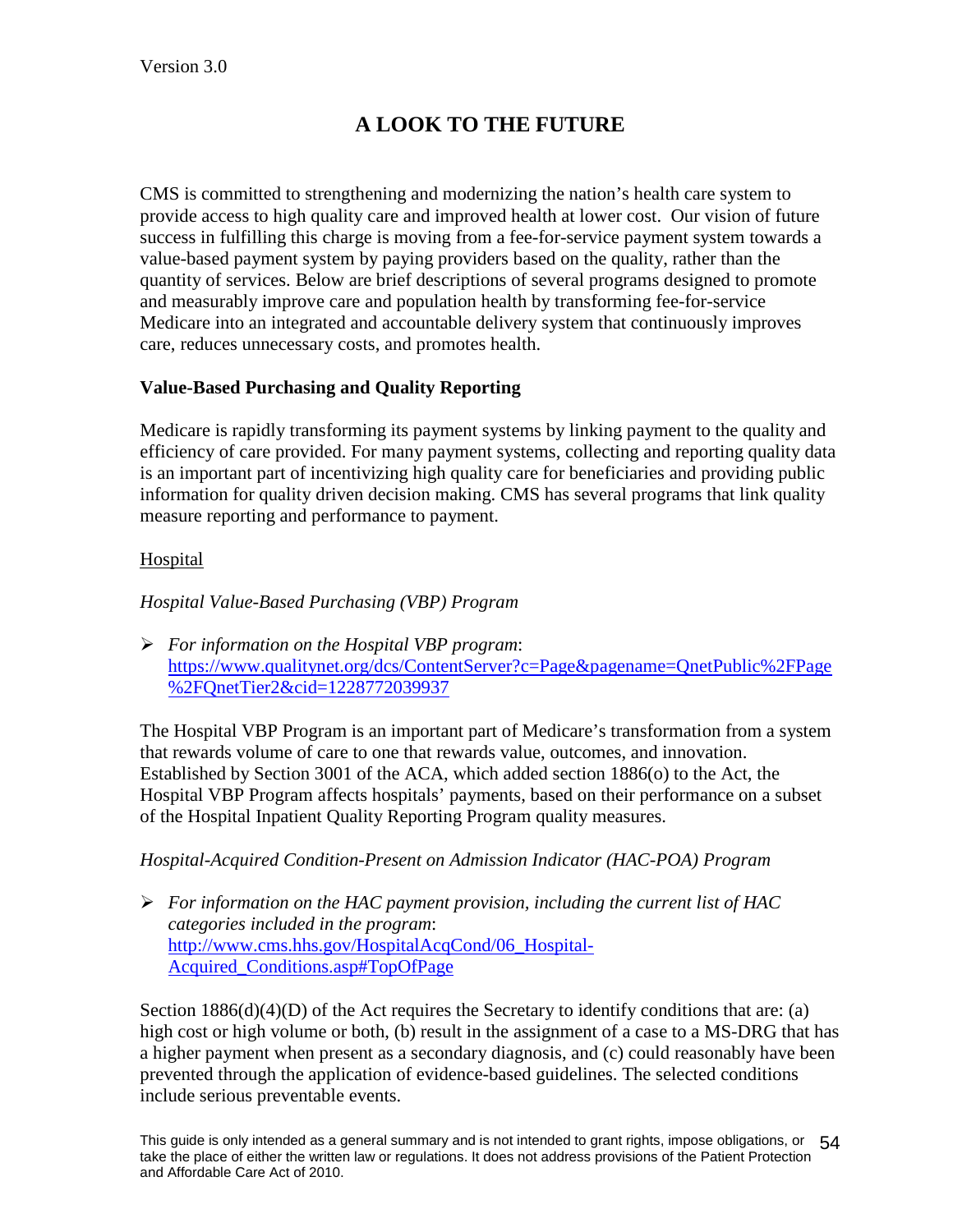*Hospital-Acquired Condition Reduction Program (HAC RP)* 

- *For information on HAC RP including:* 
	- *details of the measures and scoring methodology:*  [https://www.qualitynet.org/dcs/ContentServer?c=Page&pagename=QnetPublic%2FP](https://www.qualitynet.org/dcs/ContentServer?c=Page&pagename=QnetPublic%2FPage%2FQnetTier2&cid=1228774189166) [age%2FQnetTier2&cid=1228774189166.](https://www.qualitynet.org/dcs/ContentServer?c=Page&pagename=QnetPublic%2FPage%2FQnetTier2&cid=1228774189166)
	- *HAC RP scores for individual hospitals found on Hospital Compare:*
	- <http://www.medicare.gov/hospitalcompare/HAC-reduction-program.html>
	- [http://www.cms.gov/Medicare/Medicare-Fee-for-Service-](http://www.cms.gov/Medicare/Medicare-Fee-for-Service-Payment/AcuteInpatientPPS/HAC-Reduction-Program.html)[Payment/AcuteInpatientPPS/HAC-Reduction-Program.html](http://www.cms.gov/Medicare/Medicare-Fee-for-Service-Payment/AcuteInpatientPPS/HAC-Reduction-Program.html)

Effective October 1, 2014, the Hospital-Acquired Condition Reduction Program, mandated by Section 3008 of the ACA, requires CMS to measure and publicly report on hospital acquired conditions, including infections. In addition, the HAC RP reduces total Medicare payments under the IPPS by 1 percent for hospitals that are in the worst performing quartile with regard to hospital-acquired conditions. Hospitals are ranked based on their Total HAC score which is calculated using data from the applicable period and two domains or sets of risk-adjusted quality measures. For FY 2015, Domain 1 (i.e., Patient Safety) is weighted at 35 percent of the Total HAC score and Domain 2 (i.e., Hospital-Acquired Infection) is weighted at 65 percent of the Total HAC score. The conditions included in this provision include those already selected for the Deficit Reduction Act Hospital-Acquired Conditions Program payment policy and any other conditions acquired during a hospital stay that the Secretary deems appropriate.

# *Hospital Readmission Reduction Program (HRRP)*

 *For information on H RRP*: [http://www.cms.gov/Medicare/Medicare-Fee-for-Service-](http://www.cms.gov/Medicare/Medicare-Fee-for-Service-Payment/AcuteInpatientPPS/Readmissions-Reduction-Program.html)[Payment/AcuteInpatientPPS/Readmissions-Reduction-Program.html](http://www.cms.gov/Medicare/Medicare-Fee-for-Service-Payment/AcuteInpatientPPS/Readmissions-Reduction-Program.html)

Effective October 1, 2012, the Hospital Readmission Reduction Program (HRRP), mandated by section 3025 of the ACA requires CMS to reduce payments to IPPS hospitals that experience readmission rates for a variety of conditions within 30 days of discharge that is greater than expected based on a hospital's calculated excess readmission ratio. The maximum reduction increases from 1 percent of hospitals' base DRG payment in 2013, to 2 percent in 2014, and to 3 percent in 2015 and beyond. The readmission ratio quantifies a hospital's expected readmissions rate based on the measure of a hospital's readmission performance compared to the national average for the hospital's set of patients with that applicable condition.

In 2009, CMS began publicly reporting hospital readmission rates on the Hospital Compare website. The HRRP measures used to determine the payment reduction for FY 2013 and 2014 focus on readmission rates following hospitalizations for acute myocardial infarction (AMI), pneumonia (PN), and heart failure (HF). In 2014, the measures finalized for FY 2015 Payment Determination include the previous measures and two additional measures: readmission rates following hospitalization for chronic obstructive pulmonary disease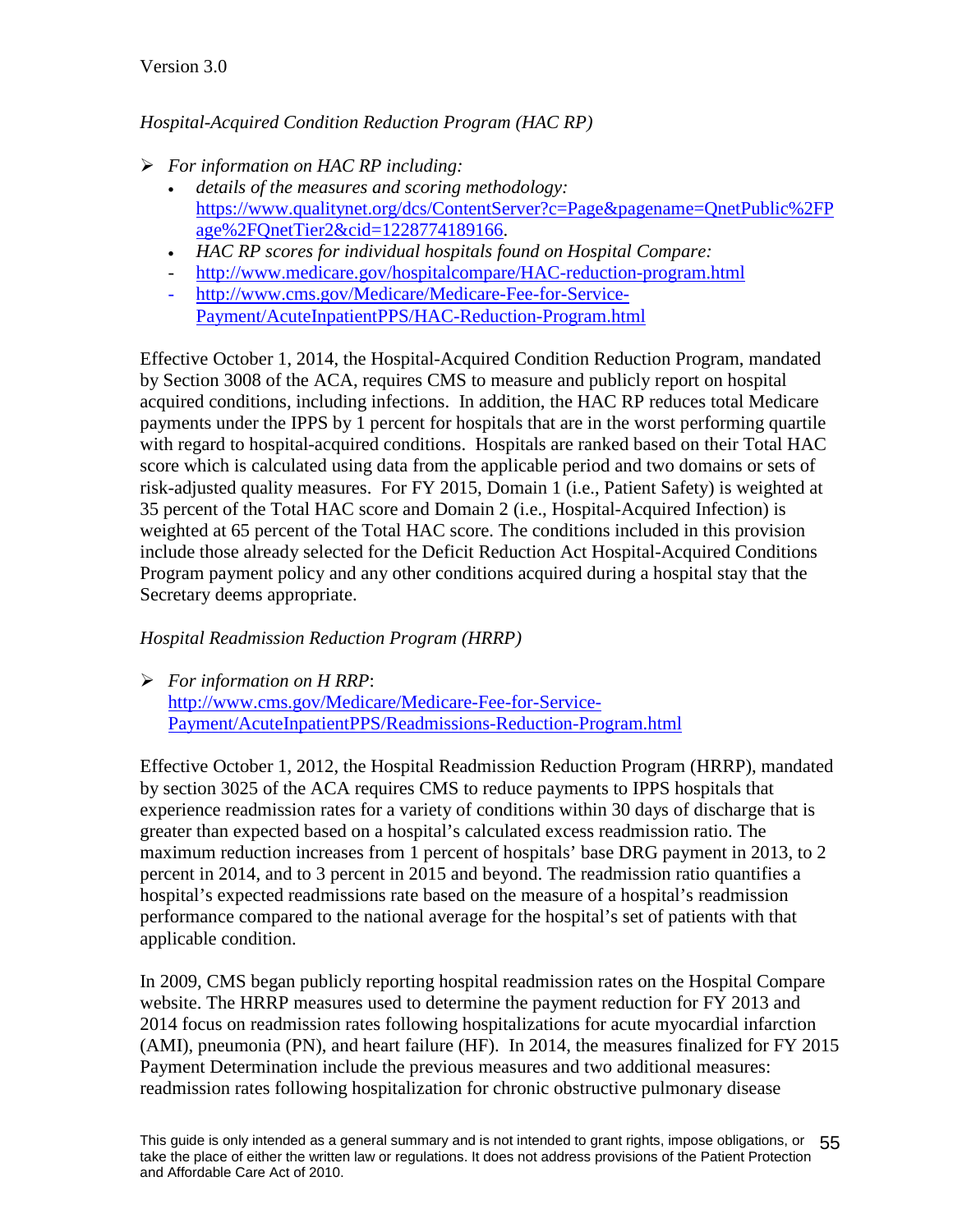## Version 3.0

(COPD), and elective primary total hip arthroplasty (THA) and/or total knee arthroplasty (TKA).

## *Hospital Inpatient Quality Reporting (IQR)*

 *For information on Hospital IQR*: [https://www.qualitynet.org/dcs/ContentServer?c=Page&pagename=QnetPublic%2FPage](https://www.qualitynet.org/dcs/ContentServer?c=Page&pagename=QnetPublic%2FPage%2FQnetBasic&cid=1138115987954) [%2FQnetBasic&cid=1138115987954](https://www.qualitynet.org/dcs/ContentServer?c=Page&pagename=QnetPublic%2FPage%2FQnetBasic&cid=1138115987954)

In accordance with the Deficit Reduction Act (DRA) of 2005, the IPPS pays hospitals that treat Medicare beneficiaries a financial incentive, in addition to making data publicly available. This incentive, referred to as the Annual Payment Update (APU), is authorized by the MMA. The APU is offered to hospitals that meet CMS's requirements to collect and submit accurate, complete, and timely quality measure data. The intent is to encourage hospitals to adopt evidence-based, outcomes-driven health care delivery practices. Beginning with FY 2015, the reduction in the applicable percentage increase for hospitals that fail to submit quality information under rules established by the Secretary is one quarter of the applicable percentage increase (prior to the application of statutory adjustments under sections  $1886(b)(3)(B)(ix)$ ,  $1886(b)(3)(B)(xi)$ , and  $1886(b)(3)(B)(xii)$  of the Act)) or one quarter of the applicable market basket update.

## Physician

## *Physician Value-Based Payment Modifier (Value Modifier) Program*

 *For information on the Physician Value Modifier*: [http://www.cms.gov/Medicare/Medicare-Fee-for-Service-](http://www.cms.gov/Medicare/Medicare-Fee-for-Service-Payment/PhysicianFeedbackProgram/ValueBasedPaymentModifier.html)[Payment/PhysicianFeedbackProgram/ValueBasedPaymentModifier.html](http://www.cms.gov/Medicare/Medicare-Fee-for-Service-Payment/PhysicianFeedbackProgram/ValueBasedPaymentModifier.html)

Section 1848(p) of the Act requires that Medicare establish a Value Modifier that provides for differential payment under the Medicare PFS based upon the quality of care furnished compared to cost during a performance period. The statute requires that the Value Modifier be applied to specific physicians and groups of physicians the Secretary determines appropriate starting January 1, 2015, and to all physicians and groups of physicians by January 1, 2017. The statute also requires the Value Modifier to be budget neutral. CMS' overall approach to implementing the Value Modifier is based on participation in the Physician Quality Reporting System (PQRS).

In accordance with the MACRA, the Value Modifier will no longer be applied as a separate payment adjustment after the 2018 payment year. Instead, the program will be combined with other quality reporting and quality performance programs into a single Merit-Based Incentive Payment System (MIPS). With stakeholder input, the MIPS program and policies will be developed over the coming years through notice and comment rulemaking.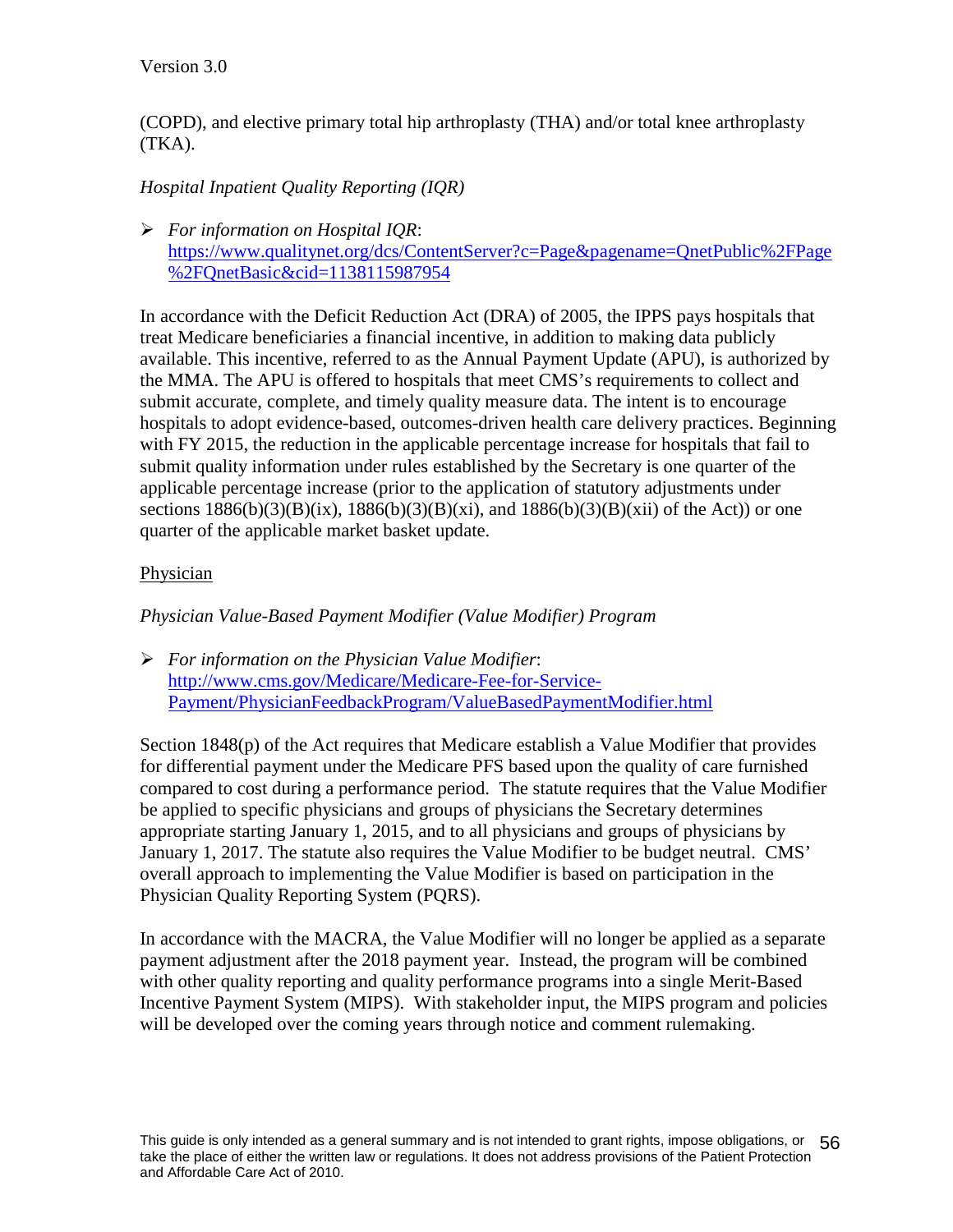## *Physician Feedback Reporting Program*

 *For information on how to access the 2013 QRUR*: [http://www.cms.gov/Medicare/Medicare-Fee-for-Service-](http://www.cms.gov/Medicare/Medicare-Fee-for-Service-Payment/PhysicianFeedbackProgram/Obtain-2013-QRUR.html)[Payment/PhysicianFeedbackProgram/Obtain-2013-QRUR.html](http://www.cms.gov/Medicare/Medicare-Fee-for-Service-Payment/PhysicianFeedbackProgram/Obtain-2013-QRUR.html)

Section 1848(n) of the Act requires CMS to provide confidential reports to physicians that measure the resources involved in furnishing care to Medicare fee-for-service beneficiaries and authorizes CMS to include information on the quality of care furnished to these beneficiaries. Quality and Resource Use Reports (QRURs) are confidential feedback reports provided to physicians and groups of physicians under the Medicare Physician Feedback Program. CMS has provided QRURs to an increasing number of physician groups since 2012. In September 2014, CMS made available the 2013 QRURs to every physician group practice and physician solo practitioner nationwide. The reports provide physicians information about the resources used and the quality of care furnished to their Medicare feefor-service (FFS) patients. Physicians and groups of physicians can use these QRURs to see how they compare with other groups of physicians caring for Medicare patients. For physicians and groups of physicians who may be subject to the Value Modifier starting in 2015, the QRURs will provide information on how the group's quality and cost performance affect their Medicare payments in 2015 through the application of the Value Modifier.

## *Physician Quality Reporting System (PQRS)*

 *For information on PQRS measures and additional information about the PQRS program, including the various reporting options and reporting methods, and the criteria for satisfactory reporting to avoid a negative payment adjustment:* [http://www.cms.gov/Medicare/Quality-Initiatives-Patient-Assessment-](http://www.cms.gov/Medicare/Quality-Initiatives-Patient-Assessment-Instruments/PQRS/index.html)[Instruments/PQRS/index.html](http://www.cms.gov/Medicare/Quality-Initiatives-Patient-Assessment-Instruments/PQRS/index.html)

As a VBP strategy for Medicare Part B services, CMS launched on July 1, 2007, the Physician Quality Reporting Initiative (PQRI), which was later renamed to the Physician Quality Reporting System or PQRS. The PQRS provided bonuses through program year 2014 for physicians and other health professionals who satisfactorily reported on quality measures to CMS. Beginning in calendar year 2015 (based on 2013 quality measure reporting) and moving forward, eligible professionals who do not satisfactorily meet the PQRS reporting requirements set forth by CMS will receive a negative payment adjustment. CMS intends the PQRS to be a first step toward performance-based payment reform and public reporting of performance information for Part B providers. Since the launch of the PQRS program in 2007, additional quality measures have been added which allows most eligible professionals (as defined by the statute) to participate in the program.

#### *Physician Compare Public Reporting*

 $\triangleright$  For information on Physician Compare: <http://www.medicare.gov/physiciancompare/>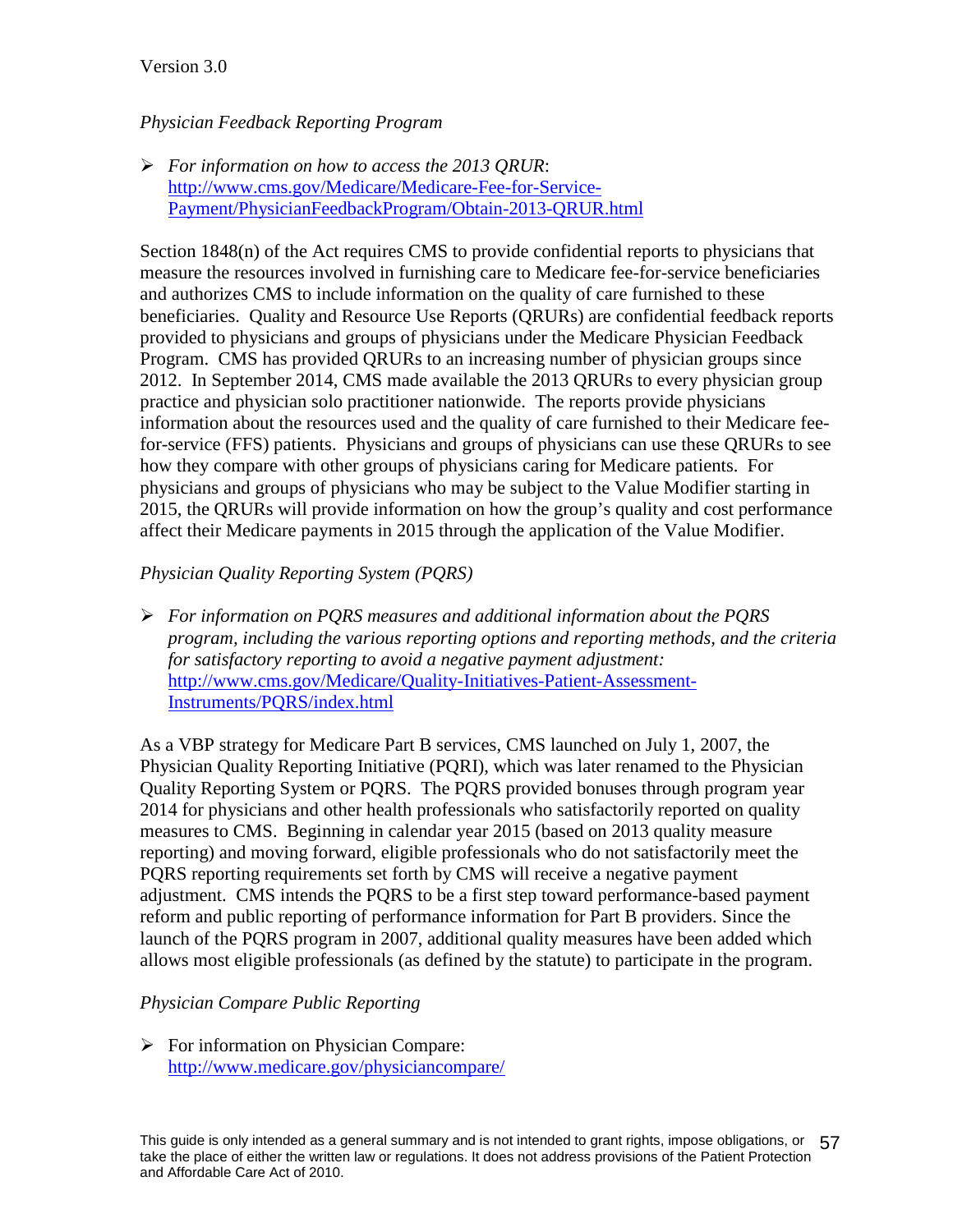Consistent with Section 10331(a) of the ACA, CMS is phasing in quality measures on Physician Compare over the next several years. The 2012 PFS final rule indicated that the first measures available for public reporting on Physician Compare would be the 2012 PQRS Group Practice Reporting Option (GPRO) measures collected via the Web Interface. CMS publicly reported the first set of measure data, which was a sub-set of the 2012 GPRO measures collected under PQRS through the Web Interface, in February 2014 for the 66 group practices and 141 Accountable Care Organizations (ACOs). In December 2014, the next phase of public reporting included posting a sub-set of 2013 PQRS GPRO Diabetes Mellitus and Coronary Artery Disease measures collected via the Web Interface for 139 group practices and 214 Shared Savings Program and 23 Pioneer ACOS. In addition, Consumer Assessment of Healthcare Providers and Systems (CAHPS) for ACO summary survey measure data were added to Physician Compare.

For 2014 data, all PQRS GPRO measures collected via the Web Interface, as well as a subset of measures reported via registry or electronic health record (EHR) are available for public reporting on Physician Compare. All measures reported by Shared Savings Program and Pioneer ACOs are also available for public reporting. CMS will continue to publicly report 2014 CAHPS for ACOs and will publish the first set of CAHPS for PQRS measures for groups of 100 or more eligible professionals (EPs) who participate in PQRS GPRO and for group practices of 25-99 EPs reporting via a certified CAHPS vendor. In addition, twenty individual measures reported by EPs under the 2014 PQRS via claims, EHR, or registry are available for public reporting. All 2014 data are targeted for publication in late 2015.

For 2015 data, at the group practice level, all 2015 PQRS GPRO measures reported via the Web Interface, registry, or EHR are available for public reporting. In addition, the summary surveys for 2015 CAHPS for PQRS and CAHPS for ACO measures are available for public reporting for group practices of 2 or more EPs and ACOs reporting via a CMS-approved certified survey vendor. At the individual EP level, all 2015 PQRS measures reported via registry, EHR, or claims are available for public reporting. In addition, individual EP-level 2015 Qualified Clinical Data Registry (QCDR) measures, which include PQRS and non-PQRS data, will be available for public reporting on Physician Compare in 2016.

Physician Compare only publicly reports comparable, valid, reliable, and accurate data. In addition, only those measures that resonate with consumers and are deemed to be relevant to consumers are included on the profile pages of the website. All other comparable, valid, reliable, and accurate measures are included in a publicly available downloadable database on [https://data.medicare.gov.](https://data.medicare.gov/)

## Other Quality Reporting Programs

# *Hospital Outpatient Quality Reporting Program (OQR)*

 *For information on OQR*: [https://www.qualitynet.org/dcs/ContentServer?c=Page&pagename=QnetPublic%2FPage](https://www.qualitynet.org/dcs/ContentServer?c=Page&pagename=QnetPublic%2FPage%2FQnetTier1&cid=1192804525137) [%2FQnetTier1&cid=1192804525137](https://www.qualitynet.org/dcs/ContentServer?c=Page&pagename=QnetPublic%2FPage%2FQnetTier1&cid=1192804525137)

This guide is only intended as a general summary and is not intended to grant rights, impose obligations, or 58 take the place of either the written law or regulations. It does not address provisions of the Patient Protection and Affordable Care Act of 2010.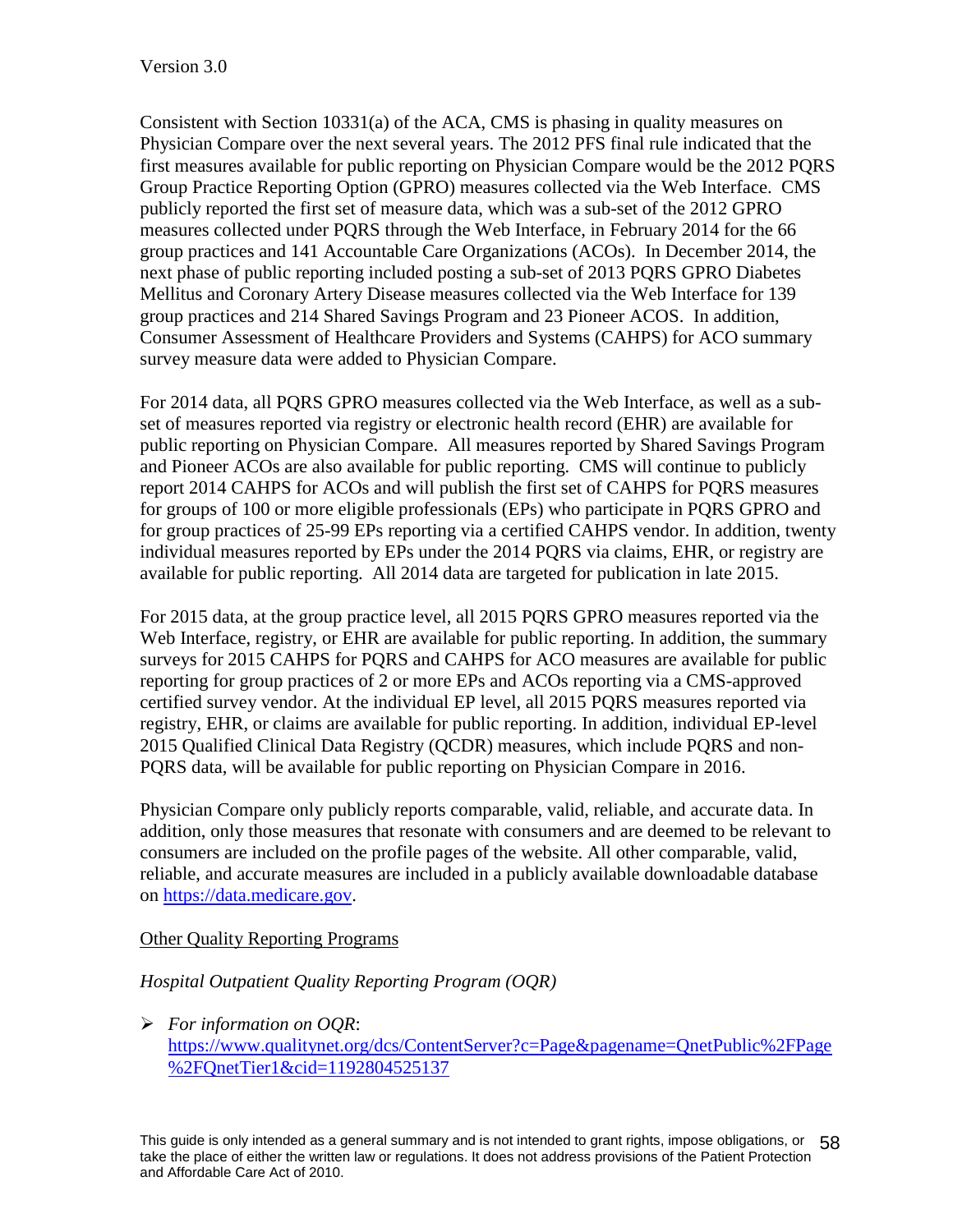The Hospital OQR Program, modeled on the Hospital IQR Program, was mandated by the Tax Relief and Health Care Act of 2006 and is a pay-for-reporting program implemented by CMS for hospital outpatient services. By making quality-of-care data publicly available, CMS enables consumers to make more informed decisions about their health care and encourages providers to improve the quality of outpatient care. Outpatient care can refer to numerous types of health services provided to those who visit hospitals or other health care facilities (e.g., emergency department services, observation services, outpatient surgical services, lab tests, and medical imaging services). The Hospital OQR Program uses a variety of methods to stimulate and support significant improvement in the quality of hospital outpatient care. It aims to refine and standardize hospital outpatient data collection, data transmission, and performance measures. Hospitals paid under the OPPS that meet administrative, data collection and submission, validation, and reporting requirements are eligible to receive an APU or financial incentive intended to encourage adoption of evidencebased care practices. OPPS hospitals not meeting these requirements are subject to a two percentage point reduction in their APU. The data submitted for the Hospital OQR Program are used by CMS to calculate hospital outpatient process measures which are posted on the Hospital Compare website along with other types of measures.

## *Ambulatory Surgical Center Quality Reporting (ASCQR) Program*

 *For information on ASCQR*: [https://www.qualitynet.org/dcs/ContentServer?c=Page&pagename=QnetPublic%2FPage](https://www.qualitynet.org/dcs/ContentServer?c=Page&pagename=QnetPublic%2FPage%2FQnetTier1&cid=1138115987249) [%2FQnetTier1&cid=1138115987249](https://www.qualitynet.org/dcs/ContentServer?c=Page&pagename=QnetPublic%2FPage%2FQnetTier1&cid=1138115987249)

The ASCQR Program is a quality measure data reporting program implemented by CMS for care provided in the ASC setting. Under this program, quality data reporting requirements for care rendered in the ASC setting were implemented starting with claims submitted for services beginning October 1, 2012 for calculating the first payment update effective for CY 2014. ASCs that meet program requirements during a given CY receive their full annual payment update for the upcoming CY; ASCs that do not participate or fail to meet those requirements may receive a two percent reduction of their annual payment update. To participate in the program, an ASC submits quality measure data; once an ASC submits any quality measure data under the ASCQR Program, the ASC is considered to be participating in the program.

## *Inpatient Psychiatric Facility (IPF) Quality Reporting Program*

## *For information on IPF QR*: [https://www.qualitynet.org/dcs/ContentServer?c=Page&pagename=QnetPublic%2FPage](https://www.qualitynet.org/dcs/ContentServer?c=Page&pagename=QnetPublic%2FPage%2FQnetTier1&cid=1228772862944) [%2FQnetTier1&cid=1228772862944](https://www.qualitynet.org/dcs/ContentServer?c=Page&pagename=QnetPublic%2FPage%2FQnetTier1&cid=1228772862944)

The ACA requires the implementation of a quality reporting program for the inpatient psychiatric facilities (IPF) and units that were paid under Medicare's IPF FFS payment system. As required under section  $340 - (F)$  of the ACA, a prospective payment system took effect in FY 2010. In 2012, six psychiatric care performance measures were chosen for inclusion. The measures were grouped into three domains: patient safety, clinical quality of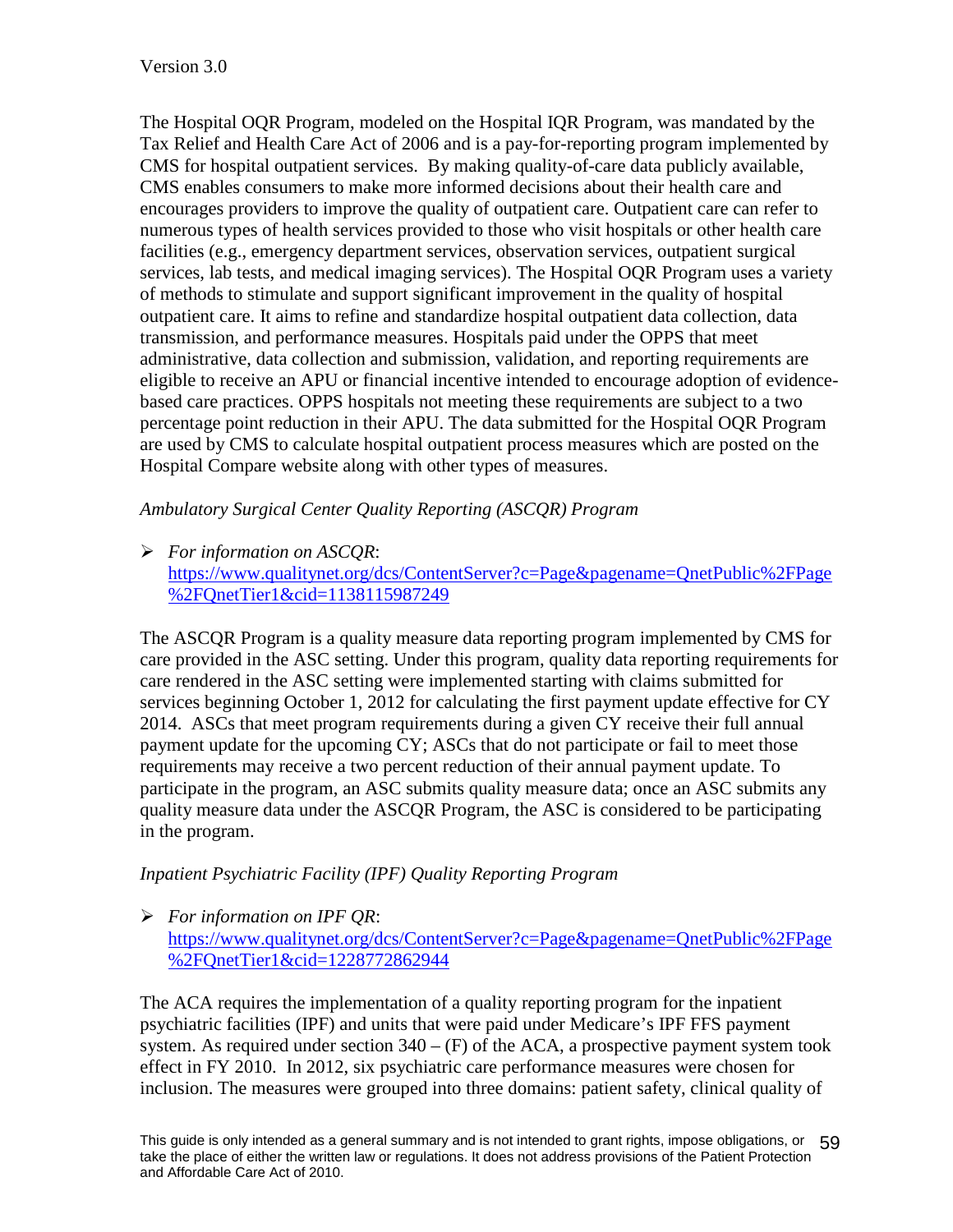care, and care coordination. All of the selected measures had been available as trial measures under the Joint Commission's ORYX program since October 2008. The criteria that CMS established to select the quality measures were aligned with the criteria being used for other federal quality reporting programs – measures should be endorsed by NQF, they should support HHS National Quality Strategy's three-part aim, and they should balance the workflow and ensure information is collected across the full spectrum of quality performance. Effective FY 2014, non- participating hospitals and units began incurring a two percent reduction for non-compliance, based on performance measured over a six-month period spanning Q4 of CY 2012 through Q1 of 2013. CMS began publishing results on four of the measures on the Hospital Compare website in April 2014.

# *Prospective Payment System-Exempt Cancer Hospitals Quality Reporting (PCHQR)*

 *For information on PCHQR*: [https://www.qualitynet.org/dcs/ContentServer?c=Page&pagename=QnetPublic%2FPage](https://www.qualitynet.org/dcs/ContentServer?c=Page&pagename=QnetPublic%2FPage%2FQnetTier1&cid=1228772862874) [%2FQnetTier1&cid=1228772862874](https://www.qualitynet.org/dcs/ContentServer?c=Page&pagename=QnetPublic%2FPage%2FQnetTier1&cid=1228772862874)

Section 3005 of the ACA requires the CMS to establish a Cancer Hospital Quality Reporting Program (CHQRP, also known as PCHQR), and to publish no later than October 1, 2012, the measures selected with respect to fiscal year 2014. Facilitated by the NQF, the Commission on Cancer (CoC), the American Society of Clinical Oncology (ASCO), and the National Comprehensive Cancer Network (NCCN) agreed to synchronize their developed measures to ensure that a unified set were put forth to the public. Eligible hospitals are described in section  $1886(d)(1)(B)(v)$  of the Act and referred to as a PPS-Exempt Cancer Hospital or PCH. These hospitals are excluded from payment under the IPPS.

# *Home Health Quality Reporting Program*

- *For information and a link to Home Health Compare*:
	- [http://www.cms.gov/Medicare/Quality-Initiatives-Patient-Assessment-](http://www.cms.gov/Medicare/Quality-Initiatives-Patient-Assessment-Instruments/HomeHealthQualityInits/index.html)[Instruments/HomeHealthQualityInits/index.html](http://www.cms.gov/Medicare/Quality-Initiatives-Patient-Assessment-Instruments/HomeHealthQualityInits/index.html)
	- <https://www.medicare.gov/homehealthcompare/>

Since 1999, CMS has required Medicare-certified home health agencies to collect and transmit Outcome and Assessment Information Set (OASIS) data for all adult patients whose care is paid by Medicare and Medicaid, with the exception of patients receiving pre- or postnatal services only. OASIS data are used for multiple purposes including calculating several types of quality reports which are provided to home health agencies to help guide quality and performance improvement efforts. Beginning in 2007, home health agencies that did not comply with the requirement to submit OASIS quality data were subject to a twopercent decrease in their home health market basket percentage increase. The quality measures for each home health provider are reported on Home Health Compare.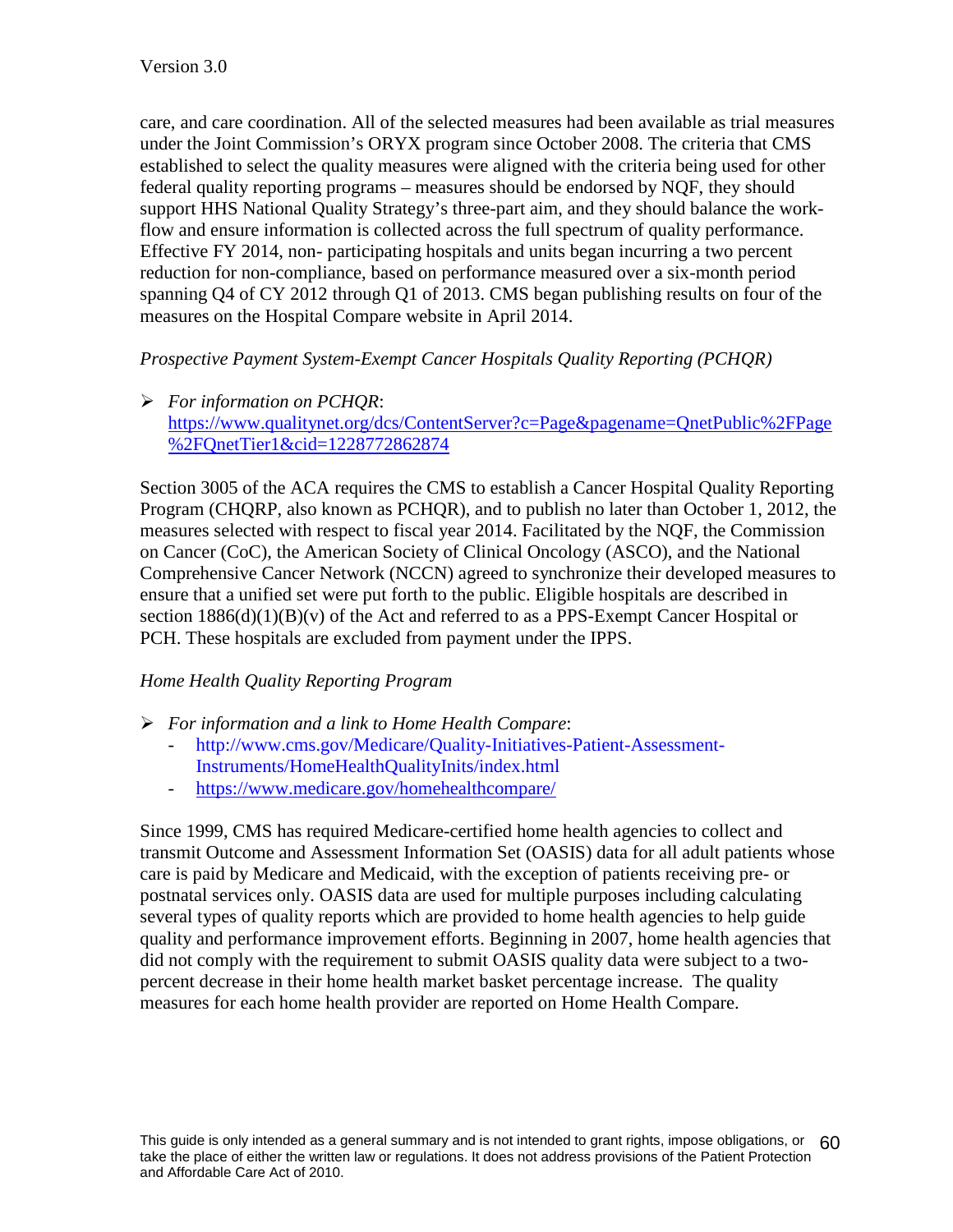# *Hospice Quality Reporting Program (HQRP)*

 *For information on HQRP*: [http://www.cms.gov/Medicare/Quality-Initiatives-Patient-Assessment-](http://www.cms.gov/Medicare/Quality-Initiatives-Patient-Assessment-Instruments/Hospice-Quality-Reporting/)[Instruments/Hospice-Quality-Reporting/](http://www.cms.gov/Medicare/Quality-Initiatives-Patient-Assessment-Instruments/Hospice-Quality-Reporting/)

Section 3004 of the ACA requires the Secretary to publish, no later than October 1, 2012 the selected quality measures that must be reported by Hospice programs. The ACA requires that CMS use nationally endorsed quality measures, but also allows CMS to specify measures that are not already endorsed if a feasible and practical measure in the area determined appropriate by the Secretary has not been endorsed. For fiscal year 2014, and each subsequent year, failure to submit required quality data shall result in a 2 percentage point reduction to the market basket percentage increase for that fiscal year.

The Hospice Quality Reporting Program is currently "pay-for-reporting," meaning it is the act of submitting data that determines compliance with HQRP requirements. Performance level is not a consideration when determining market basket updates/APU.

# *Long-term Care Hospital Quality Reporting Program (LTCH QRP)*

 *For information on LTCH QRP:* [http://www.cms.gov/Medicare/Quality-Initiatives-Patient-Assessment-](http://www.cms.gov/Medicare/Quality-Initiatives-Patient-Assessment-Instruments/LTCH-Quality-Reporting/)[Instruments/LTCH-Quality-Reporting/](http://www.cms.gov/Medicare/Quality-Initiatives-Patient-Assessment-Instruments/LTCH-Quality-Reporting/)

Section 3004 of the ACA directs the Secretary to establish quality reporting requirements for LTCHs. For fiscal year 2014 and each subsequent year, failure to submit required quality data shall result in a 2 percent reduction in the annual payment update. For FY 2014, LTCHs that failed to report incurred a 2 percent reduction for non-compliance, based on quality data submitted for 3-month period spanning Q4 of calendar year 2012. For FY 2015, LTCHs that failed to report incurred a 2 percent reduction for non-compliance, based on quality data submitted for 12-month period spanning calendar year 2013.

# *Inpatient Rehabilitation Facility Quality Reporting Program (IRF QRP)*

 *For information on IRF QRP*: [http://www.cms.gov/Medicare/Quality-Initiatives-Patient-Assessment-](http://www.cms.gov/Medicare/Quality-Initiatives-Patient-Assessment-Instruments/IRF-Quality-Reporting/)[Instruments/IRF-Quality-Reporting/](http://www.cms.gov/Medicare/Quality-Initiatives-Patient-Assessment-Instruments/IRF-Quality-Reporting/)

Section 3004 of the ACA directs the Secretary to establish quality reporting requirements for Inpatient Rehabilitation Facilities (IRFs). For fiscal year 2014 and each subsequent year, failure to submit required quality data shall result in a 2 percent reduction in the annual payment update.

# <span id="page-60-0"></span>**Medicare Shared Savings Program**

Established by Section 3022 of the ACA, which added section 1899 to the Act, the Medicare Shared Savings Program (Shared Savings Program) is designed to improve beneficiary

This guide is only intended as a general summary and is not intended to grant rights, impose obligations, or 61 take the place of either the written law or regulations. It does not address provisions of the Patient Protection and Affordable Care Act of 2010.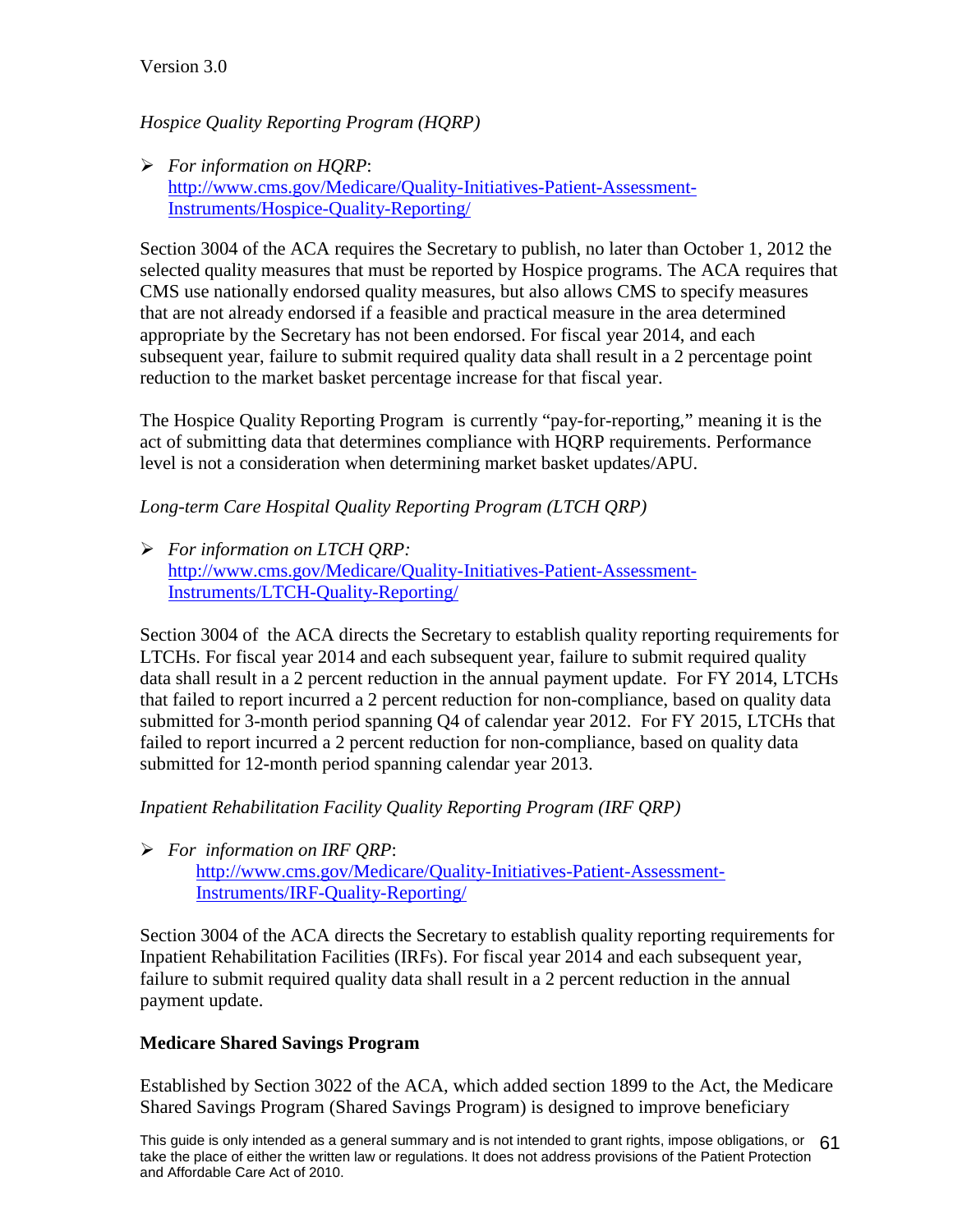outcomes and increase value of care by promoting accountability for the care of Medicare FFS beneficiaries, requiring coordinated care for all services provided under Medicare FFS, and encouraging investment in infrastructure and redesigned care processes. In 2012, CMS established the Shared Savings Program to facilitate coordination and cooperation among providers to improve the quality of care for Medicare FFS beneficiaries and reduce unnecessary costs by creating Accountable Care Organizations (ACOs). Under the program regulations, provider participation is purely voluntary. For those that choose to participate, Medicare continues to pay individual providers and suppliers for specific items and services as it currently does under the Medicare fee-for-service payment systems. Eligible providers, hospitals, and suppliers participate in the Shared Savings Program by creating or participating in an ACO which provides a framework for health care providers to work together to treat an individual patient across care settings – including doctor's offices, hospitals, and long-term care facilities. The Shared Savings Program will reward ACOs that lower their growth in health care costs while meeting performance standards on quality of care.

## <span id="page-61-0"></span>**End Stage Renal Disease Prospective Payment System - Bundled Payment**

On January 1, 2011, CMS implemented a fully bundled PPS for renal dialysis services furnished to Medicare beneficiaries for the treatment of End Stage Renal Disease (ESRD). The ESRD Prospective Payment System (PPS) provides a case-mix and facility-adjusted, per treatment bundled payment for dialysis, including drugs, laboratory services, equipment and supplies, and capital related costs. Future considerations include determining when a product is no longer oral-only, developing a drug designation process by which to include new injectable and intravenous products into the bundled payment, and reviewing the case-mix payment adjustments to determine if refinements are necessary. Finally, in accordance with the Achieving a Better Life Experience Act of 2014 (ABLE), the implementation of oral only ESRD-related drugs into the ESRD PPS is delayed until 2025.

## <span id="page-61-1"></span>**Incentive Programs**

## *ESRD Quality Incentive Program*

Effective for services furnished on or after January 1, 2012, CMS implemented an ESRD quality incentive program for renal dialysis services.

## *Medicare and Medicaid Electronic Health Record (EHR) Incentive Programs*

The Medicare and Medicaid EHR Incentive Programs provide incentive payments to eligible professionals, eligible hospitals, and critical access hospitals (CAHs) as they adopt, implement, upgrade or demonstrate meaningful use of certified EHR technology. Eligible professionals can receive up to \$44,000 over five years through the Medicare EHR Incentive Program and up to \$63,750 over six years through the Medicaid EHR Incentive Program. Beginning in 2015, eligible professionals who do not demonstrate meaningful use by October of the previous year may be subject to a downward payment adjustment.